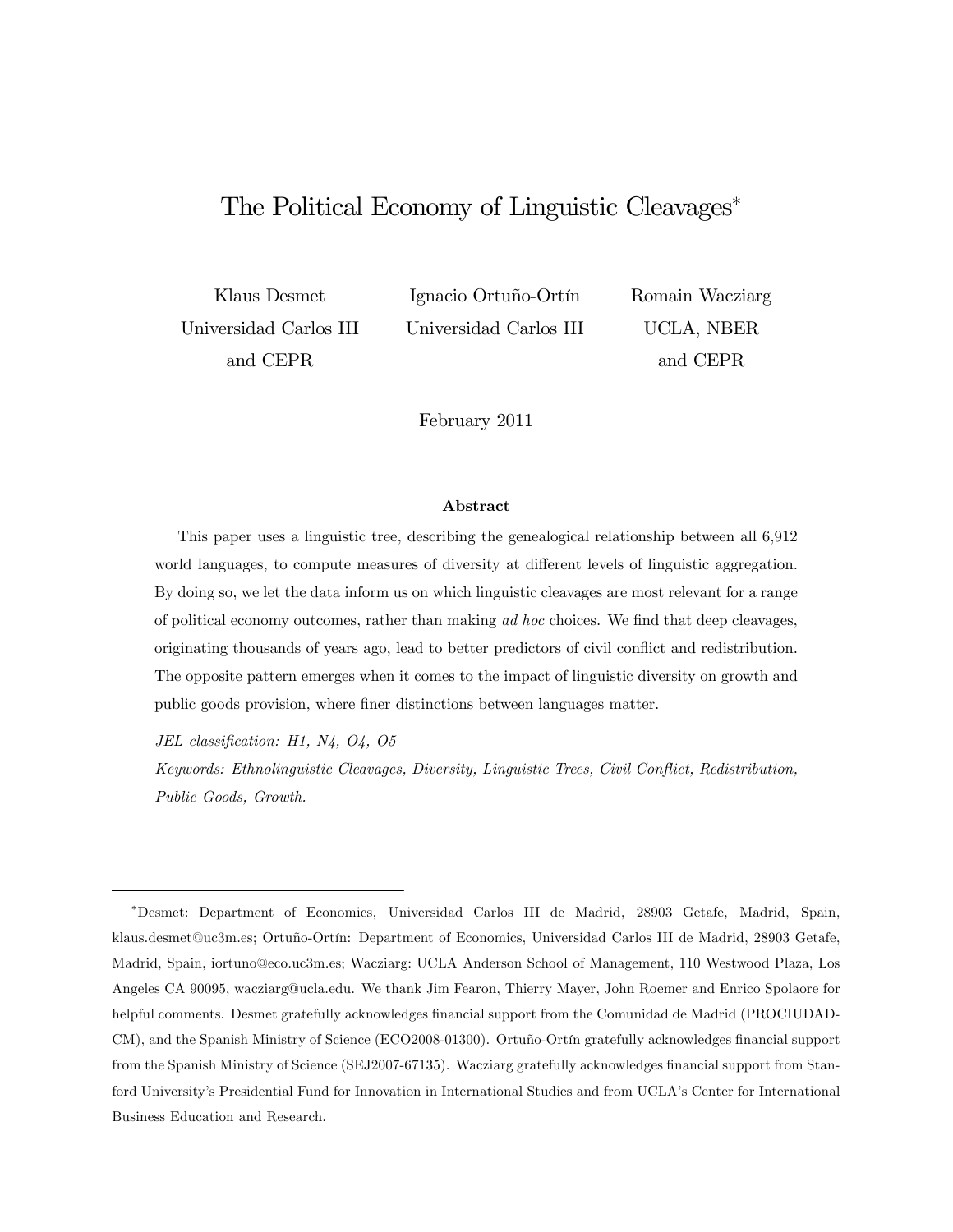# 1 Introduction

How does ethnolinguistic diversity affect political and economic outcomes? In recent years, a vast literature has argued that such cultural heterogeneity impacts a wide range of outcomes, fostering civil war, undermining growth, hindering redistribution and the provision of public goods. However, evidence on this point remains subject to some disagreement. For instance, there is a vibrant debate on the role of ethnolinguistic divisions as determinants of civil wars.<sup>1</sup> Econometric results on growth, redistribution and public goods provision also vary widely across studies, raising issues of robustness.2

These inconclusive results may stem in part from the inability to convincingly define the ethnolinguistic groups used as primitives to construct measures of heterogeneity. When faced with the issue of how to define groups, researchers have either relied on readily available classifications, such as the ones based on the Atlas Narodov Mira or the Encyclopedia Britannica, or have carefully constructed their own classifications.<sup>3</sup> Both approaches are problematic: the former runs the risk of missing the relevant cleavages, whereas the latter is subject to the criticism that groups are defined based on how important they are expected to be for the problem at hand. In this paper, we propose a methodology that addresses both criticisms, and argue that the degree of coarseness of ethnolinguistic classifications has profound implications for inference on the role of diversity.

The methodology we propose computes diversity measures at different levels of aggregation. We do so by exploiting the information of language trees. We refer to this as a phylogenetic approach, since tree diagrams describe the family structure of world languages. Depending on how finely or coarsely groups are defined, the measure of linguistic diversity will be different. For example, if one takes the different dialects of Italian to constitute different groups, then Italy appears to be very diverse. However, if one considers these different dialects to be only minor variations of Italian, then Italy looks homogeneous. Apart from allowing us to classify languages at different levels

<sup>1</sup>Fearon and Laitin (2003) show that ethnic fractionalization is not an important determinant of the onset of civil wars. Montalvo and Reynal-Querol (2005), in contrast, argue that ethnic polarization is a significant determinant of the incidence of civil conflict.

<sup>&</sup>lt;sup>2</sup>Alesina et al. (2003) argue that while ethnic and linguistic fractionalization are usually negatively related to growth and the quality of government, the significance of these partial correlations is sensitive to the specification.

<sup>3</sup>For an excellent discussion of the difficulties raised by the issue of defining relevant or salient ethnolinguistic groups, see Alesina and La Ferrara (2005), section 5.2.1, page 792.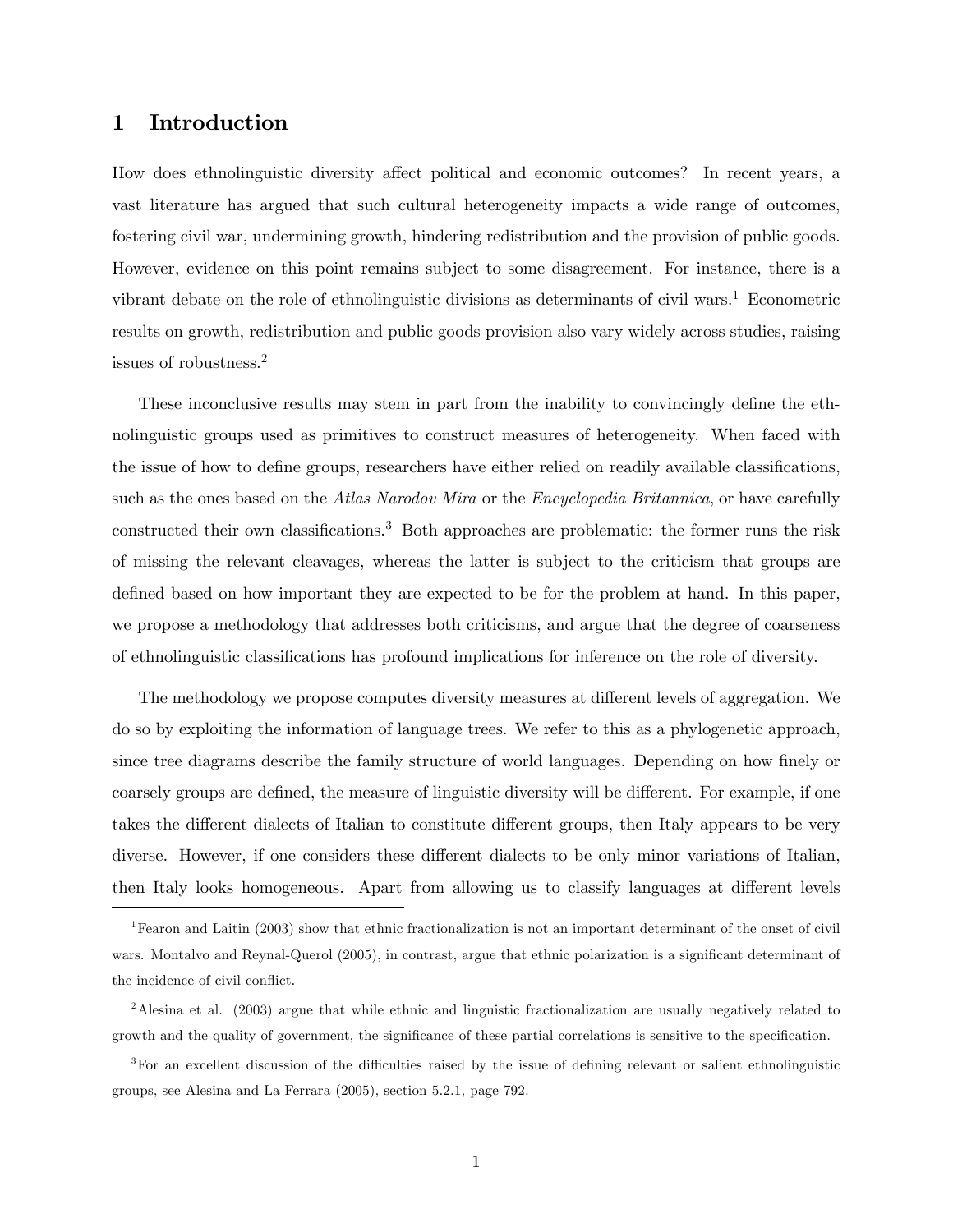of aggregation, this approach has the advantage of giving a historical dimension to our analysis. Coarse linguistic divisions, obtained at high levels of aggregation, describe cleavages that go back thousands of years. In contrast, finer divisions, obtained at low levels of aggregation, are the result of more recent cleavages. Since we rely on data that cover the entire set of 6, 912 world languages, and examine effects of heterogeneity measures computed at all possible levels of aggregation, we are able to capture a wide range of linguistic classifications. Rather than choosing the "correct" classification ourselves, we let the data inform us as to which linguistic cleavages are most relevant for different outcomes of interest.4

Our empirical analysis reveals drastically different effects of linguistic diversity at different levels of aggregation. We also find that the relevant cleavages vary greatly across political economy outcomes. Starting from the data, specifications and estimation methods from major contributions to the literature on the political economy of ethnolinguistic diversity, we substitute our new measures of diversity for those commonly used. For civil conflict and the extent of redistribution, issues that inherently involve conflicts of interest, coarse divisions seem to matter most. While we find only weak evidence that diversity (whether measured by fractionalization or polarization) affects the onset of civil wars at any level of linguistic aggregation, the estimated effects do tend to be larger and more significant when considering a coarse classification. This finding is consistent with existing conflicts in African countries, such as Chad and Sudan, on the border between the Afro-Asiatic family and the Nilo-Saharan family. It may also help explain conflict in certain Latin American countries, such as Mexico and Bolivia, where the Indo-European family coexists with different Amerindian languages. For redistribution, the results are more robust, and suggest once again that measures based on a high level of aggregation matter most. In contrast, for economic growth, where coordination between individuals or groups is essential and market integration is important, we find that finer divisions lead to heterogeneity measures that matter more. The same pattern holds across a wide array of measures of public goods provision.

Thus, when the main issue involves conflicts of interest (as for the onset of civil wars and

<sup>4</sup>Our approach is related to existing work arguing that people identify with different groups in different contexts (particularly the work of Crawford Young on situational identity - see Young, 1976). For instance, ethnolinguistic cleavages that matter for voting behavior in local elections may differ from those that matter for national elections. For a related point, see Posner's 2005 book on ethnic politics in Zambia. More generally, cleavages that matter for some outcomes may not matter for others. There is no such thing as a "correct" classification of languages or ethnicities - this depends on the context.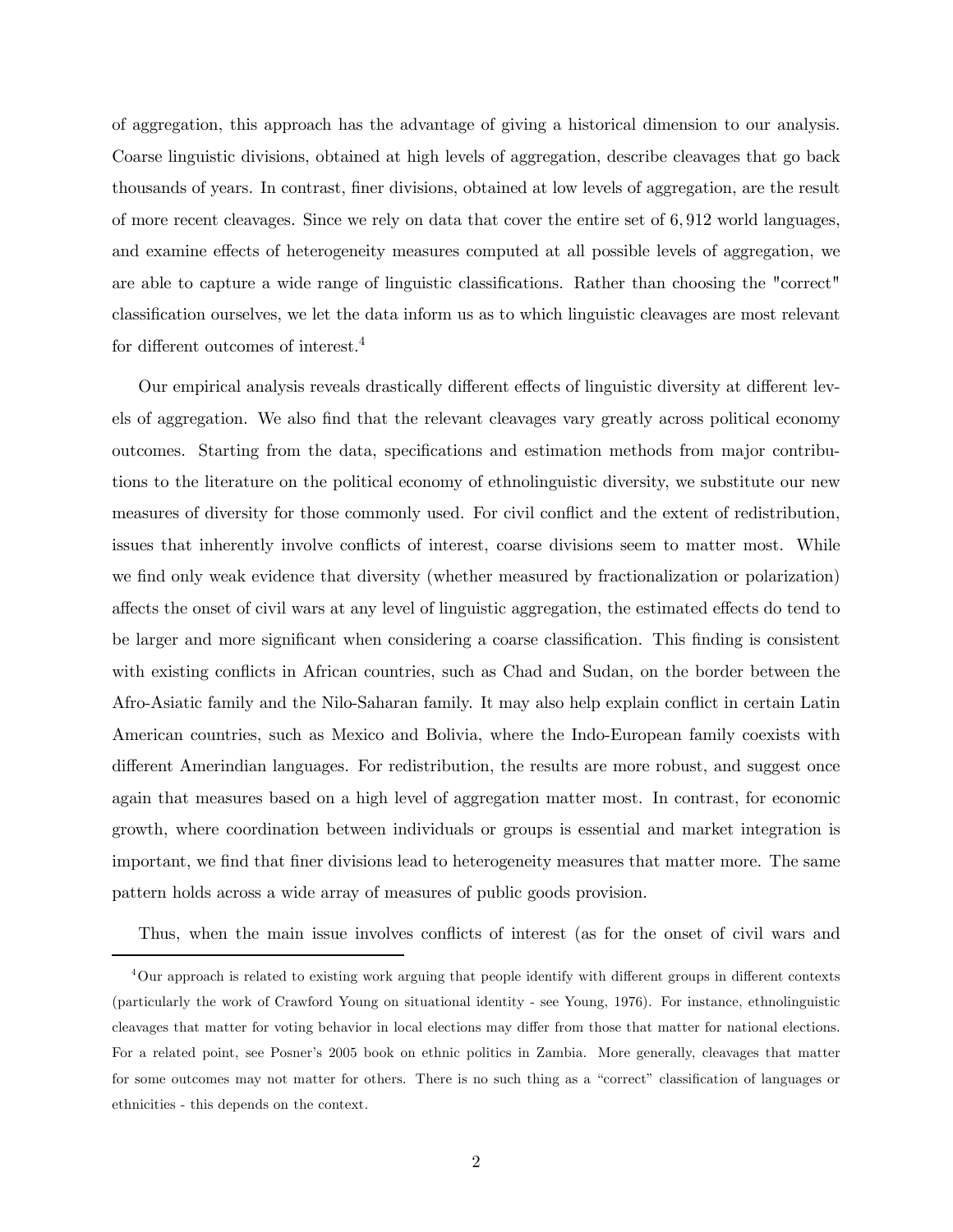the extent of redistribution), deep differences originating thousands of years ago matter most: different groups' interests differ more when cleavages are more deeply rooted. In contrast, more superficial and recent divisions are negatively related to growth, an outcome related to the ease of coordination. For instance, to the extent that clusters of economic activity form around language lines, linguistic divisions may limit the integration of markets, and prevent economic growth. Even though Hindi and Gujarati are not so different, this linguistic cleavage may hinder the integration of the corresponding regions of India. What matters here is whether two individuals or groups can interact effectively. In fact, finer linguistic classifications deliver heterogeneity measures that matter more for outcomes such as economic growth, which is hindered by lack of coordination and integration. As for public goods, they fall somewhere in between both cases: although they have a redistributive aspect, their effective provision also requires coordination between groups or individuals. Empirically, we find that fine linguistic divisions, based on more superficial cleavages, are correlated with lower public goods provision across a wide array of indicators.

This paper is related to a vast literature in political economy. Various authors have studied how ethnolinguistic diversity affects redistribution, growth and civil conflict (Easterly and Levine, 1997; La Porta et al., 1999; Alesina et al., 2003; Fearon and Laitin, 2003; Alesina and La Ferrara, 2005, Alesina, Baqir and Easterly, 1999, among many others). Measurement issues are central to recent research on these topics. One issue is that standard indices of diversity do not take into account the distance between groups (Fearon, 2003; Desmet et al., 2009; Spolaore and Wacziarg, 2009). Another possibility is that for certain issues, such as civil conflict, polarization may be more relevant than fractionalization (Esteban and Ray, 1994; Montalvo and Reynal-Querol, 2005), an issue we revisit below. A third problem is the difficulty of determining the right level of aggregation when computing heterogeneity measures, i.e., identifying the relevant ethnolinguistic cleavages. This issue has received little attention, and it is the main focus of the present study.<sup>5</sup>

This paper is organized as follows. Section 2 describes conceptual issues related to the measurement of heterogeneity based on language trees, and describes the data. Section 3 discusses the effects of diversity on civil conflict and redistribution. Section 4 covers the effects on public goods

 ${}^{5}$ Fearon (2003) does discuss at length the issue of how to define the "right list" of ethnic groups serving as the basis for computing heterogeneity measures, and recognizes explicitly that not all cleavages may be relevant for a given outcome. However, he presents data on ethnic groups based on a single classification. Scarritt and Mozaffar (1999) present data on ethnic groups for Sub-Saharan countries using three different classifications, but do not examine the effects of using these different classifications on political and economic outcomes.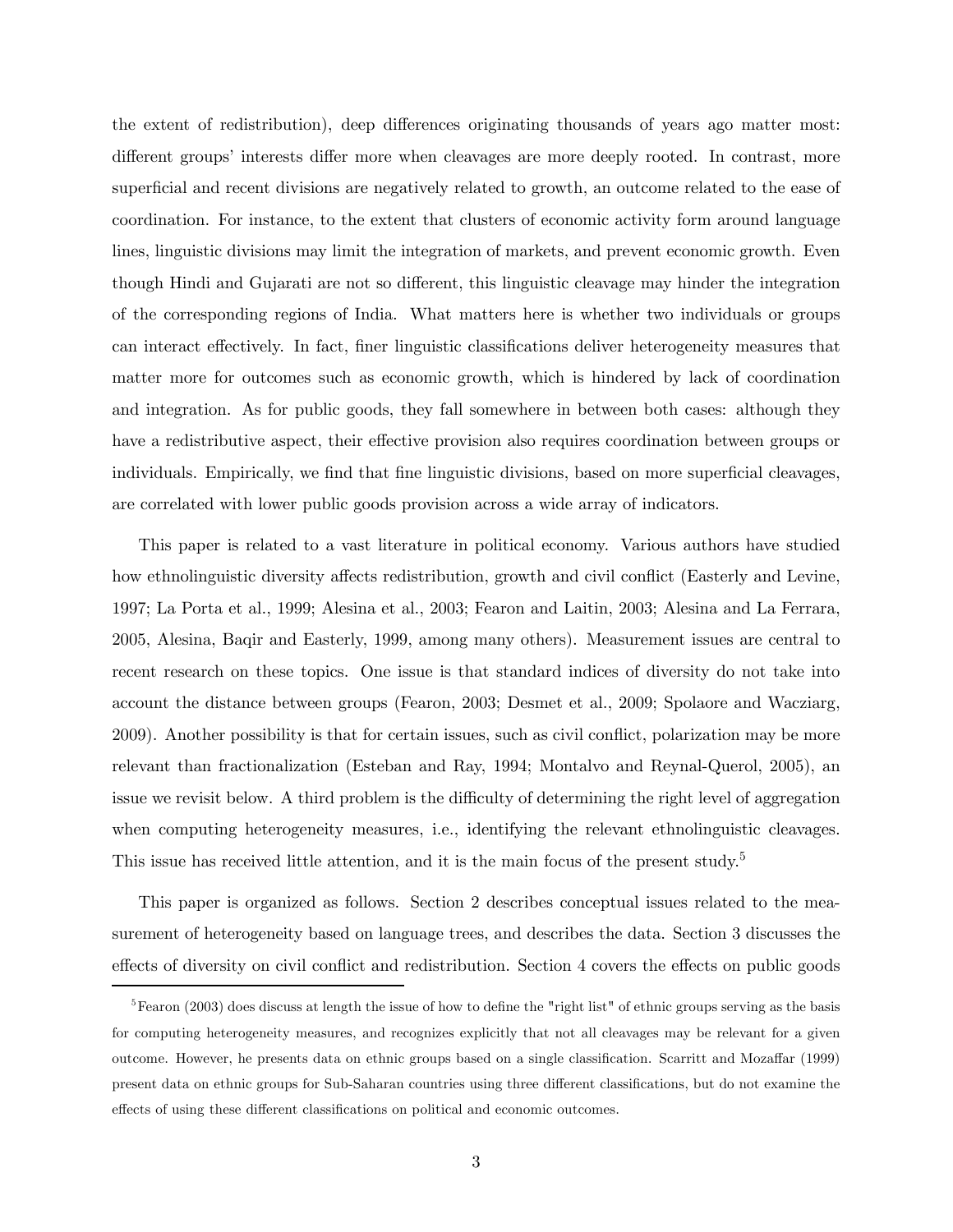provision and economic growth. Section 5 explores a number of robustness issues, and Section 6 concludes.

# 2 Aggregation and Linguistic Diversity

### 2.1 A Tale of Two Countries

To illustrate our approach, we start with a comparative case study. Over the period 1965-2000, Chad and Zambia experienced some of the lowest growth rates on the globe, their income per capita shrinking by an average of 1 percentage point per year (Table 1). The 2005 Human Development Index ranked Chad 170 and Zambia 165 out of a total of 177 countries. It has long been argued that low growth may be related to high ethnolinguistic diversity. With 135 languages spoken in Chad, and between 40 and 70 in Zambia, these countries certainly are very diverse: taking the commonly used fractionalization index as a measure of diversity, the *Ethnologue* database on languages gives a value of 0.95 for Chad and 0.85 for Zambia, putting both countries in the top decile. As highlighted by Easterly and Levine (1997), data for a broad cross-section of countries point more formally to a general negative relationship between ethnic heterogeneity and economic performance. In our data, the 10% most diverse countries had an average per capita growth rate of a meager 0.54% over the period 1960-2004, whereas the 10% least diverse countries posted a much more sturdy figure of 2.59% (linguistic diversity here is measured using the most disaggregated classification of languages).

In spite of their high ethnolinguistic fractionalization, in terms of conflict and civil war Chad and Zambia have been at opposite sides of the spectrum. Chad has been at war almost continuously since independence, whereas Zambia has not witnessed any civil conflict worth speaking of. In Chad, during colonization, and after independence in 1960, the Christian South was privileged, and formed the political elite, to the detriment of the Islamic and partly Arab-speaking North. Dissatisfaction by the North led to a civil war, which started in 1965, and lasted for about a decade and a half, culminating in the rebels taking over the capital and ending Southern dominance. Since then the country has remained unstable, partly because of the inverted power relation, with the North now dominating the South, but also because of power struggles within these regions. In recent years, for example, there has been increasing ethnic tension between the Zaghawa and Tama, two non-Arab groups. Zambia, in contrast, has had a history of peaceful coexistence between the many groups and tribes. Although voting behavior in Zambia tends to run along language groups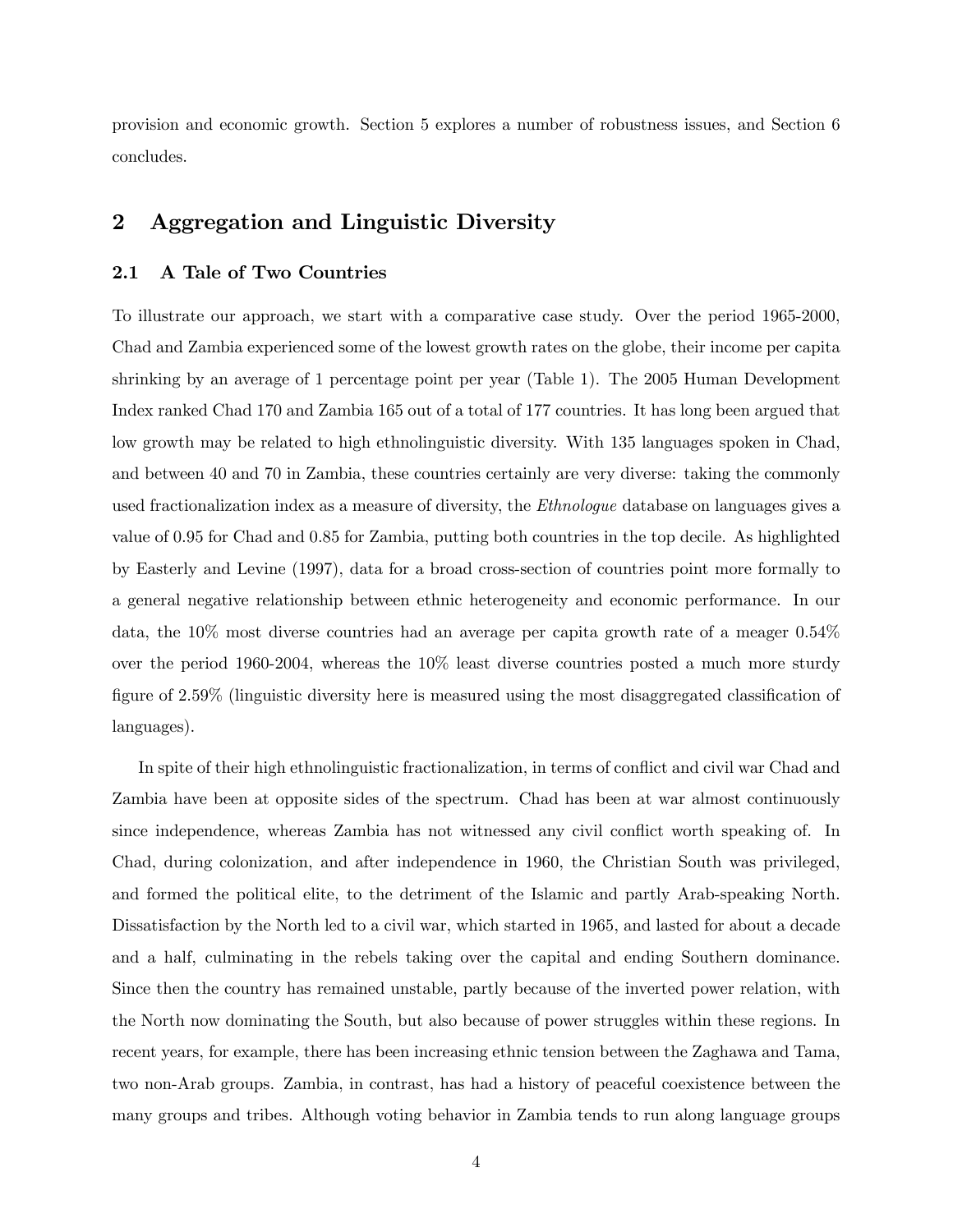(Posner, 2003), it has not led to the violence seen in countries such as Chad. Income redistribution, which is an issue involving divergence of interests, is often interpreted as related to conflict. Data on redistribution confirm the contrast between both countries: figures on transfers and subsidies as a share of GDP reveal that on average between 1985 and 1995 Chad redistributed 0.9% of GDP, compared to 3.8% in Zambia.

This example illustrates the main point of this paper: although commonly used measures of diversity make Chad and Zambia look very similar, those measures mask one important difference between these countries in terms of diversity. Of the total population in Chad, one third speaks an Afro-Asiatic language, a little over half a Nilo-Saharan language, and the rest a language of the Niger-Congo family. In contrast, in Zambia, 99.5% of the population speaks a language from the Niger-Congo family. This raises an important point: whereas Chad and Zambia are amongst the most diverse countries on the globe, when considering language families rather than individual languages, we obtain a very different picture. While Chad continues to be one of the most diverse countries, ranking 7 out of 225, Zambia now looks very homogeneous, ranking 176 out of 225, similar to Portugal. In other words, when taking every language as being different, Zambia is very diverse, similar to Chad, whereas when aggregating into language families, Zambia no longer appears to be quite so heterogeneous.

In the example of Chad and Zambia, both countries are very diverse at low levels of aggregation, but only Chad continues to be very diverse at high levels of aggregation. It may be useful to consider an example that goes in the other direction. Afghanistan has about 50 languages, whereas Sri Lanka only 7, making Afghanistan relatively much more diverse at low levels of aggregation. However, at high levels of aggregation both countries are similar: 80% of their populations speak an Indo-European language, with a 20% minority of mostly Dravidian in the case of Sri Lanka and Altaic in Afghanistan. In this case, we would expect both countries to exhibit similar levels of conflict, but Sri Lanka should outperform Afghanistan in terms of economic growth. Consistent with this prediction, between 1948 and 1999 Afghanistan experienced civil conflict for 22 years and Sri Lanka for 18 years. In contrast, annual growth in real GDP per capita between 1970 and 2000 was -4% in Afghanistan, and +4% in Sri Lanka.

The experience of these different country pairs suggests that the type of diversity that matters for economic growth is different from the type of diversity that matters for civil conflict and redistribution. The essential difference between the two types of diversity is the degree of aggregation.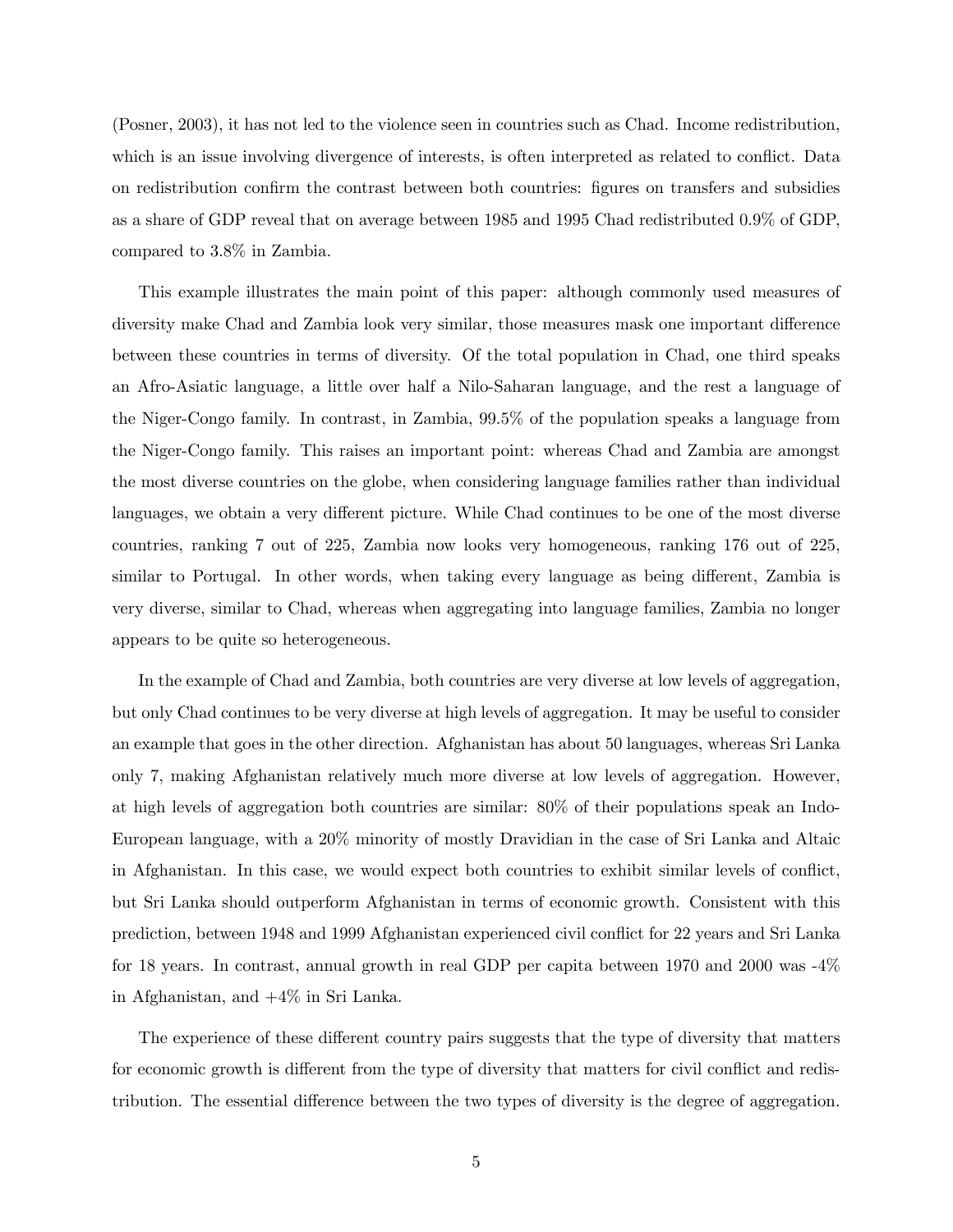The relevant degree of aggregation, and thus the relevant definition of a group, depends on the problem at hand. This case study suggests that, for economic growth, fine differences between languages may matter, whereas for civil conflict and redistribution, only coarse differences may play a role - as is confirmed below in large samples.6

#### 2.2 Language Trees and Linguistic Diversity

#### 2.2.1 The Construction of Language Trees

This paper seeks to measure linguistic diversity at different levels of aggregation. To do so, we use language trees. We refer to this as a phylogenetic approach (as the linguistics literature does), referring to the fact that tree diagrams capture the genealogy of languages, classified in terms of their family structure.<sup>7</sup> Using language trees gives a historical dimension to our analysis. Coarse linguistic divisions, such as that between Indo-European and non Indo-European languages, describe cleavages that originate several thousand years ago. In contrast, finer divisions, such as that between Dutch and German, tend to be the result of more recent splits. For instance, Gray and Atkinson (2003) estimate separation times between language groups within the Indo-European family. While the separation between Indo-European languages and all others is estimated to have

7This point was recognized going at least as far back as Charles Darwin, who wrote: "If we possessed a perfect pedigree of the mankind, a genealogical arrangement of the races of man would afford the best classification of the various languages now spoken throughout the world; and if all extinct languages, and all intermediate and slowly changing dialects, were to be included, such an arrangement would be the only possible one. Yet it might be that some ancient language had altered very little and had given rise to few new languages, whilst others had altered much owing to the spreading, isolation, and state of civilization of the several co-descended races, and had thus given rise to many new dialects and languages. The various degrees of difference between the languages of the same stock, would have to be expressed by groups subordinate to groups; but the proper or even the only possible arrangement would still be genealogical; and this would be strictly natural, as it would connect together all languages, extinct and recent, by the closest affinities, and would give the filiation and origin of each tongue." (Darwin, 1902, p. 380).

<sup>&</sup>lt;sup>6</sup>The difference in the experience of Chad and Zambia (or Afghanistan and Sri Lanka) is not related to the use of measures of linguistic fractionalization rather than polarization, but to the issue of aggregation. As Table 1 reveals, using a standard measure of polarization instead of fractionalization leads to the same conclusion: the difference in polarization between Zambia and Chad is much more pronounced for highly aggregated linguistic classifications than for disaggregated ones. Correspondingly, conflict and war has been continuous in Chad, but absent in Zambia. We discuss the important issue of how the distinction between polarization and fractionalization (which has to do with the functional form used to calculate measures of diversity) relates to the level aggregation (which has to do with the definition of relevant groups) in Section 2.3.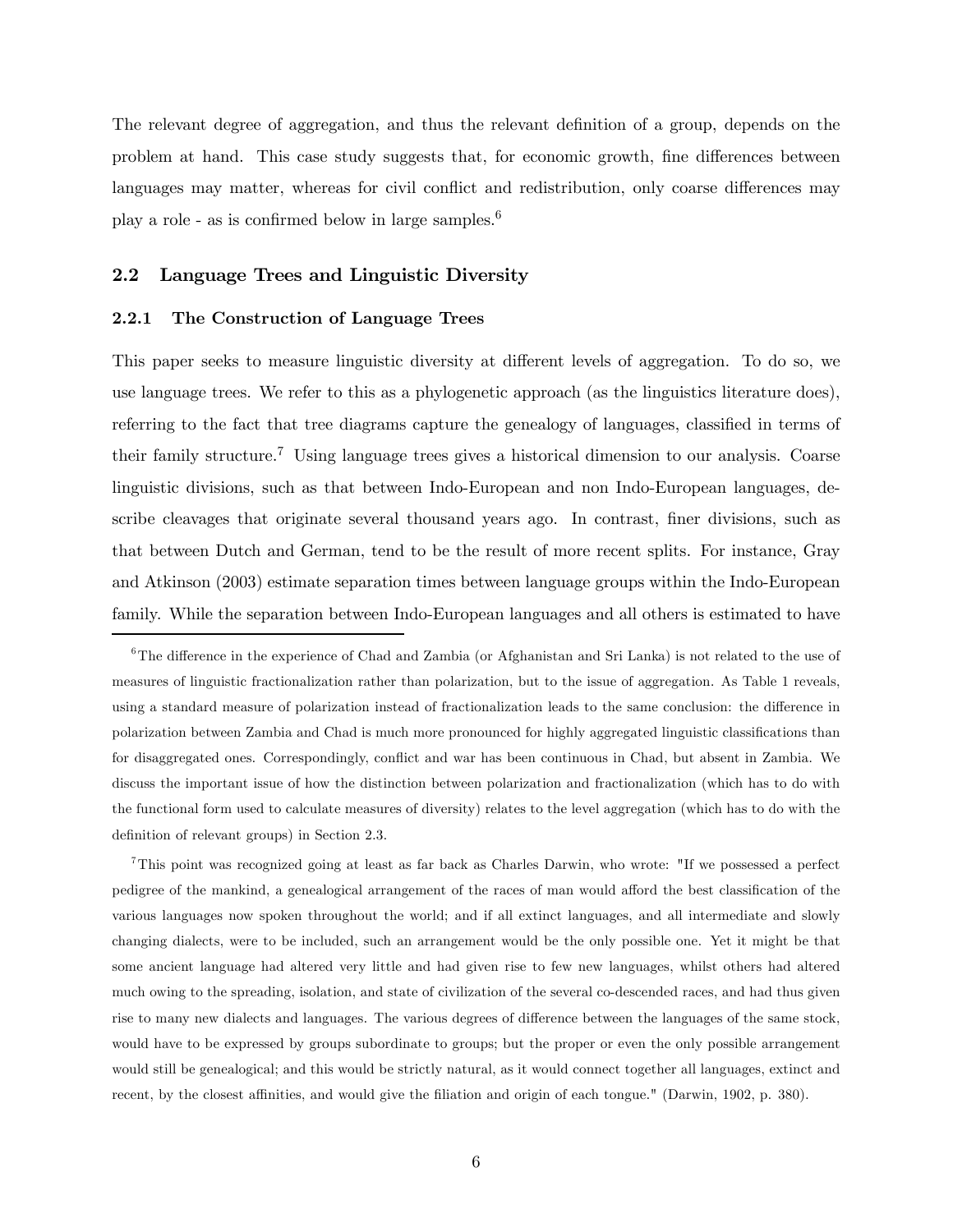occurred prior to 8, 700 years ago, the separation time between different dialects of Modern Greek is estimated to have occurred only 800 years ago. There are differences of opinion between linguists on the precise dates, but the general point of an association between tree structure and separation times remains. We do not require that there be a strict association between the coarseness of the linguistic classification and the time since the linguistic split between groups occurred - we only point out that coarse classifications capture cleavages that tend to go back deeper in the past.

Linguistic differentiation occurs because specific human populations become relatively isolated from each other and, as a result, develop specific languages over time. In general three major factors can affect the degree to which languages differ. The first factor is the time since the populations speaking these languages have split from each other. As noted, populations speaking French and Spanish have split from each other much more recently than populations speaking, say, Swahili and Tibetan. The second factor, known by linguists as *Sprachbund* (or language union), results from interactions between populations that are already linguistically distinct (Emeneau and Anwar, 1980). For example, historically the spread of Latin words likely had a homogenizing influence on European languages, keeping Romance and Germanic languages more similar than would have been the case without commercial and political interactions. The third factor is the size of the population. Linguistic drift tends to be faster in smaller populations. For instance, Lithgow (1973) studies the Muyuw language, spoken on Woodlark Island (New Guinea): 13% of the Muyuw vocabulary was replaced in a period of 50 years during the middle of the  $20<sup>th</sup>$  Century (see also Dixon, 1997, for a discussion). This language is spoken by only 6, 000 individuals, according to Ethnologue. Empirically, this determinant of linguistic differentiation does not greatly affect our measures of diversity, as it only affects very small linguistic groups. Linguistic trees such as the one from Ethnologue, which we use in our empirical analysis, are constructed by linguists to mainly capture the first factor.<sup>8</sup>

Given that linguistic divisions arise because of splits between populations, one would expect coarser linguistic divisions to reflect deeper population cleavages. Consistent with this view, Cavalli-Sforza et al. (1988) suggest that there is a link between the major language families and the main

<sup>8</sup>There are controversies among linguists on the right classification of languages. For example, Greenberg (1987) considers that all Native American languages can be classified into three groups (Eskimo-Aleut, Na-Dene, Amerindian) whereas the *Ethnologue* contemplates dozens of unrelated families. However, the classification provided in the *Ethno*logue is the most widely used and, to the best of our knowledge, the only one available in electronic format covering all of the languages of the world.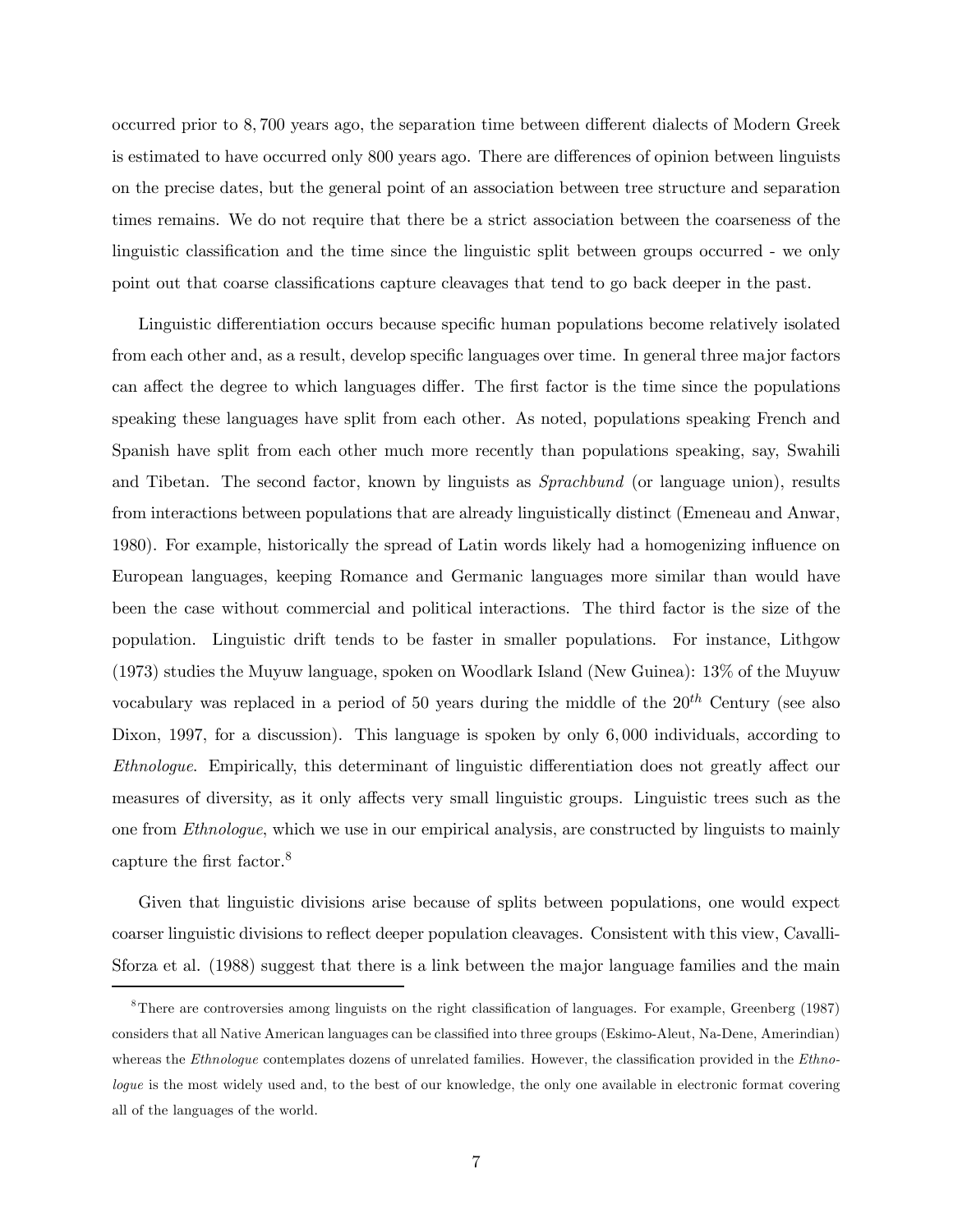human genetic clusters. Although there are some notable exceptions, subsequent studies have tended to confirm this finding. For example, Belle and Barbujani (2007), using more recent data on genetic polymorphism and languages from Ethnologue, conclude that "globally speaking, the genetic differences between the main language phyla probably reflect relatively ancient demographic subdivisions".

We emphasize that the issue of aggregation is separate from (although related to) the issue of how to capture the distance separating languages when computing measures of diversity (for a paper that accomplishes the latter goal, see Desmet et al., 2009; for indices of fractionalization that take into account distances, see Greenberg, 1956 and Bossert, D'Ambrosio and La Ferrara, 2009). We are after identifying the level of aggregation that corresponds to the most relevant cleavages for the various dependent variables we examine. A focus on the level of aggregation that captures the relevant cleavages retains a strong focus on ethnolinguistic groups as the basis for individuals' identification with, or alienation from, a given ethnolinguistic identity or group (we borrow the identification/alienation terminology from Esteban and Ray, 1994). In contrast, distance-weighted measures of diversity (such as the measure proposed by Greenberg, 1956), capture the expected distance between individuals, and relegates the group structure to the background. Our approach is therefore distinct from approaches that make use of distances between groups: we are interested in identifying the group structures (or classifications) that matter most for political economy outcomes. At the same time, by construction, more aggregated classifications retain groups that tend to be more distant from each other (in terms, say, of separation times, or in terms of how different the languages are), compared to more disaggregated classifications.

To illustrate the discussion above, Figure 1 displays the tree for the major languages in Pakistan. On the left side of the figure, we list the level of aggregation. At level 7, the most disaggregated level, there are seven main languages: Panjabi, Pashto, Sindhi, Seraiki, Urdu, Balochi, and Brahui. Going up the tree, the number of groups declines, as the level of aggregation rises. For instance, at level 4, there are only five linguistic groups - at that level, Panjabi, Seraiki and Sindhi are classified as one and the same. At level 3, only three linguistic groups are left (Iranian, Indo-Aryan and Northern Dravidian). Finally, at aggregation level one, there are two groups: Dravidian (Brahui) and Indo-European (all others). These classifications allow us to compute measures of diversity at each level of aggregation.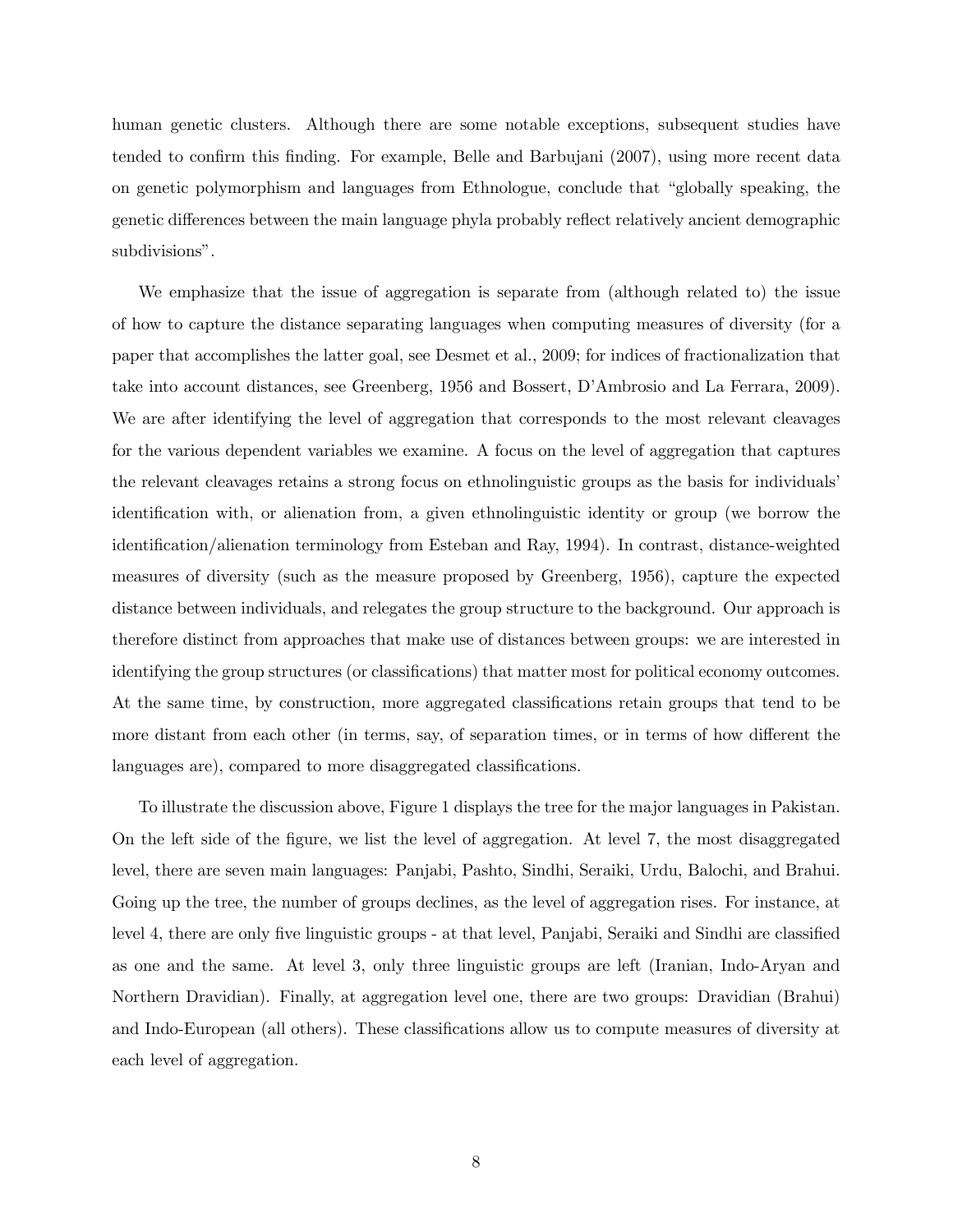#### 2.2.2 Measuring Diversity at Different Levels of Aggregation

How precisely are the measures of diversity computed? An example of how a language tree looks like is shown in Figure 2. The root of the tree is represented by the upper-case letter  $O$ , whereas the *leafs* of the tree are represented by lower-case letters a through c. In Figure 2, all leafs have a common root, so that the tree is rooted (this terminology is borrowed from the field of linguistics). As can be seen, the tree has three different levels. Each of the seven leafs at level 2 represents a living language. The three nodes at level 1 represent the (extinguished) mother languages of the existing languages. These correspond to the proto-languages of the different families, such as Indo-European or Sino-Tibetan. The node at level 0 represents the hypothetical common ancestor language of all families, referred to by linguists as Proto-Human. The number below each living language at level 2 indicates the assumed shares of the population speaking the corresponding language. The numbers below the (extinguished) mother languages at level 1 are the aggregated population shares of their corresponding daughter languages.

To compute diversity at different levels, we require that the tree be rooted, and that the number of branches (or edges) between any leaf and the root be identical. In this subsection, we focus on the widely used index of ethnolinguistic fractionalization (or ELF), the probability that two randomly picked individuals belong to different groups (in our empirical work we also consider measures of polarization). The diversity measure at a given level of aggregation is the ELF index for the linguistic groups as they appear at that level. For example, diversity at level 2 is given by the ELF index, taking the seven living languages as the relevant groups. Thus,  $ELF(2) = 1 - 3 \times (0.2^2)$  –  $4 \times (0.1^2) = 0.84$ . To calculate diversity at level 1, the seven living languages are aggregated into 3 distinct groups A, B and C, resulting in an ELF index  $ELF(1) = 1 - 0.4^2 - 2 \times (0.1^2) = 0.66$ .

One difficulty remains. The linguistic tree from *Ethnologue* is a rooted tree, but the number of branches varies among linguistic families and subfamilies. Figure 3 depicts a generic language tree such as the one from Ethnologue. If we look at the proto-languages of the different families (Level 1), we can see that A has more descendent generations than  $B$  or  $C$ . As before, the leafs of the tree represent the existing languages. They are denoted by the letters  $a11, a12, a21, a22, a31$ .  $a32, b11, b12, b2$ , c1 and c2. It is clear that for this type of tree we cannot use the method applied in Figure 2, because at level 3 we would be ignoring 3 of the 11 languages. The branches in the tree need to be extended, and there are two main ways to do this, as displayed in the two panels of Figure 4. This ensures that all the existing languages are represented as leafs at the lowest level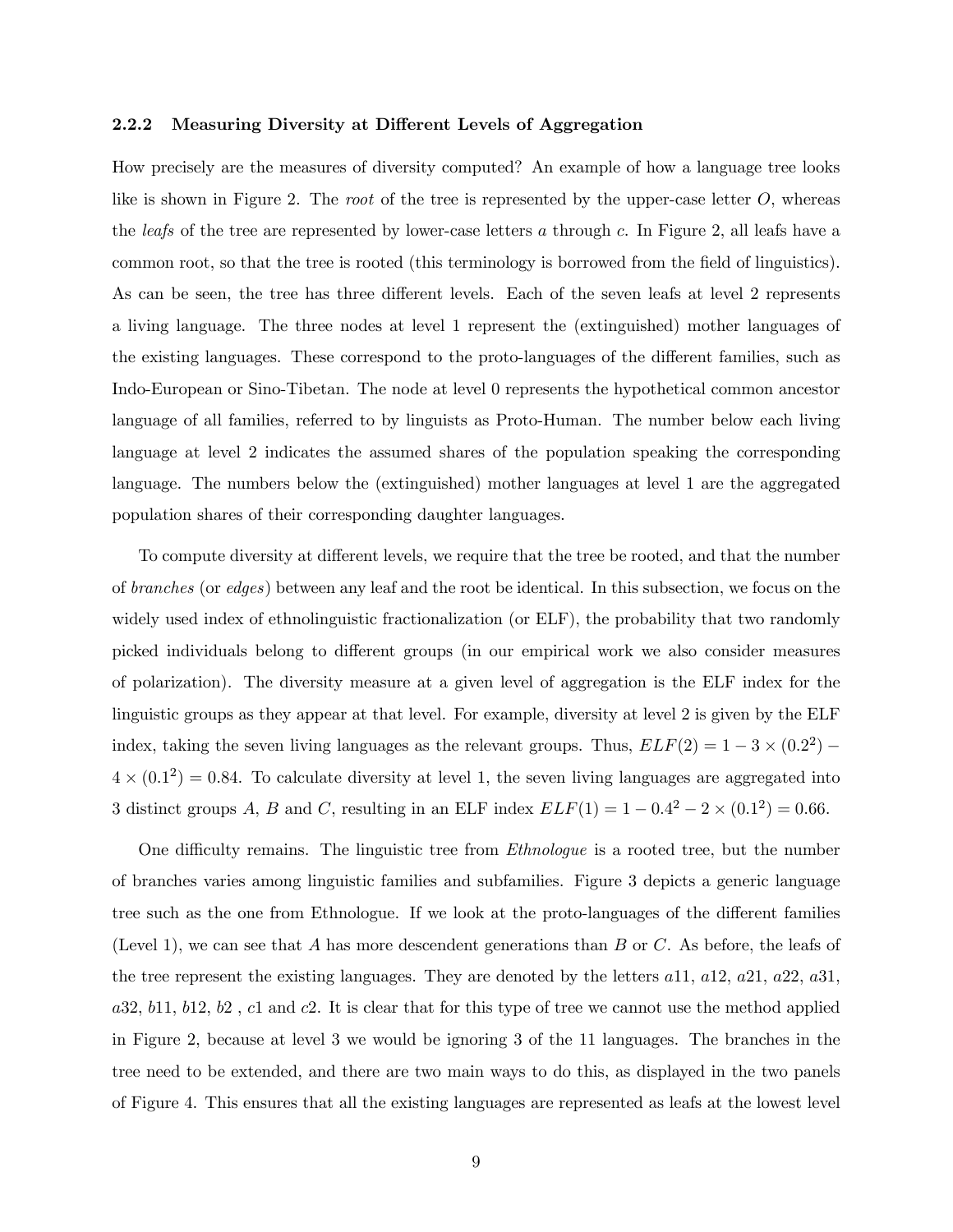of aggregation.

The first approach, displayed in Panel I of Figure 4, assumes that all living languages are equally distant from the proto-languages of their respective families, where the distance between languages is defined by the number of branches or nodes separating them (in technical terms, this assumes that the tree is ultrametric). Take, for example, language c1. We insert a fictitious language,  $c1^*$ . at level 2, so that the total number of branches between c1 and the origin language of the family,  $C$ , is the same as for all other leafs. The second approach, displayed in Panel II of Figure 4, assumes that c1 is only one branch removed from its origin language  $C$ . In this case, Figure 4 shows that to have all living languages at the same level, we move c1 down to level 3, but assume that its mother and grandmother have all remained the same as the origin language C.

In our empirical work, we favor measures based on the first approach, because it is reasonable to assume that languages went through intermediate states between the proto-languages of their respective families and their current form. The second approach, in contrast, assumes that some origin languages remained unchanged until recently. A further advantage of the first approach is that it does not change the "family relations" of the original Ethnologue trees. For example, in Figure 3 language b1 has a sister b2 and a mother B; this is still so under the first approach, but not under the second approach, where the mother and the sister of b1 are now the same language.

Although there are good reasons to prefer the first approach, for the sake of robustness we also computed and used measures based on the second approach. Using either approach did not make much difference for our empirical results. Based on either approach, our empirical results show that diversity measures based on either the highest level of aggregation or the lowest level of aggregation matter most. From Figure 4 it is easy to see that, at the two extremes, both approaches are identical, so that using one or the other should make no difference (we report on these empirical results in greater details in Section 5).

#### 2.3 Measurement, Summary Statistics and Specification

We consider two sets of commonly-used measures of diversity: fractionalization and polarization. For  $i(j)=1, ..., N(j)$  groups of size  $s_{i(j)}$ , where  $j = 1, ..., J$  denotes the level of disaggregation at which the group shares are considered, fractionalization is just the probability that two individuals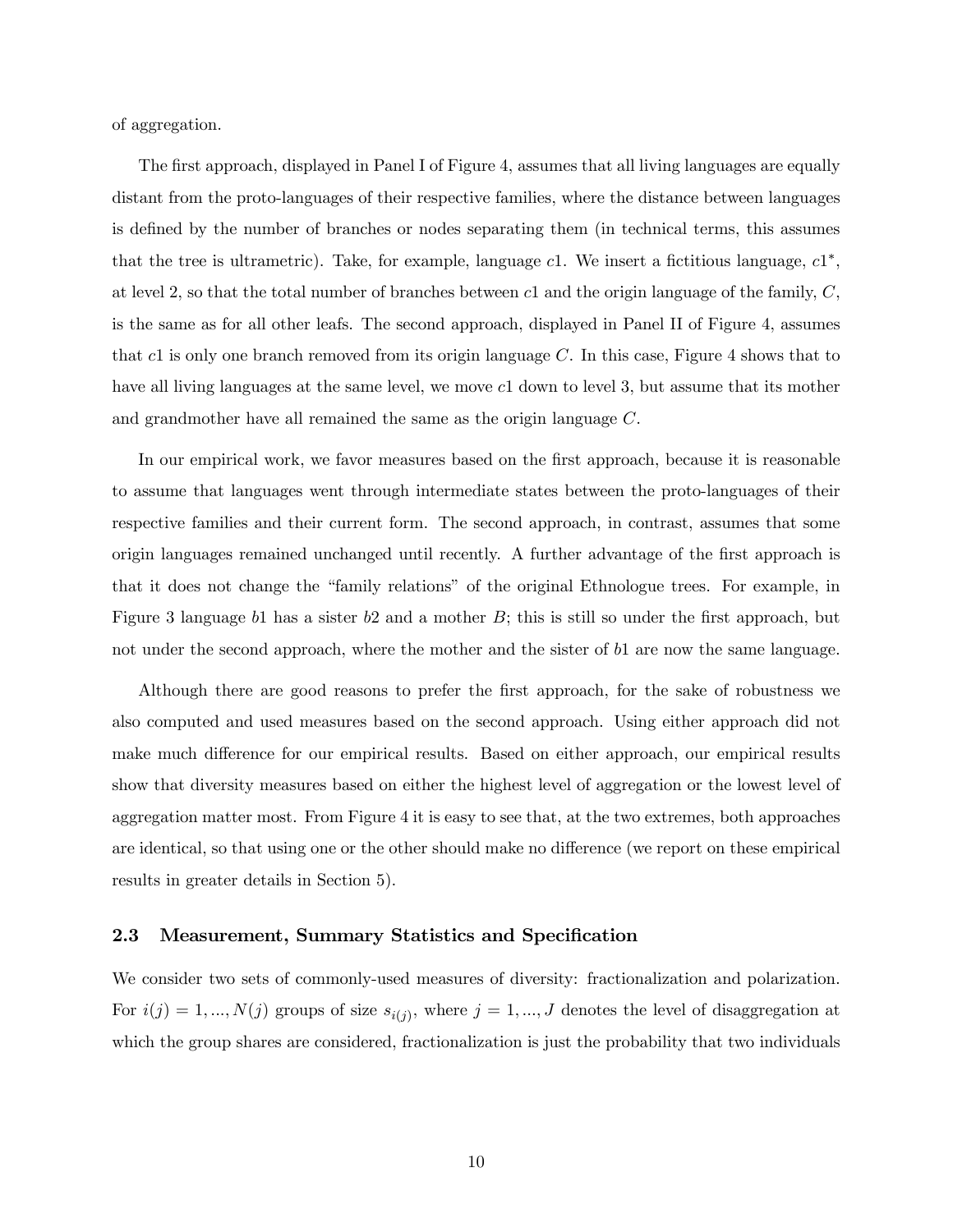chosen at random, will belong to different groups:

$$
ELF(j) = 1 - \sum_{i(j)=1}^{N(j)} [s_{i(j)}]^{2}
$$
\n(1)

This measure is maximized when each individual belongs to a different group. Polarization, in contrast, is maximized when there are two groups of equal size. We use the polarization measure from Montalvo and Reynal-Querol (2005). This index satisfies the conditions for a desirable index of polarization in the axiomatic approach of Esteban and Ray (1994):

$$
POL(j) = 4 \sum_{i(j)=1}^{N(j)} [s_{i(j)}]^2 [1 - s_{i(j)}]
$$
\n(2)

We compute these measures at each of the 15 levels of aggregation available in the linguistic classification in the  $15<sup>th</sup>$  edition of *Ethnologue*, the source for our linguistic data (Ethnologue, 2005). The sample contains 226 observations which include countries and their dependencies (due to data availability, our regression results are based on a smaller set of countries). Table 2 presents summary statistics for the diversity measures at 5 levels of aggregation (an online Appendix contains the corresponding data series by country). To facilitate the quantitative assessment of the regression results, Panel A displays means and standard deviations. When measured using the ELF index, the average degree of diversity rises as the level of aggregation falls, as expected. When measured using a polarization index, diversity falls at high levels of aggregation, and plateaus as aggregation falls further. To simplify the presentation of our results, in the empirical sections we focus on only 3 levels of aggregation (levels 1, 6 and 15, with higher numbers denoting a lower degree of aggregation). All our empirical results are also available at the other levels.

Interesting information can also be gleaned from Panel B of Table 2, displaying correlations. First, changing the level of aggregation greatly affects the measures of diversity: the correlation between  $ELF(1)$  and  $ELF(15)$  is only 0.526. Second, the correlation between polarization and fractionalization, at the same levels of aggregation, rises as the level of aggregation increases (the correlation between  $POL(15)$  and  $ELF(15)$  is only 0.555, while the correlation between  $ELF(1)$  and POL(1) is 0.988). This is intuitive as, when aggregating, fewer groups remain, and the distinction between polarization and fractionalization fades.<sup>9</sup> Third, aggregating up is not the same as

<sup>&</sup>lt;sup>9</sup>Although we find that the correlation between fractionalization and polarization increases with aggregation, it is easy to find counterexamples for which this is not true. The intuition for why this result does not always hold is related to the fact that fractionalization decreases with aggregation, whereas polarization could increase or decrease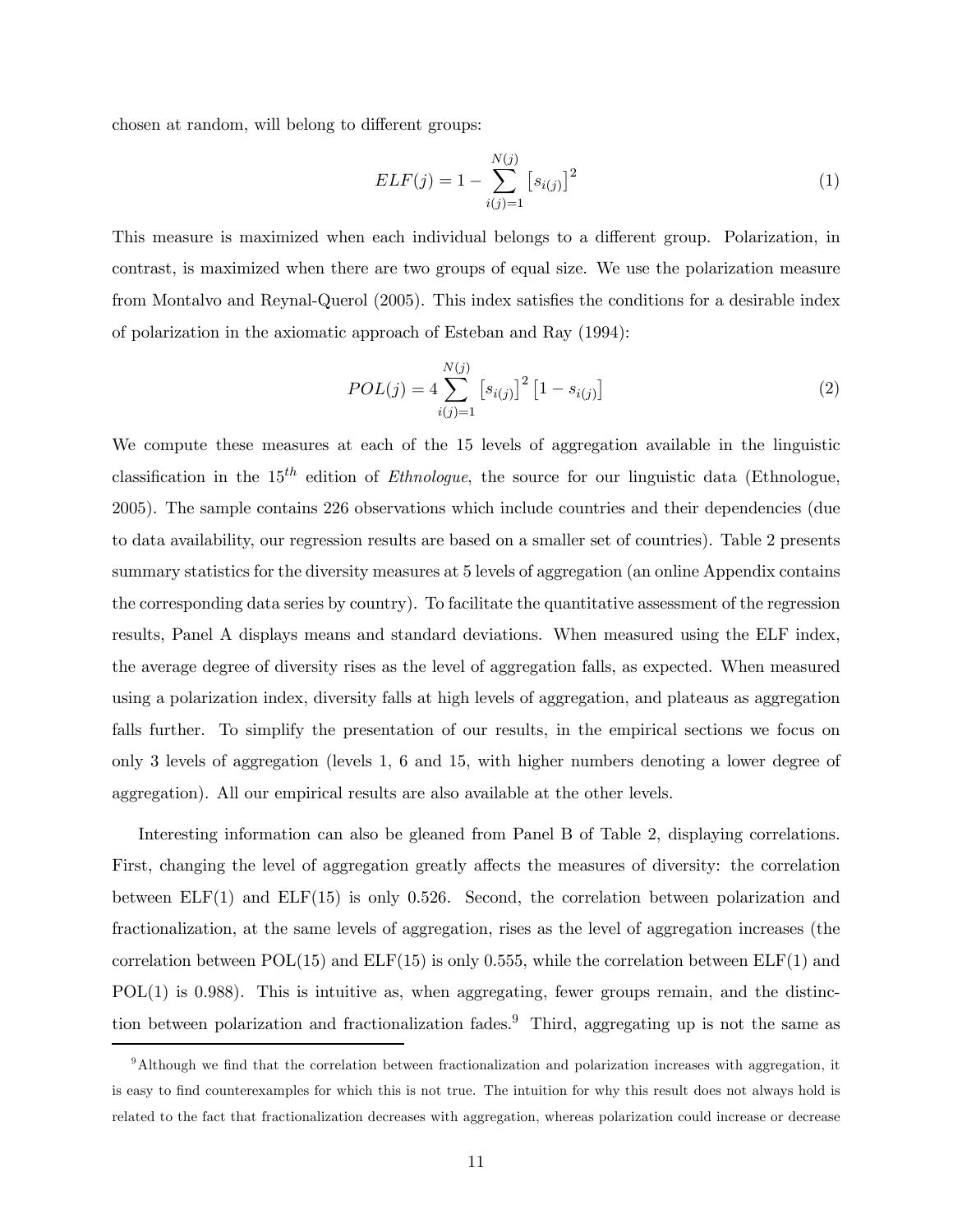switching from a measure of fractionalization to a measure of polarization: the correlation between  $ELF(1)$  and  $POL(15)$  is only 0.391. This last observation indicates that the issue of aggregation is very different from the choice of functional form to compute diversity measures. In our empirical work, we show that switching from fractionalization to polarization measures has relatively benign effects on the substantive results, while changing the level of aggregation to compute either measure delivers vastly different estimates of the effect of diversity on political economy outcome.

Finally, Figures 5 and 6 display the full distributions of ELF(1), ELF(15), POL(1) and POL(15). As can be seen, at high levels of aggregation the distributions of both fractionalization  $(ELF(1))$  and polarization (POL(1)) have a strong positive skew. This makes sense: when classifying languages to be different only when they pertain to entirely different families, most countries display low levels of diversity, and only a few exhibit high diversity. In contrast, at low levels of aggregation the distributions of fractionalization ( $ELF(15)$ ) and polarization ( $POL(15)$ ) are much more uniform. That is, many of the countries that were not diverse when only looking at language families are now much more diverse.<sup>10</sup> This is the example of Zambia mentioned above: it is highly diverse if each of the 46 languages are taken to be different, and it is not very diverse when one considers that only 2 out of the 46 languages do not belong to the Niger-Congo family.

Another relevant question is whether linguistic diversity measured at different levels of aggregation proxies for different types of diversity. In particular, we can ask how linguistic diversity measured at varying levels of aggregation relates to religious diversity or ethnic diversity. The data show that the correlation of ELF(15) with ethnic fractionalization from the Atlas Narodov Mira is 0.82 and with the Alesina et al. (2003) measure of ethnic fractionalization it is 0.67. These correlations drop to the  $0.35 - 0.40$  range when using  $ELF(1)$ . It therefore does not seem the case that aggregating is equivalent to proxying for ethnic diversity. The same conclusion emerges when analyzing religious diversity. The correlation between ELF(15) and religious fractionalization from the Alesina et al. (2003) dataset is 0.195, and at the level of ELF(1) this correlation drops to 0.098. Obviously it is possible that if one were to aggregate religions or ethnicities, using a procedure simi-

with aggregation. Of course, at the highest level of aggregation, most countries have only one or two groups left, in which case the two indices coincide (up to a constant). This explains the correlation of  $0.988$  between  $ELF(1)$  and  $POL(1).$ 

 $10$  For instance, if we consider countries with more than half a million inhabitants, 23 of the 30 most diverse countries in the world are located in Sub-Saharan Africa at the most disaggregated level (ELF(15)). At the least diaggregated level  $(ELF(1))$ , only 10 of the 30 most diverse countries are in this region.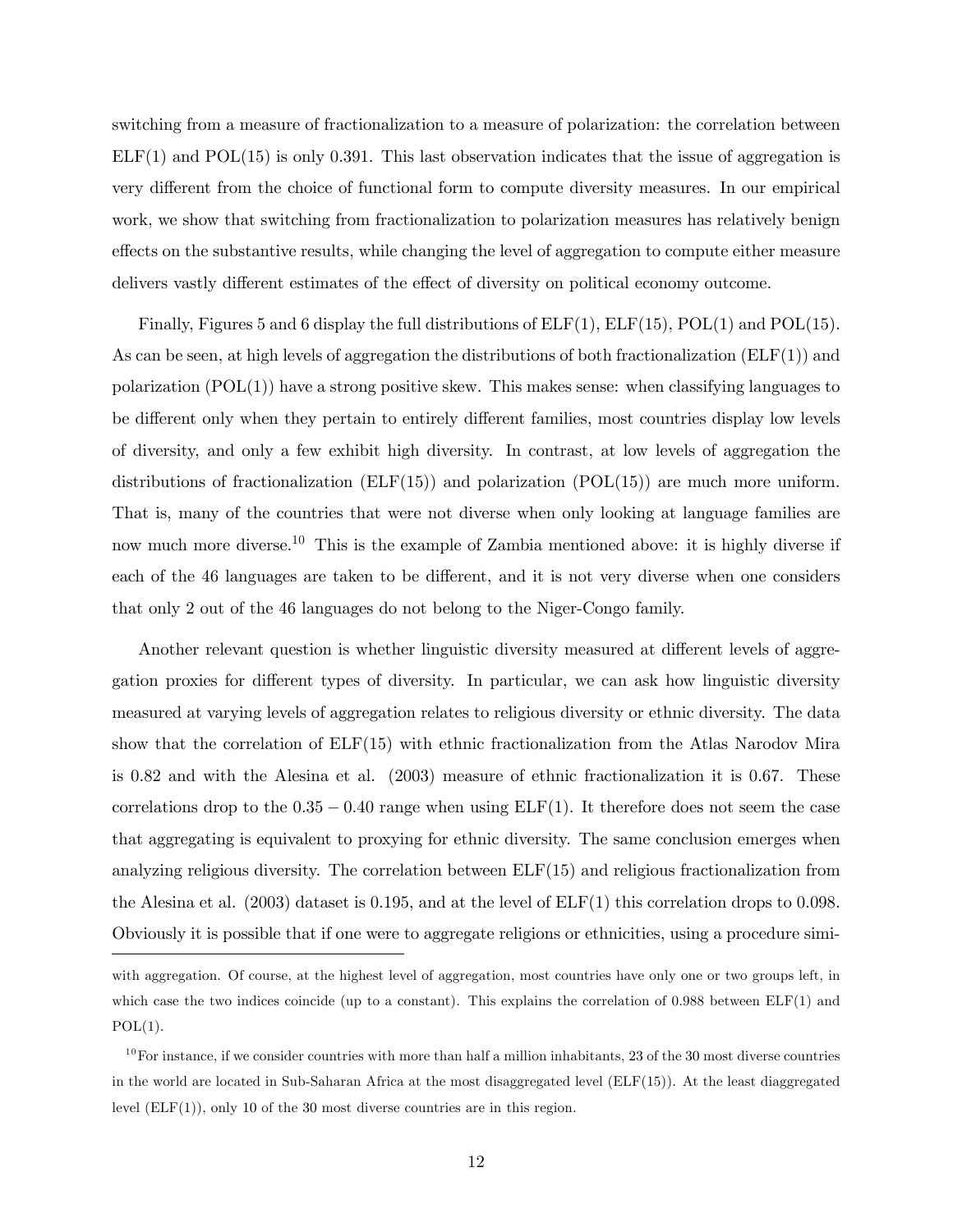lar to the one used here for languages, the correlation with ELF(1) would increase. If so, this would simply reinforce our point: what matters is aggregation and not whether one measures diversity using languages, ethnicities or religions. In the case of religion there is some evidence in favor of this view. Gomes (2010), for example, finds that the correlation between religious diversity and our measure of ELF(1) increases when aggregating religions, although the correlation continues to be low (never surpassing 0.20). Taken together, the evidence suggests that when going from  $ELF(15)$ to ELF(1) we are indeed measuring diversity at higher levels of aggregation, rather than proxying for other types of diversity. Our claim that we are capturing deeper cleavages when aggregating is consistent with the fact that the main language families reflect the main demographic divisions in the world (Belle and Barbujani, 2007).

We use these measures to investigate the effects of linguistic diversity at various levels of aggregation on various political and economic outcomes. Our econometric specification builds on the existing literature on the determinants of public goods, civil conflict, redistribution and economic growth, but uses a common set of controls to ensure some consistency across the different dependent variables:

$$
y_{it} = \beta X_{it} + \gamma Z_{it} + \delta D_i(j) + \varepsilon_{it}
$$
\n<sup>(3)</sup>

where  $y_{it}$  is the dependent variable of interest,  $X_{it}$  is a vector of controls specific to outcome y,  $Z_{it}$  is a vector of controls common to all outcomes y, and  $D_i(j)$  is either a measure of polarization (POL) or fractionalization (ELF) at aggregation level j. The common set of controls  $Z_{it}$  includes 1) continent dummy variables for Sub-Saharan Africa, East and Southeast Asia, Latin America and the Caribbean and 2) legal origin dummies from La Porta, Lopez de Silanes and Shleifer (1999). The  $X_{it}$  controls that are specific to each set of dependent variables are taken from the main contributions from the respective literatures on the determinants of the various outcome variables under consideration (these are detailed in the following section - for instance, the civil conflict specification includes variables from Fearon and Laitin,  $2003$ ).<sup>11</sup> The estimation method also follows these major contributions, though we strive to use cross sectional approaches whenever possible since our measures of linguistic diversity do not vary through time (only in the case of civil conflict onset do we use a pooled panel probit approach as this is the only way to study the determinants of conflict onset).

 $11$  Further, we use the *broadest* set of controls from these existing studies. Together with the consistent addition of the Z variables in all specifications, this should limit the incidence of omitted variables bias.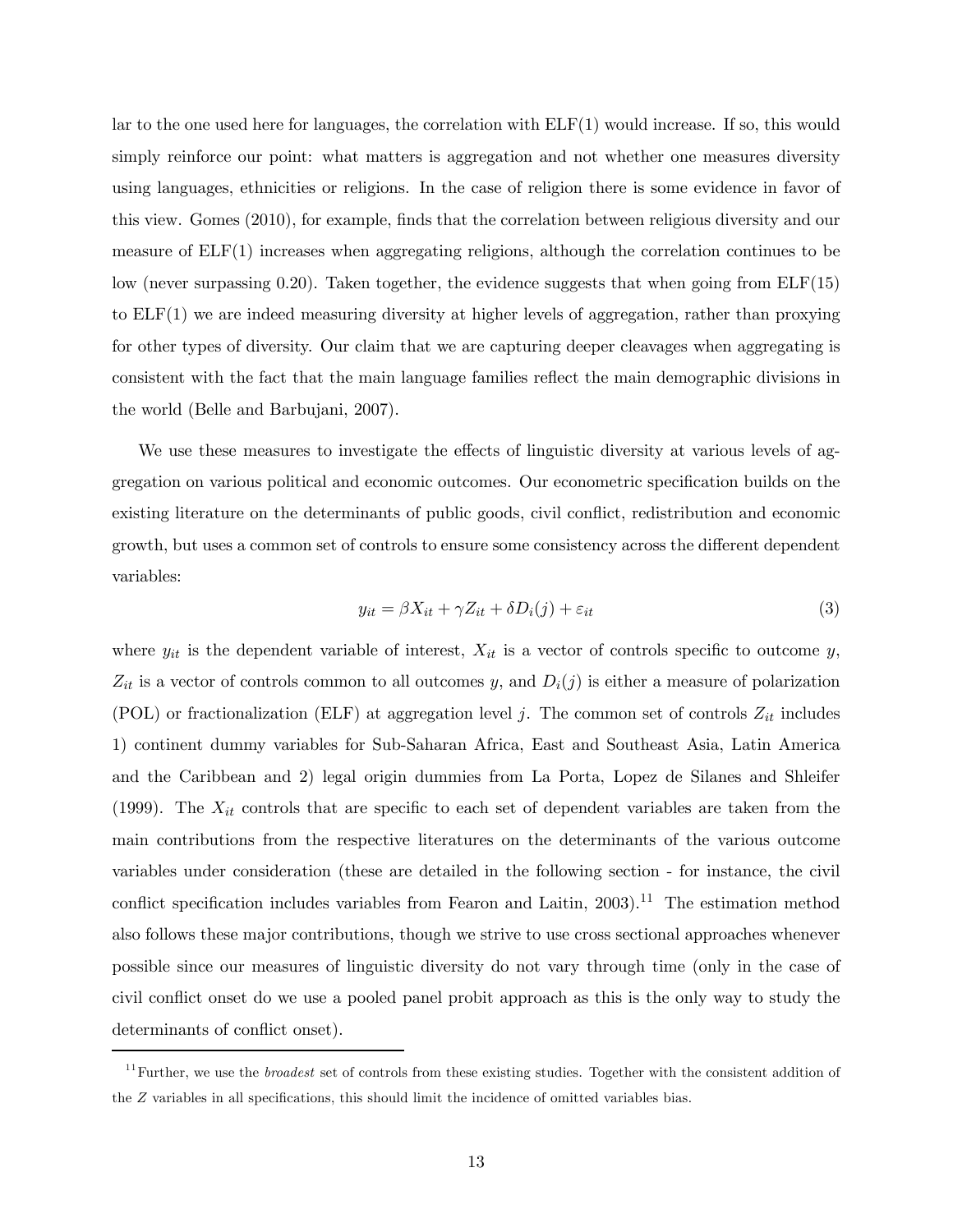The main coefficient of interest in our study is  $\delta$ , the partial correlation of linguistic diversity and each relevant political or economic outcome. Caution should be exercised when interpreting  $\delta$ causally. We follow the literature in considering that linguistic diversity is a highly time persistent variable that is likely to be largely historically determined well before our dependent variables are observed. On the other hand, the possibility of reverse causality cannot be entirely ruled out, as discussed in Alesina et al. (2003) and Caselli and Coleman (2010). Thus, we refrain from causal statements, as causality is not the main focus of this paper.

# 3 Linguistic Diversity, Civil Conflict and Redistribution

#### 3.1 Civil Conflict

There is an ongoing academic debate on the relationship between ethnolinguistic diversity and the onset of civil conflict. In a seminal paper, Fearon and Laitin (2003) argued that once measures of income per capita are controlled for, measures of ethnic and religious fractionalization are unrelated to the onset of civil conflict. We reexamine this issue using the baseline specification in Fearon and Laitin's study (column 1 of their Table 1, page 84), augmented with our Z controls. Using their data, their estimation method and their dependent variable (the onset of civil conflict), we simply substitute our measures of linguistic heterogeneity for their measure of ethnic fractionalization. Results are presented in Table 3 for selected representative levels of aggregation (1, 6 and 15). The standardized magnitude of the effects of linguistic fractionalization on the probability of conflict onset is displayed graphically at all levels of aggregation in Figure  $7^{12}$ 

The first and most important observation is that the effect of fractionalization and the corresponding level of statistical significance both fall dramatically and monotonically when the level of aggregation falls. At level  $j = 1$  (the most aggregated level), linguistic fractionalization has a coefficient of 1.157 with a t-statistic of 2.12, and the coefficient falls to −0.165 with a t-statistic of 0.35 at level  $j = 15$ . This pattern is robust to using polarization instead of fractionalization. The second observation is that the coefficient on linguistic diversity is only positive and significant when considering the most aggregated classification of languages - whether for polarization or for fractionalization. The coefficient remains significant at least at the 10% level for most of the robustness tests we conducted - but since the level of significance sometimes falls below 5% we want

 $12$ The standardized magnitude is computed as the effect of a one standard deviation change in linguistic diversity at each level of aggregation as a percentage of the mean probability of conflict.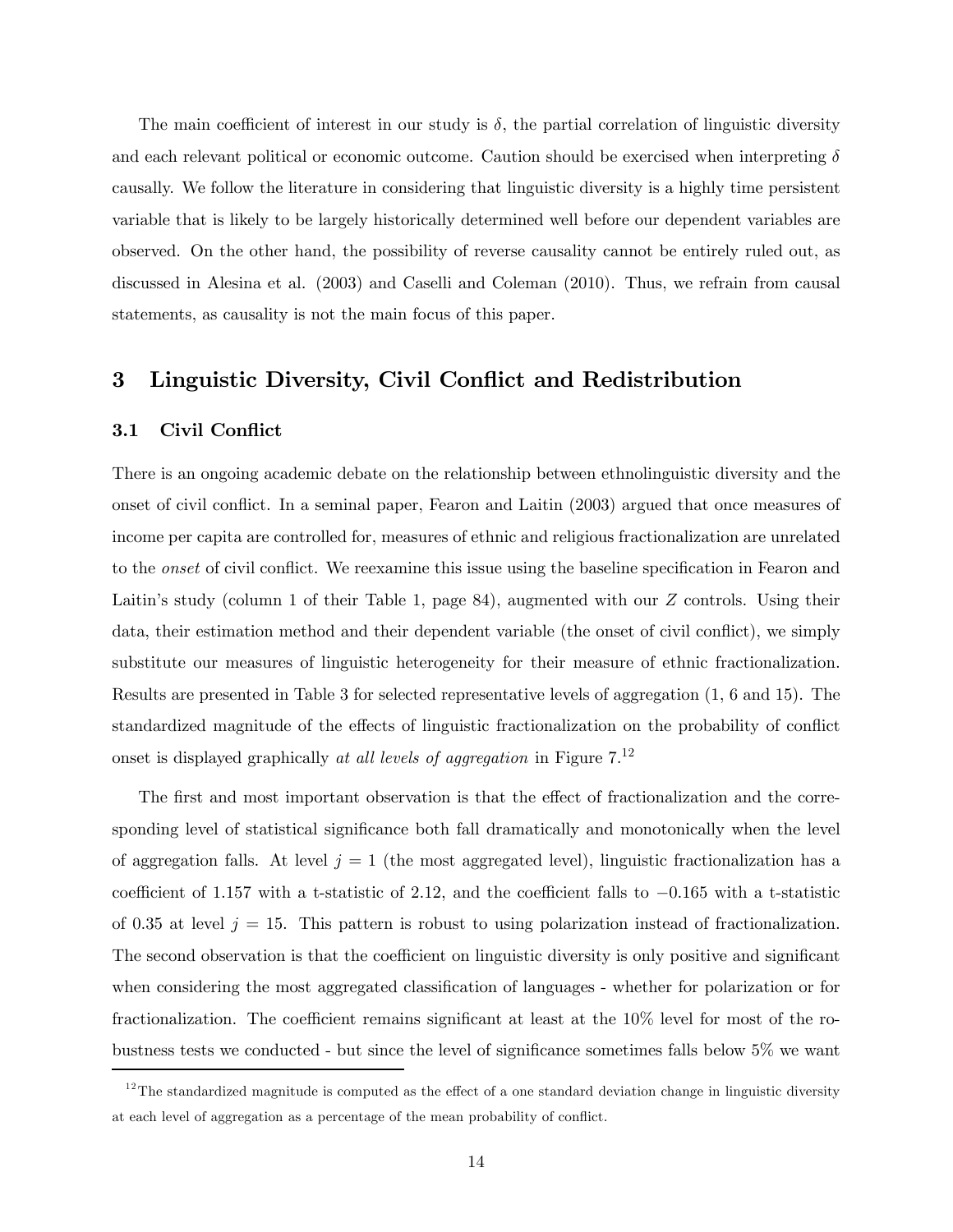to be cautious in claiming that there exists a robust relationship even at this level of aggregation. A conservative reading of our results suggests that, to the extent there is a statistically significant link between diversity and civil conflict, it only appears when the relevant cleavages are the deepest (aggregation level 1). In terms of economic magnitude, the estimated effects are far from trivial at aggregation level 1. When evaluating marginal effects at the mean of all the independent variables, a one standard deviation change in linguistic fractionalization (0.173) is associated with an increase in the probability of conflict equal to roughly 13% of this variable's mean (the mean probability of civil war onset is 1.666% in the sample). This effect quickly fades to zero as the level of aggregation falls, as displayed graphically in Figure 7. The standardized magnitude is similar for polarization at aggregation level 1, and fades to zero also.

The pattern of coefficients across levels of aggregation is robust to a wide range of modifications of the baseline specification for fractionalization: 1) substituting a dichotomous measure of democracy for the continuous one, 2) controlling for intermediate levels of democracy (anocracy), 3) redefining civil wars to only include "ethnic" civil wars (as defined in Fearon in Laitin, 2003), 4) using the Correlates of War definition of civil wars instead of Fearon and Laitin's, 5) controlling for GDP growth and lagged growth and 6) using the incidence of conflict rather than the onset, as Montalvo and Reynal-Querol (2005) did in their study. These results are available upon request. In addition to these checks, which are specific to civil conflict, we also run a number of further robustness tests that are common across the different dependent variables. We discuss those in Section 5.

As shown in Figures 5 and 6, most countries in the world appear very homogeneous at level 1. Countries that do feature such cleavages tend to coincide with the geographic breakpoints of major linguistic groups, such as in Chad. Our results indicate that ethnolinguistic divisions of this nature may matter for civil conflict, but that more superficial divisions do not. Since there are few countries that feature high levels of diversity at the very aggregated level of linguistic families, civil conflict related to this type of cleavage must be relatively rare.

Where does this leave us in the debate about the role of ethnolinguistic diversity as a determinant of civil wars? On the one hand, for all but one level of aggregation, ethnic diversity does not matter. As was recognized in the past literature, this does not imply that civil conflicts do not often have an ethnic dimension - conditional on having a civil conflict, it may very well be waged along ethnic or linguistic lines (for instance ethnolinguistic differences may help identify combatants, as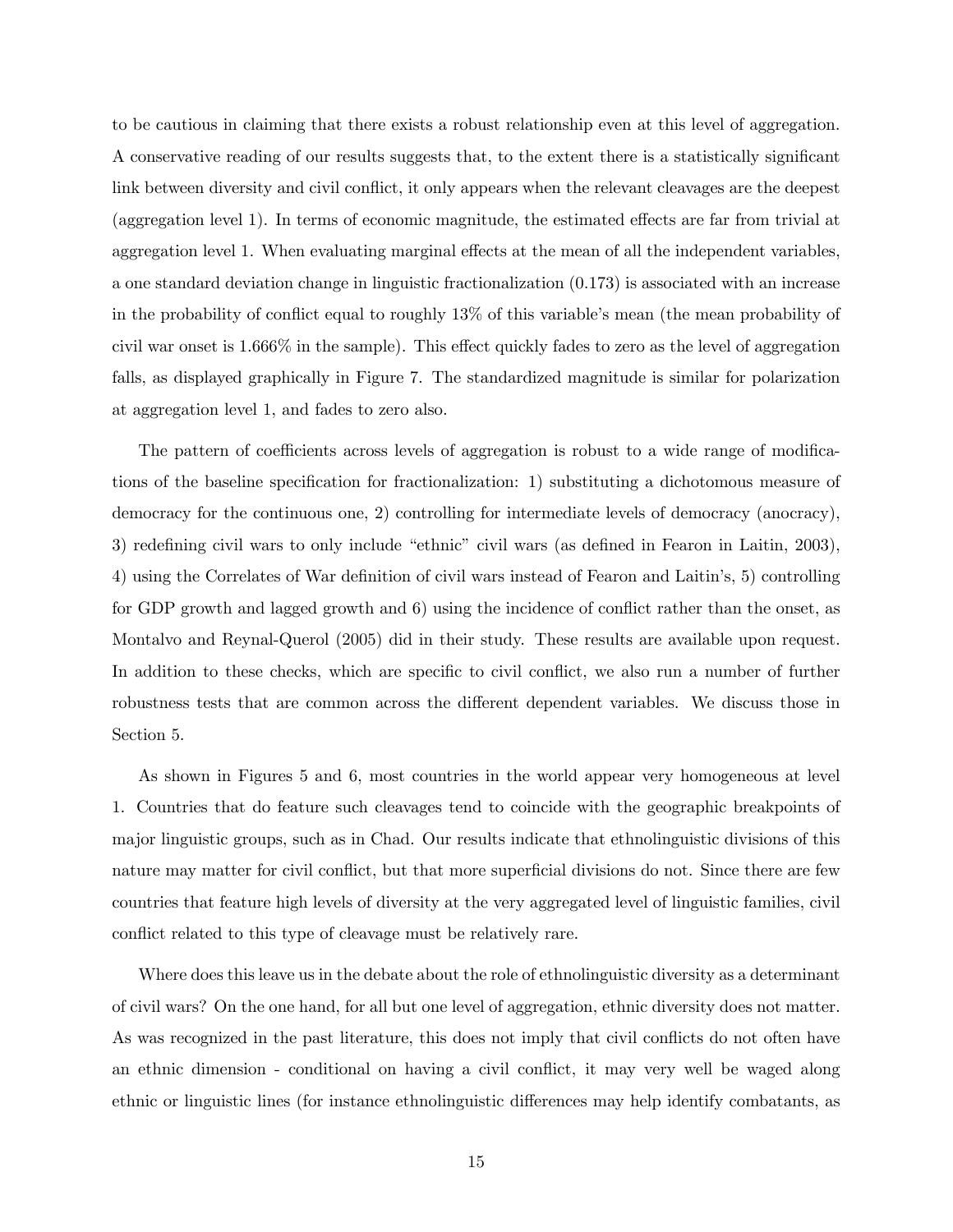in the famous Biblical example of the shibboleth). This is compatible with a finding that linguistic diversity is unrelated to the probability of conflict onset. On the other hand, we did find that the significance and magnitude of diversity rises as the level of aggregation increases. To the extent that civil conflict is associated with the "us" versus "them" divide, this result helps clarify that "us" and "them" need to be separated by deep historical and cultural cleavages for these divides to have any claim of affecting the onset of civil conflict. Caselli and Coleman (2010) provide a possible explanation for this finding. They argue that large differences make groups less porous. Changing sides is difficult and costly, thus giving the winning group exclusive access to the gains from the conflict.

#### 3.2 Redistribution

A vast literature examines the role of ethnic and linguistic differences as a determinant of the extent of income redistribution. At the microeconomic level, several authors have examined the propensity to redistribute. For instance, Luttmer and Fong (2009) find in an experimental setting that people donate more money to Hurricane Katrina victims when the victims are perceived to be of the same ethnicity as the donor. In another study, Luttmer (2001) reports that "individuals increase their support for welfare spending as the share of local recipients from their own racial group rises", using data from the United States, also suggesting a preference channel. These results are in line with those of Alesina, Glaeser and Sacerdote (2001), as well as Alesina and Glaeser (2004), arguing that the U.S. redistributes less than Europe in part because of its greater degree of ethnic heterogeneity.13

At the cross-country level, results are more mixed. While the preponderance of evidence points to a negative association between ethnolinguistic fractionalization and redistribution, this finding is not always robust to the use of alternative measures of diversity and to the inclusion of controls. For instance, in Alesina et al. (2003), the effect of ethnolinguistic fractionalization on the share of transfers and subsidies to GDP appears sensitive, in terms of statistical significance, to the inclusion of several control variables. This study measures fractionalization using a rather disaggregated classification of ethnic and linguistic groups. In a broad cross-country sample, Desmet et al. (2009) find that linguistic diversity, measured to account for the distance between groups, is negatively

<sup>&</sup>lt;sup>13</sup>Our paper uses linguistic heterogeneity rather than ethnic differences, so by our measures the US would look quite more homogeneous than if we focused on ethnicity. This would affect our results in the direction of making it less likely to find any effect of diversity on redistribution.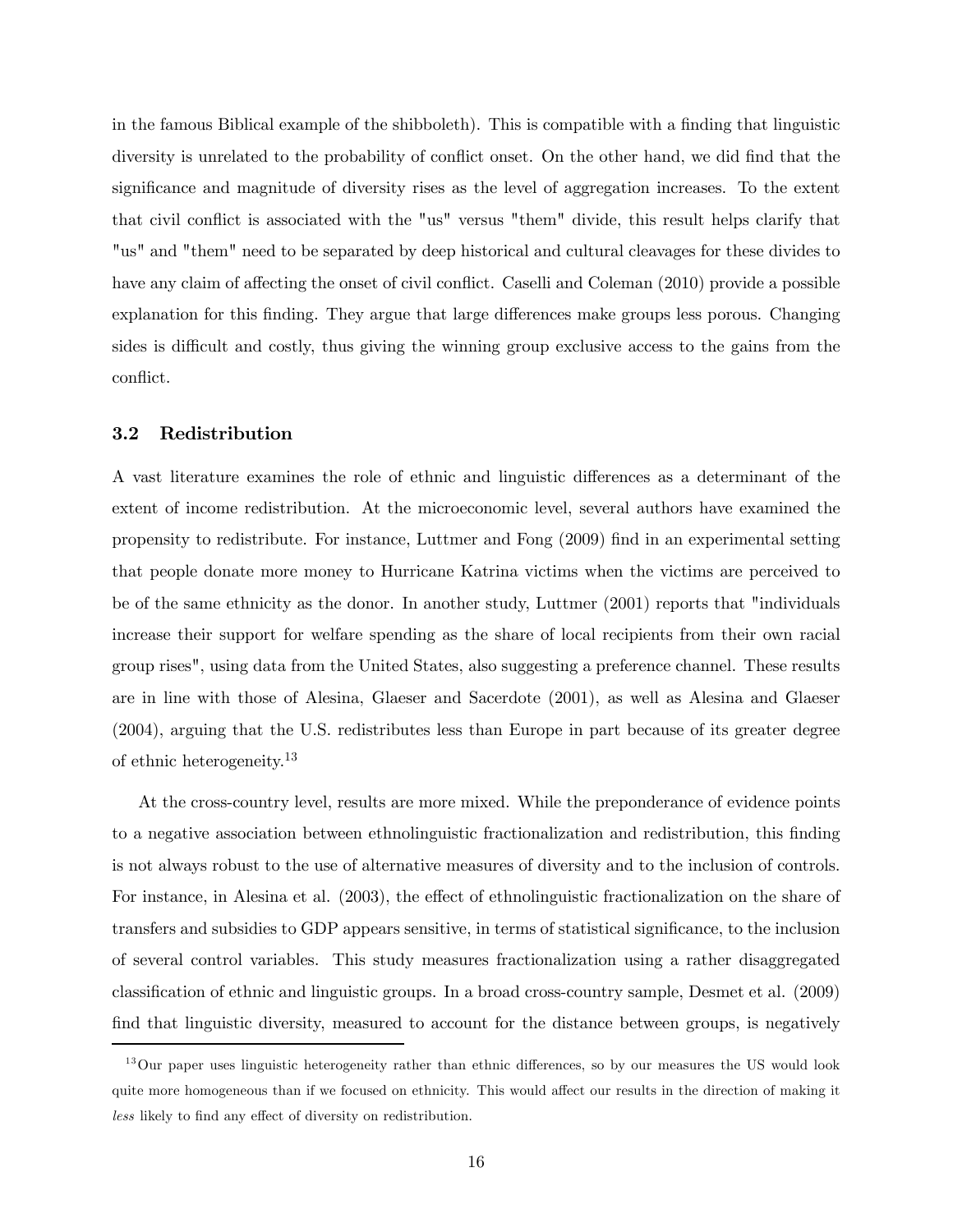associated with redistribution, measured by the share of transfers and subsidies in GDP. However, this result does not hold when measures of diversity do not account for the degree of linguistic distance between groups, suggesting that the depth of linguistic cleavages matters. In a wide variety of settings, ethnolinguistic diversity seems associated with lower redistribution, but what cleavages are more or less relevant to account for these findings has not been determined.

We start from the specification and data in Desmet et al. (2009) to examine what level of linguistic aggregation matters for redistribution, i.e. what are the relevant cleavages. The dependent variable is the average share of transfers and subsidies in GDP between 1985 and 1995. The specification is the one that involves the broadest set of control variables - including GDP per capita, country size and the percentage of the population over 65 (Table 2, column 8 in Desmet et al., 2009), augmented by our Z controls. Table 4 present the results for fractionalization and polarization. The results for both measures are similar, and reveal a striking pattern: linguistic diversity negatively affects redistribution at high levels of aggregation, but the effect declines in magnitude as the level of aggregation falls, and ceases to be statistically significant at the 5% level after aggregation level 5: Figure 8 displays this pattern, plotting the standardized beta on fractionalization (i.e. the effect of a one standard deviation increase in fractionalization as a fraction of a one standard deviation change in the dependent variable) against the level of aggregation. The effect of ELF(1) is substantial in magnitude, as it equals  $-9.6\%$  and is significant at the 5% level. It falls to a statistically significant  $-7.5\%$  for ELF(5) and ceases to be statistically significant thereafter. These results are robust to considering alternative sets of controls, as in Desmet et al. (2009), with the caveat that with a sufficiently restricted set of control variables, the effect of linguistic diversity remains statistically significant even at low levels of aggregation, although significance is greater for high levels of aggregation.

To summarize, we find that for redistribution, as for conflict, the relevant cleavages are those that capture deep ethnolinguistic splits, rather than divisions that are more recent and superficial. Commentators often point out that solidarity does not travel well across groups. We find that solidarity travels without trouble across groups that are separated by shallow gullies, but not across those separated by deep canyons.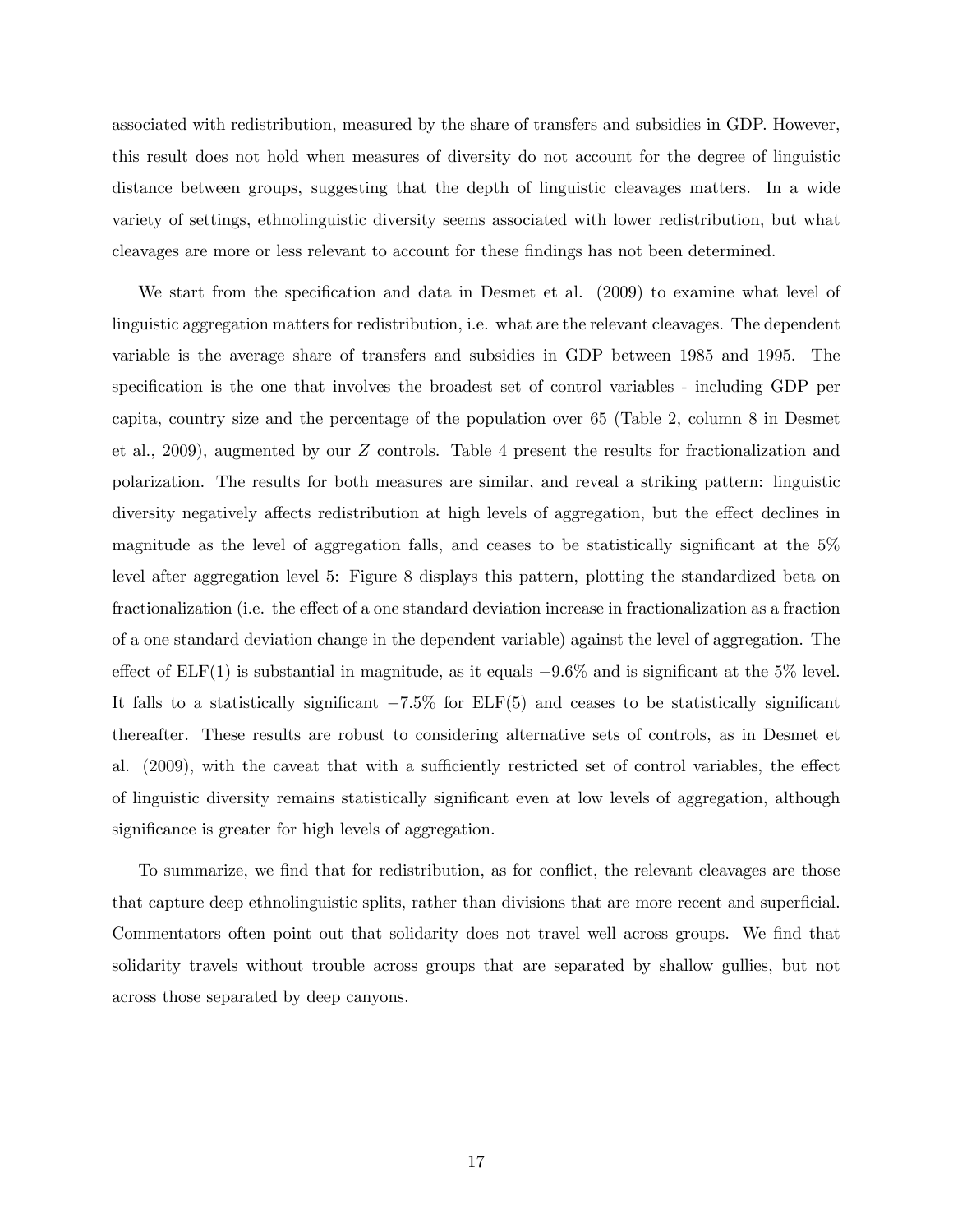# 4 Linguistic Diversity, Public Goods and Growth

#### 4.1 Public Goods

The effect of ethnolinguistic diversity on the provision of public goods raises interesting conceptual issues. On the one hand, public goods entail a dimension of redistribution, and differences in preferences may hinder their provision. In this sense, there is an element of conflict of interest when it comes to public goods. On the other hand, free rider problems and coordination failures need to be overcome for the effective provision of public goods. Linguistic diversity may work to affect public goods through both channels.

Several studies have explored the relationship between public goods provision and ethnolinguistic diversity, both across and within countries. In their important study of the cross-national determinants of the quality of government, La Porta, Lopez de Silanes, Shleifer and Vishny (1999, henceforth LLSV) showed that ethnolinguistic fractionalization, measured by an average of five existing indices of fractionalization, generally had a negative impact on several measures of public goods, such as literacy rates, infant mortality, school attainment and infrastructure. Alesina et al. (2003) broadly confirmed these results using new data on ethnic, linguistic and religious fractionalization and polarization, although the results were somewhat sensitive to the chosen measure of diversity and specification. In a within country context, Alesina, Baqir and Easterly (1999) showed that across cities, metropolitan areas and urban counties of the United States, greater ethnic diversity was associated with lower provision of education, roads and sewers.

In a more microeconomic context, Habyarimana et al. (2007) report that in a variety of games, co-ethnic participants from a sample of slum dwellers in Kampala, Uganda, play cooperative strategies more so than players from different ethnic groups. This is consistent with findings in Miguel and Gugerty (2005), suggesting that public goods provision is lower in more ethnically diverse locations in Kenya. Other studies include Vigdor (2004) who shows that higher racial, generational and socioeconomic heterogeneity across US counties is associated with lower response rates to the 2000 Census questionnaire, and Banerjee et al. (2005) who, in the context of rural India, find that higher caste and religious fragmentation is associated with lower provision of a wide range of public goods. Although these results are compelling, it is not clear what ethnolinguistic cleavages are most relevant as determinants of public goods provision.

To analyze empirically the relationship between diversity computed at different levels of aggre-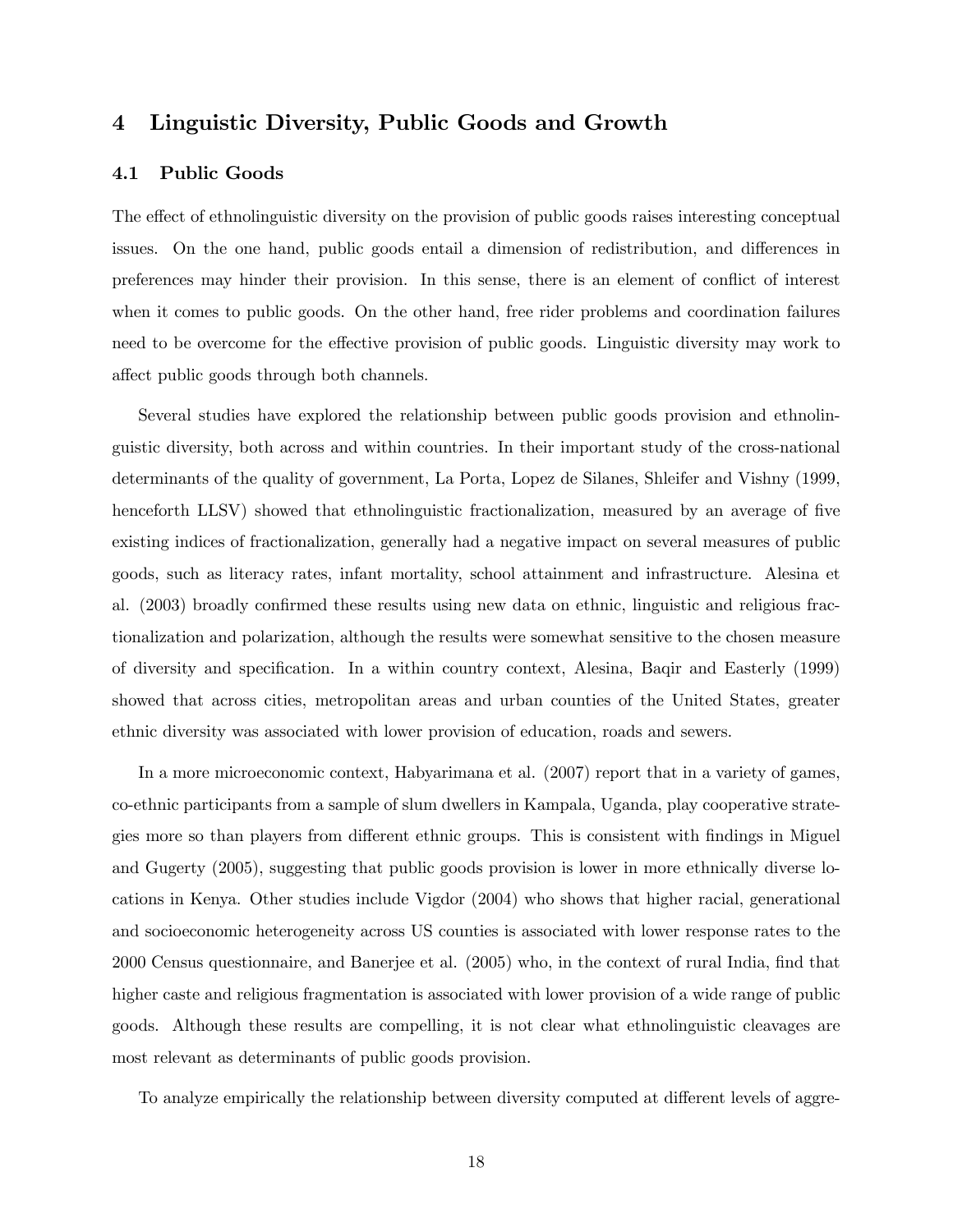gation and the provision of public goods, we start with the econometric specification and data in LLSV (1999). To minimize the potential for omitted variables bias, we focus on a specification that include a large set of control variables — including legal origins, GNP per capita, latitude and regional dummies. Instead of focusing on a broad set of measures of the quality of government as they did, we focus on the category of dependent variables they label "output of public goods". This includes log infant mortality, log of school attainment, the illiteracy rate, and an index of infrastructure quality.

The results are presented in the top panel of Table 5. For three of the four dependent variables, the statistical significance of the coefficient on ELF rises as the level of aggregation goes from very aggregated  $(j = 1)$  to less aggregated  $(j = 6)$ . For two of those the statistical significance further rises when moving to the finest level of aggregation  $(j = 15)$ . For illustrative purposes, the evolution of the standardized magnitude of the coefficient on fractionalization as the level of aggregation falls is displayed in Figure 9 for the illiteracy rate. The standardized magnitude of the coefficient on ELF rises steadily from  $5\%$  to  $25\%$ . The effects are of the expected signs, namely linguistic fractionalization is negatively associated with school attainment, but positively associated with log infant mortality and the illiteracy rate. There is no significant association with the index of infrastructure quality at any level of aggregation (this was also the case in LLSV). The LLSV measure of ethnolinguistic fractionalization is most highly correlated with ELF(15) - the correlation between the two measures is 0.835, and falls steadily as the level of aggregation rises. Correspondingly, in quantitative terms the magnitude of our estimates is very close to LLSV's when ELF is measured at aggregation level 15. Finally, comparing results on fractionalization and polarization, we see that linguistic fractionalization is a slightly better predictor of public goods than linguistic polarization, but the same pattern emerges with respect to aggregation levels.

In order to investigate whether these results hold up to using a broader set of indicators of public goods provision, the bottom panel of Table 5 considers 6 additional dependent variables, taken from the World Development Indicators (World Bank, 2008). These include measures of health care (hospital beds per person, measles immunization rates for children), measures of access to public services (availability of sanitation services and clean water), and specific measures of infrastructure (road and rail network density).<sup>14</sup> The results show that: 1) for measures of sanitation and clean

 $14$ We measure the latter as a ratio of kilometers per 1,000 inhabitants, but the results are unchanged when using kilometers per square kilometer of land area instead. Results are available upon request.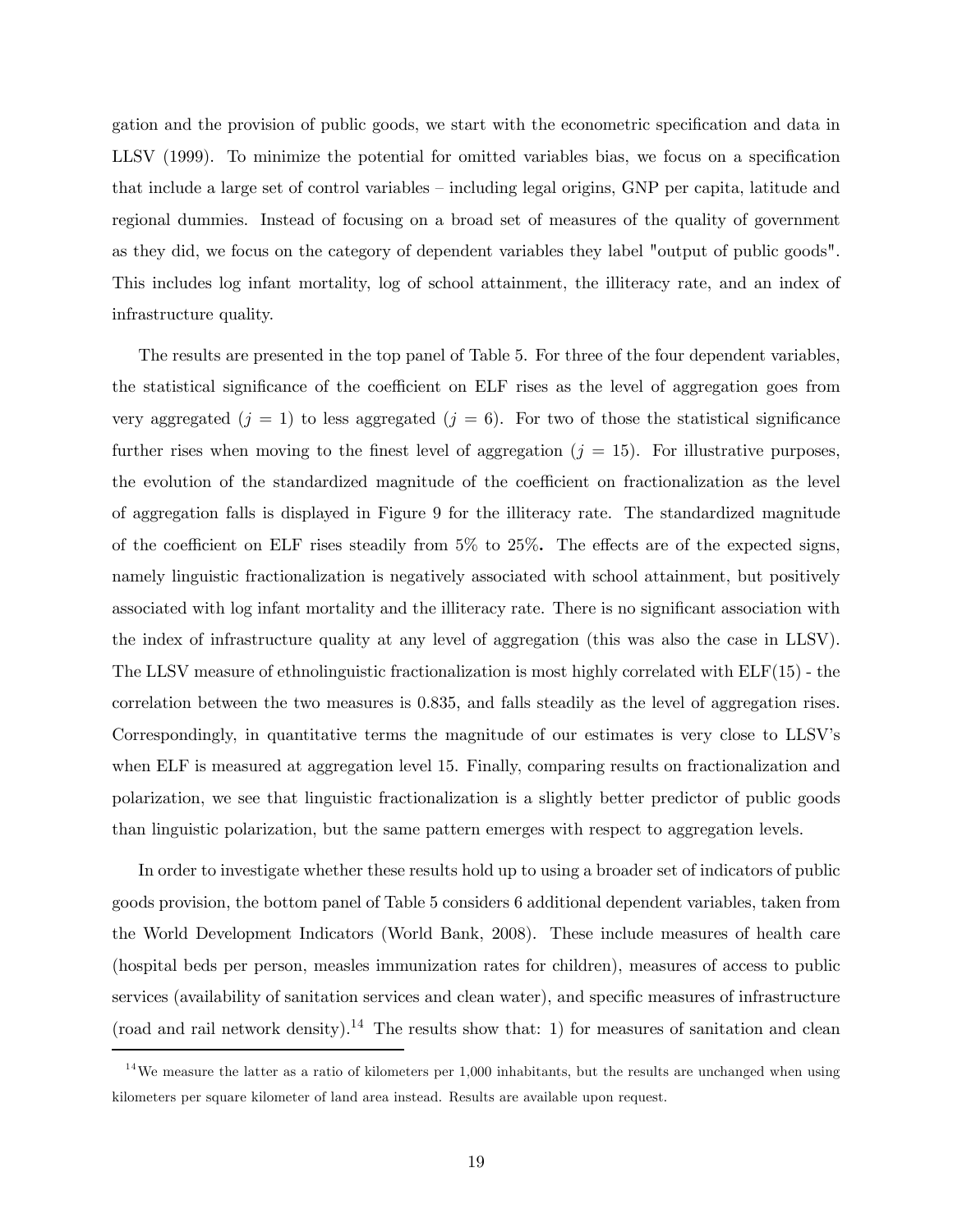water, the effect of fractionalization becomes more statistically significant as the level of aggregation falls; 2) for measures of health services, the effect of ELF remains consistently significant for the measles immunization rate across aggregation levels, but is insignificant for hospital beds; 3) infrastructure measures are unaffected by fractionalization whatever the level of aggregation; and 4) fractionalization is usually a better predictor of public goods provision than polarization.

To summarize, across a wide range of measures of public goods, we broadly confirm results from the literature referenced above: ethnolinguistic diversity is negatively related to public goods provision. Public goods share both dimensions of conflict of interest (different tastes for public goods) and coordination (need to overcome free rider problems). Correspondingly we find that for several of the measures of public goods provision (infant mortality, measles immunization rates), diversity at all levels matters statistically. However, we also find that, broadly speaking, measures of fractionalization based on finer classifications of linguistic groups tend to matter more than those based on deep cleavages only. In contrast with redistribution, for which only deep splits were important, even relatively recent and shallow linguistic cleavages seem sufficient to hinder the provision of public goods.

#### 4.2 Growth

In recent years, scholars have focused on ethnolinguistic diversity as a determinant of economic performance. Easterly and Levine (1997) argue that ethnic diversity, measured by an index of fractionalization, may account for much of Africa's growth tragedy. These cross-country results were reinforced and extended in Alesina et al. (2003). In particular, the latter paper showed that linguistic diversity per se, not just ethnic diversity, has a significantly negative effect on per capita income growth in a panel of countries, so that both ethnic and linguistic diversity are alternative ways to capture a broader concept of cultural heterogeneity. In addition, the paper found that fractionalization measures were more robust predictors of growth than polarization measures, an issue we revisit below.<sup>15</sup>

 $15$  For a survey of the empirical literature on ethnolinguistic diversity and economic performance at the level of countries, cities and villages in developing countries, see Alesina and La Ferrara (2005). This is related to a more microeconomic approach highlighting the costs and benefits of cultural and linguistic diversity within teams or organizations. See for instance Lazear (1999), Prat (2002) and Cremer, Garicano and Prat (2007). While at the cross-country level the empirical results point to a negative relationship between ethnolinguistic diversity and growth, the findings are more contrasted at the within-firm level, with some studies pointing to positive effects of diversity.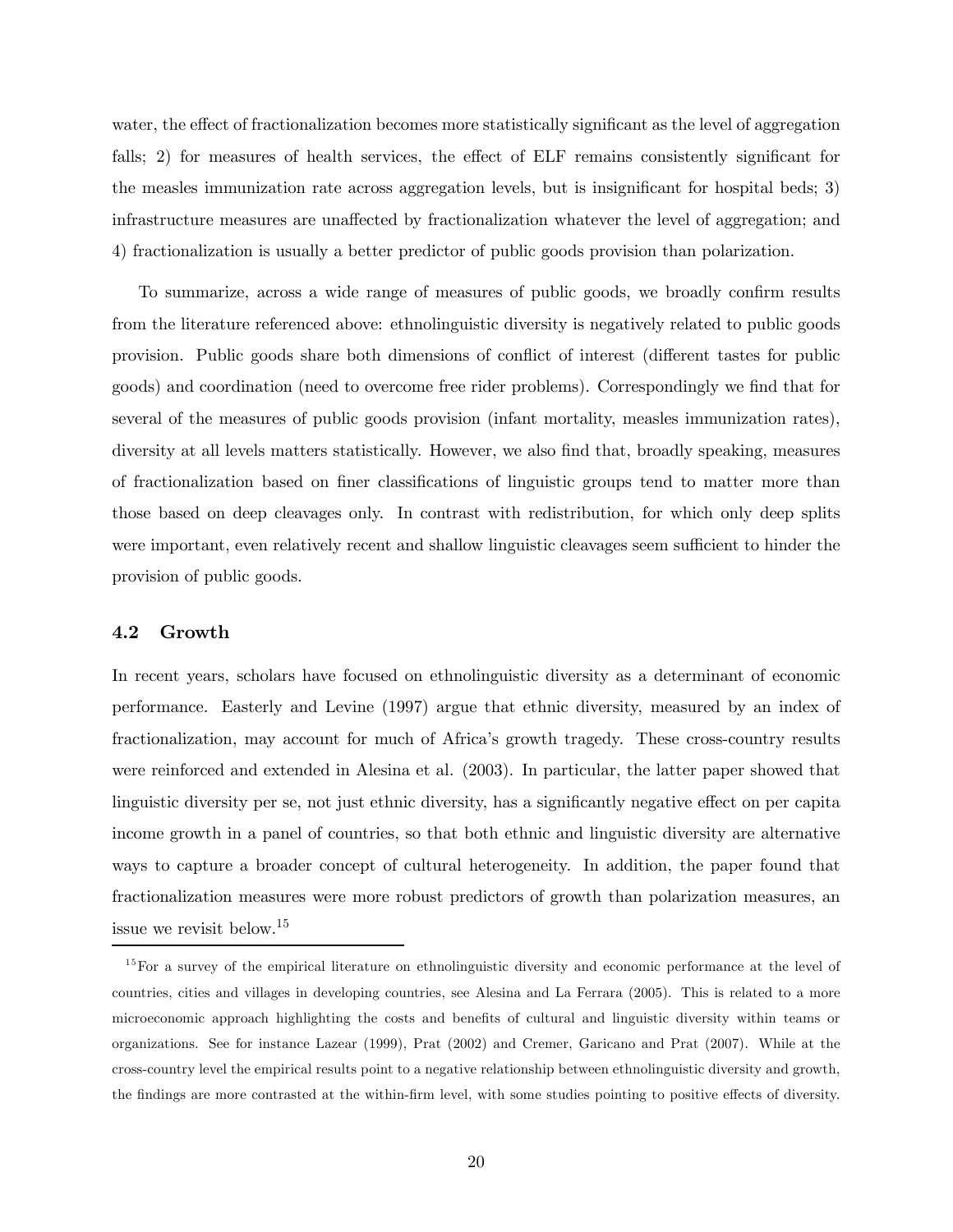To examine the impact of linguistic cleavages at various levels of aggregation, we start from a growth specification derived from the augmented Solow model, which includes the investment rate, a measure of human capital (the number of years of schooling in the adult population aged 25 and over - results do not change when using a flow measure such as the secondary school enrollment rate), and a measure of population growth. In addition, we include measures of market size used in Ades and Glaeser (1999) and Alesina, Spolaore and Wacziarg (2000), namely the ratio of imports plus exports to GDP, the log of population, and the interaction between these two variables. Finally, the regression includes our full set of regional and legal origins dummy variables. The timespan extends from 1970 to 2004, and the regressions are run on a single crosssection of 100 countries.<sup>16</sup> Coefficient estimates are shown in Tables 6. The standardized betas on fractionalization are displayed in Figure 10. The effect of ELF becomes greater in magnitude and more significant when the level of aggregation falls, with the standardized beta equal to 2.46% for  $j = 1$ , rising steadily as the level of aggregation falls, and settling around 22% at levels  $j = 11$  and higher. The level of statistical significance also rises with  $j$ , with ELF becoming significant at the 95% confidence level at aggregation level  $j = 5$ . Consistent with findings in Alesina et al. (2003), polarization measures appear largely unrelated to growth.

To illustrate the quantitative importance of ethnolinguistic diversity for economic growth, we analyze the case of the world's two most populous countries, China and India. Both have experienced high growth rate in recent decades, although India continues to lag behind its East Asian neighbor. According to the Penn World Tables (version 6.2), over the period 1970-2004 China averaged an annual growth rate in real GDP per capita of 6.93%, compared to 2.71% in India. China is also much less linguistically diverse than India: at aggregation level  $j = 15$ , India's ELF index is 0.93, while China's is 0.49. Fitting the regression model in Column 3 of Table 6 to these two datapoints, we calculate that 14.72% of the growth difference between India and China over 1970-2004 is accounted for by differences between these two countries in ELF(15). Thus, taken at face value linguistic fractionalization at a high level of disaggregation can account for a substantial

At the cross-city level in the U.S., Ottaviano and Peri (2006) also point to a positive effect of cultural diversity on the productivity of U.S. natives.

 $^{16}$ Hauk and Wacziarg (2009), using simulations based on the Solow model, show that running growth regressions using OLS on a single cross-section of countries provides the least biased coefficients on the determinants of growth in the presence of a multiplicity of data problems, such as regressor endogeneity, cross-country heterogeneity and measurement error.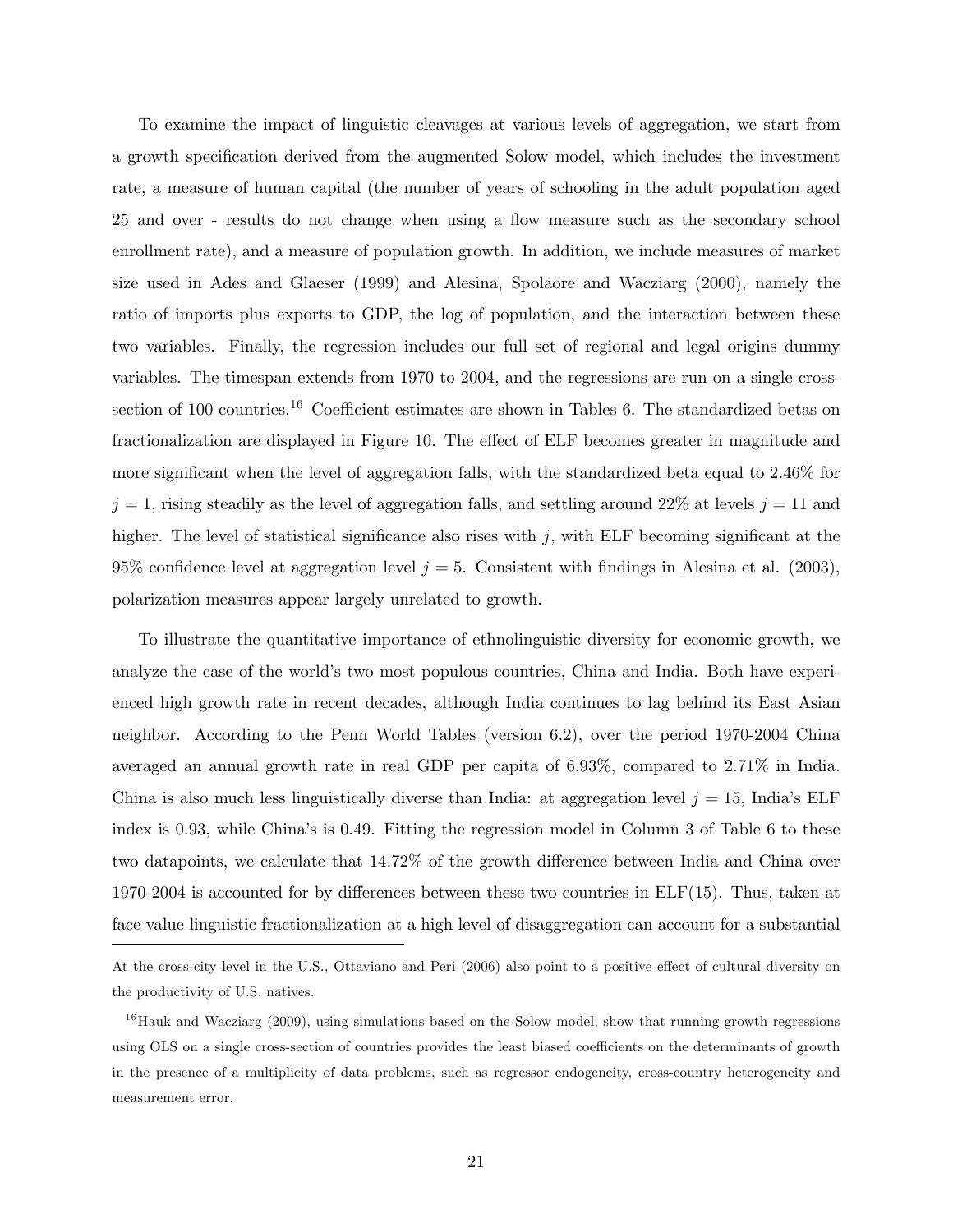portion of the growth differential between India and China. In contrast, the share of the growth differential accounted for by differences in  $ELF(1)$  is only 2.11%, and is not statistically significant.

In additional empirical work available upon request, we extended these results in various directions. First, we showed that the same pattern of increasing growth effects of fractionalization as aggregation falls are obtained when using exactly the specification, estimation method and data in Easterly and Levine  $(1997)$ .<sup>17</sup> Second, we showed that, in the augmented Solow model specification above, the same pattern obtains in a random effects or SUR panel context, instead of a single cross-section of time averages.

To summarize, these results show that to capture the relevant cleavages that affect economic growth, focusing only on deep cleavages is not sufficient. Instead, one needs to take into account finer distinctions across linguistic groups. This does not imply that deep cleavages do not contribute to negatively affecting growth, as these deep cleavages do contribute to diversity at lower levels of aggregation: fractionalization measured at low levels of aggregation is affected by both deep and shallow cleavages. Fractionalization measured at high levels of aggregation ignores many of the shallower, yet relevant, cleavages, and therefore amounts to a noisy measure to predict the effect of diversity on growth.

# 5 Robustness Checks

In this section we conduct a series of robustness checks common to each set of dependent variables considered above. The corresponding econometric estimates are available upon request.

In a first exercise, we examine whether the effects of linguistic diversity might be nonlinear, by adding a quadratic term in diversity to the regressions. Ashraf and Galor (2010) have argued that the relationship between genetic diversity and development may be hump-shaped: too little or too much diversity may be detrimental to growth. Consistent with their findings, in the case of growth there is indeed some evidence of such a hump-shaped relationship, and consistent with our results this is true only at low levels of aggregation. In the case of child mortality there is also a slight nonlinearity, although the overall effect is always negative. For none of the other

 $17$  In addition, using the Easterly and Levine (1997) setup, the basic pattern holds, or is even reinforced, when: 1) controlling for political assassinations, 2) controlling for political assassinations plus financial depth, the black market premium, and the fiscal surplus to GDP ratio, 3) controlling for all of the above plus the number of coups d'état, the number of revolutions, a dummy for civil wars and a measure of political rights (Gastil's index of democracy).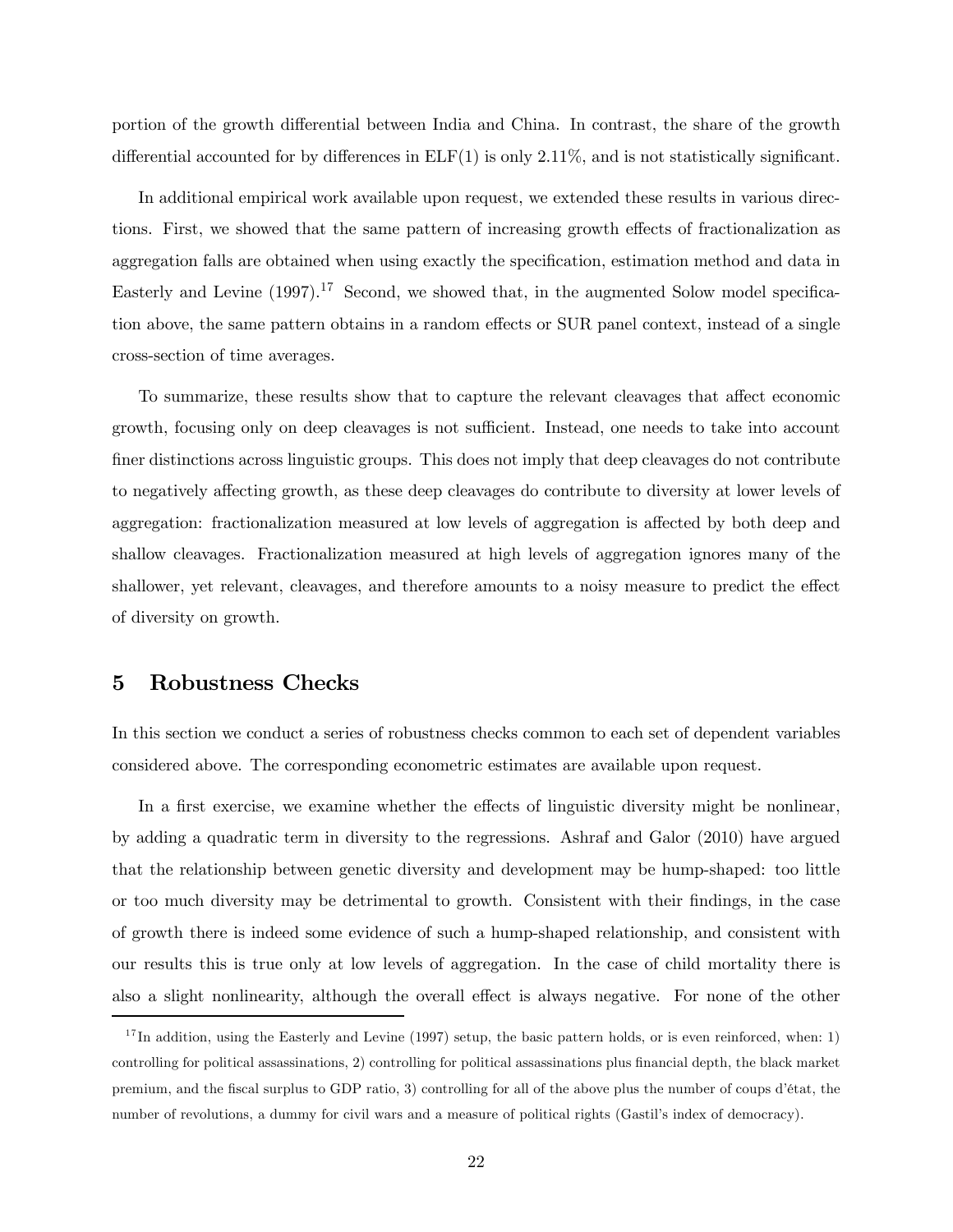dependent variables do we find any evidence of a nonlinear relationship. In any case, none of these results change the basic picture of which levels of aggregation matter most for different dependent variables.

In a second robustness check, we examine whether the results differ between the New World and the Old World. This is important because while linguistic cleavages largely reflect historical population splits of varying degrees of depth, in the New World language replacement may have severed or weakened the link between linguistic cleavages and historic divisions. For instance, in the US both Blacks and Whites speak English, and in Latin America people of Amerindian descent often (though by no means always) speak European languages. Consistent with this fact, when splitting up the sample into the Old World and the New World - defined as the Americas and Oceania - we find the relationship between diversity and the different dependent variables to be less robust for the New World. This may partly reflect the substantially smaller sample of countries in the New World. An alternative specification to test this hypothesis is to keep the whole sample, but to include a dummy variable for the New World and an interaction term between that dummy and linguistic diversity. When doing so, we find that the interaction term is not significantly different from zero.

In a third exercise, we run a horserace between measures of linguistic diversity at various levels of aggregation, by entering levels  $j = 1, 6, 15$  all at once in the regressions. Doing so confirms our results. In the case of civil conflict and redistribution, only  $ELF(1)$  and  $POL(1)$  continue to be statistically significant at the 5% level, with the measures at lower levels of aggregation being statistically insignificant. In contrast, in the case of growth and public goods the lower levels of aggregation tend to matter most, except for the case of illiteracy where diversity measured at an intermediate level of aggregation is most significant.

In a fourth robustness check, we ran horseraces between fractionalization and polarization. It is worth pointing out that these two measures of linguistic diversity tend to be highly correlated, particularly at very high levels of aggregation  $(j = 1)$ .<sup>18</sup> Consistent with this observation, we find that for outcomes for which diversity at high levels of aggregation (deep cleavages) matter most (conflict, redistribution), multicollinearity is severe, and both ELF and POL become insignificant. In contrast, for outcomes where finer linguistic disaggregation matters most (growth, public goods)

<sup>&</sup>lt;sup>18</sup>Table 2 shows that  $ELF(1)$  and  $POL(1)$  bear a 0.988 correlation with each other, falling to 0.555 for  $ELF(15)$ and  $POL(15)$ .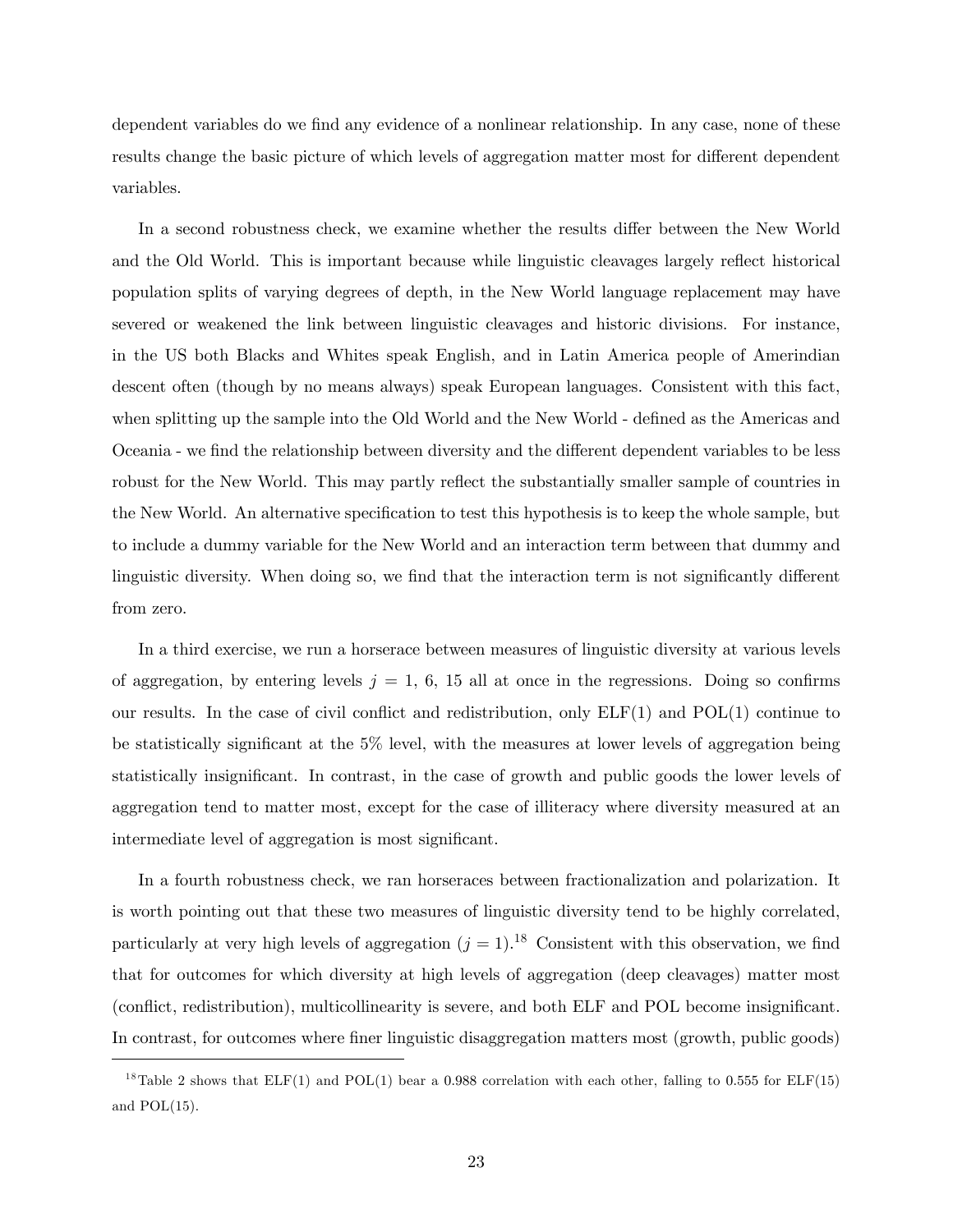and where ELF and POL are less collinear, we find that ELF wins out in a horserace with POL.

Finally, we reran all the regressions using Approach 2 for the construction of linguistic cleavages (see Figure 4 and the conceptual discussion in Section 2.2.2). The results are virtually unchanged. The reason is straightforward. As discussed in the theoretical section, Approach 1 and Approach 2 give identical measures of diversity at both extremes, i.e., for  $j = 1$  and  $j = 15$ . Since in the cases of civil conflict and redistribution diversity measured at one extreme (the highest levels of aggregation) matters most and in the cases of public goods and economic growth diversity measured at the other extreme (the lowest levels of aggregation) matters most, the results are bound not to change substantially.

To summarize, these various robustness checks do not modify our basic result that deep cleavages matter most for conflict and redistribution, while more superficial linguistic cleavages are sufficient to hinder growth and the provision of public goods.

# 6 Conclusion

In this paper, we have uncovered new evidence on the relationship between ethnolinguistic diversity and a range of political economy outcomes, such as the onset of civil wars, the extent of redistribution, the provision of public goods, and economic growth. We sought to identify the relevant linguistic cleavages to explain variation in these outcomes. We let the data tell us whether deep cleavages, originating at an earlier time in history, are more or less important than more superficial cleavages that have arisen more recently. Doing so, we departed from the common approach relying on arbitrary definitions of what constitutes a relevant ethnolinguistic group. Our results carry several lessons. When it comes to civil conflict and redistribution, deeper cleavages tend to matter more. In contrast, for economic growth and public goods, we found that diversity measured using only deep cleavages is not sufficient to predict significant differences in growth. Instead, measures based on more disaggregated classifications of linguistic groups, capturing finer distinctions between languages, are important correlates of growth and public goods provision both in terms of statistical significance and in terms of economic magnitude.

How should we interpret these results? We have shown that the type of cultural diversity that matters for outcomes involving conflicts of interest - civil wars, redistribution - is different from the type of diversity that matters for outcomes that entail issues of efficiency and coordination, such as growth. When it comes to conflict and redistribution, preferences are of the essence. The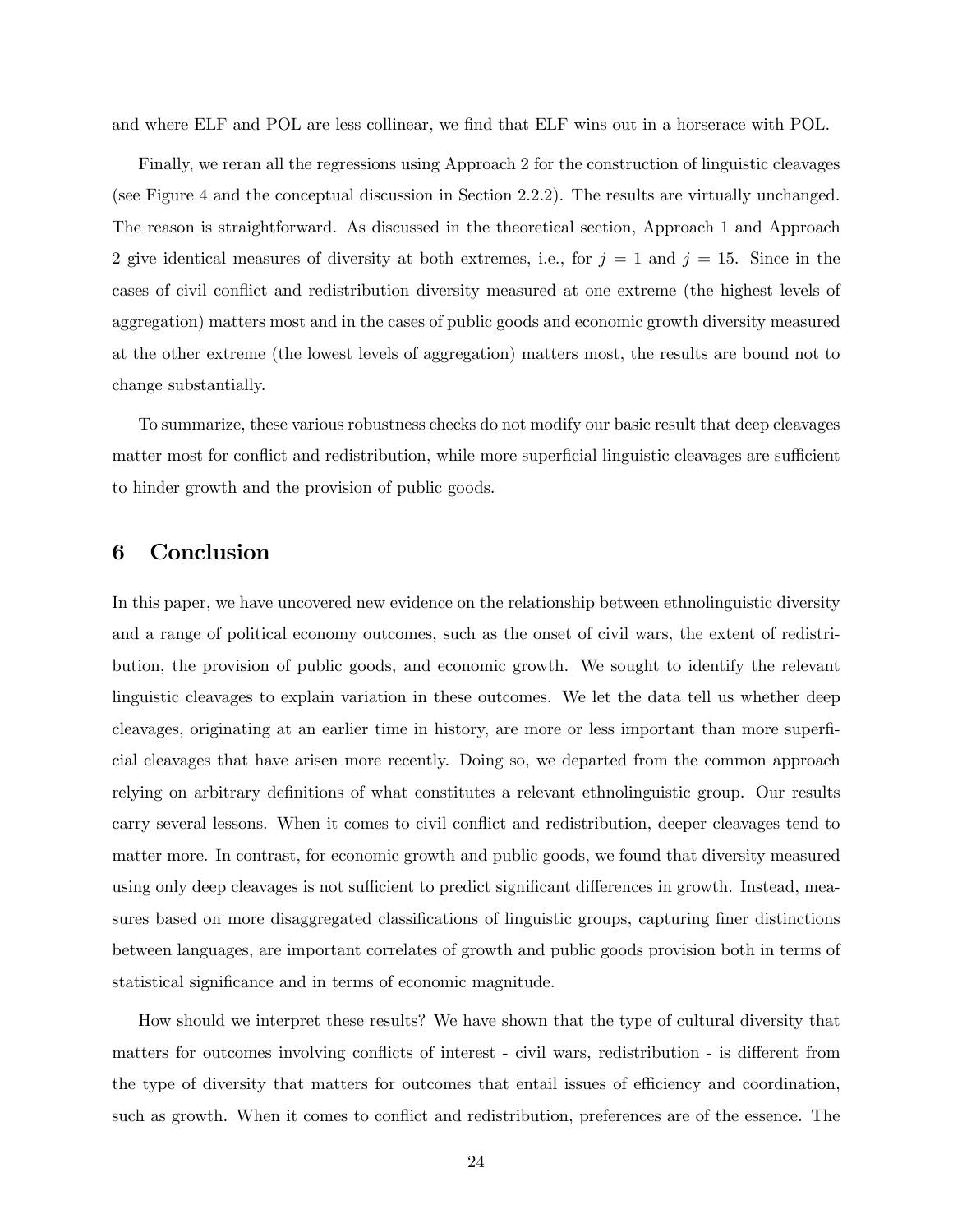willingness to settle disputes or to transfer resources across a cultural divide depends on how deep the divide happens to be. Deep cleavages that go back thousands of years appear to be related with more conflicts of interest, compared to more superficial cleavages.

In contrast, economic growth requires that groups have the ability to coordinate, interact and organize in networks of production, knowledge and trade. This ability is affected by linguistic divisions. In India, for instance, the degree of integration between regions is likely hindered by linguistic barriers - even linguistic barriers separate relatively similar languistic groups such as Hindi and Gujarati speakers. Coordination, integration and more generally the ability to form knowledge, production and trading networks is hampered as soon as linguistic differentiation prevents interactions between groups, and this can occur between groups that are relatively similar linguistically.

The case of public goods shares characteristics of both types of outcomes: public goods are inherently redistributive in nature, and their provision depends on differences in preferences among participants. At the same time, the provision of public goods requires coordination and interactions, that even superficial cleavages might hamper. We found that, much as in the case of growth, for a wide array of measures of public goods, fine distinctions between linguistic groups matter to hinder their provision. Even when cleavages are shallow, a country may fail to have well-functioning public services, not necessarily because people are unwilling to redistribute, but because of coordination failures.

Future work should seek to better understand the theoretical mechanisms that account for the contrasting findings between conflict and redistribution on the one hand, and growth and public goods on the other hand. In particular, clarifying the differing effects of diversity on efficiency and coordination (where fine distinctions seem to matter more) and preferences (where coarse distinctions seem of the essence) may help account for our results.

Finally, we have focused on linguistic diversity, as a measure of a broader concept of ethnolinguistic heterogeneity, and even more broadly as a proxy for cultural diversity. One advantage of focusing on languages is that linguistic distinctions are quite objective: it is easier to judge whether two populations speak different languages than to decide whether two populations belong to different ethnicities, a more amorphous concept (precisely for this reason, ethnic categorizations are often based on linguistic divisions, particularly for Africa). Another advantage is that data on linguistic divisions, particularly in the form of trees, is more readily available than data on the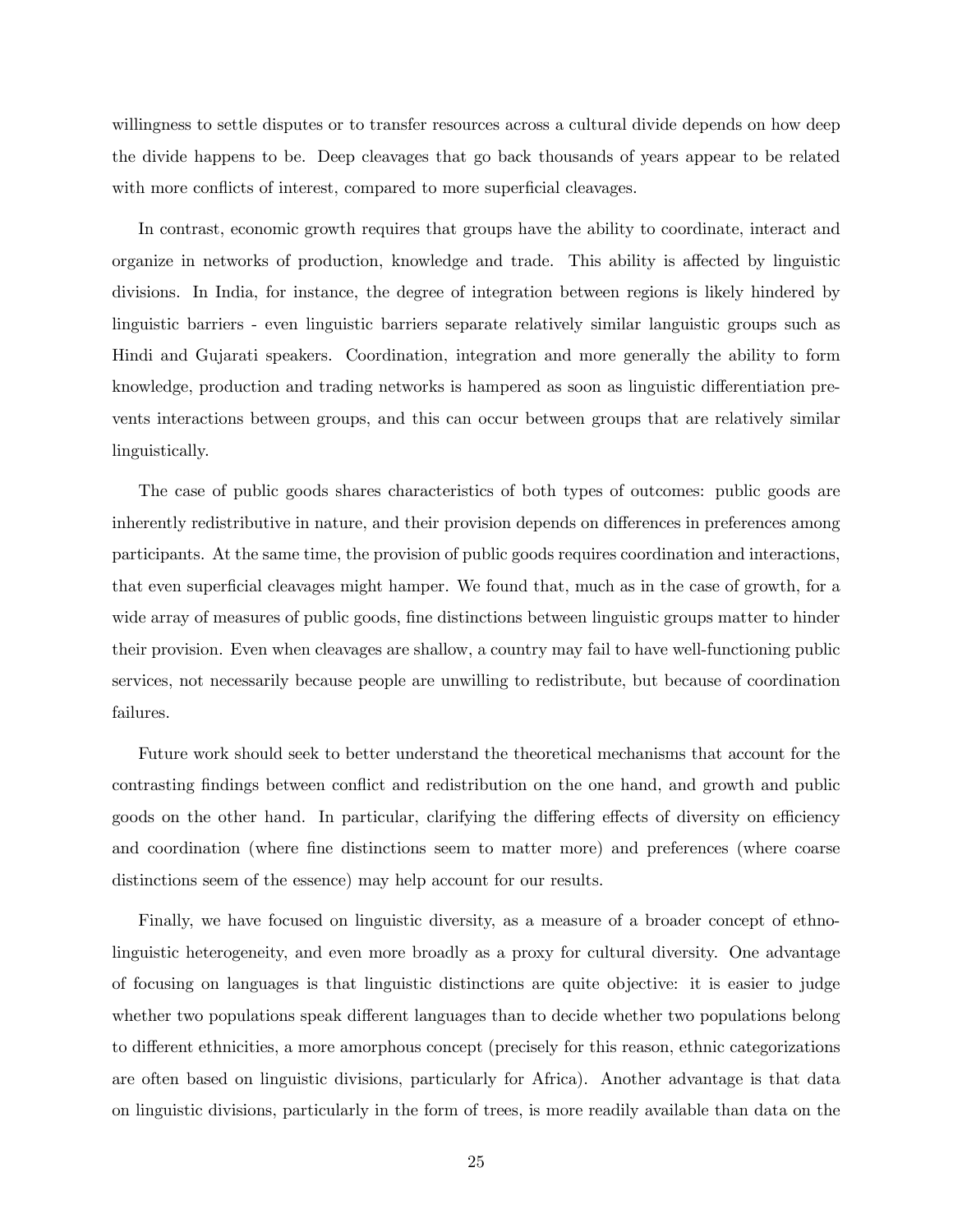genealogical structure of ethnic groups within countries. There are, however, drawbacks to focusing on languages: to the extent that linguistic divisions are imperfect measures of the source of diversity that matters most, this should lead to downward bias on the estimates of the effect of diversity on political economy outcomes. In principle, the methodology we have developed for linguistic trees should be applicable to other kinds of differences between populations. With advances in population genetics, population phylogenies have become more widely available. Although this data is not yet available in a single format such as the *Ethnologue* for languages, applying our method to genetic data could lead to fruitful advances in the study of the political economy of cultural diversity.

# References

Ades A. and E. L. Glaeser (1999), "Evidence on Growth, Increasing Returns, and the Extent of the Market", Quarterly Journal of Economics, vol. 114, no. 3, August, pp. 1025-1045.

Alesina, A. and E. L. Glaeser (2004), Fighting Poverty in the US and Europe: A World of Difference, Oxford: Oxford University Press.

Alesina, A. and E. La Ferrara (2000), "Participation in Heterogeneous Communities", Quarterly Journal of Economics, vol. 115, no. 3, August, pp. 847-904.

Alesina, A. and E. La Ferrara (2005), "Ethnic Diversity and Economic Performance", Journal of Economic Literature, vol. 43, September, pp. 762-800.

Alesina, A., R. Baqir and W. Easterly (1999), "Public Goods and Ethnic Divisions", Quarterly Journal of Economics, vol. 114, no. 4, November, pp. 1243-1284.

Alesina, A., A. Devleeschauwer, W. Easterly, S. Kurlat and R. Wacziarg (2003), "Fractionalization", Journal of Economic Growth, vol. 8, no. 2, June, pp. 155-194.

Alesina, A., E. Glaeser and B. Sacerdote (2001), "Why Doesn't the United States Have a European-Style Welfare State?", Brookings Papers on Economic Activity, vol. 2001, no. 2, pp. 187-254.

Alesina, A, E. Spolaore and R. Wacziarg (2000), "Economic Integration and Political Disintegration", American Economic Review, vol. 90, no. 5. December, pp. 1276-1296.

Ashraf, Q. and Galor, O. (2010), "The Out of Africa Hypothesis, Human Genetic Diversity and Comparative Development," working paper, Brown University.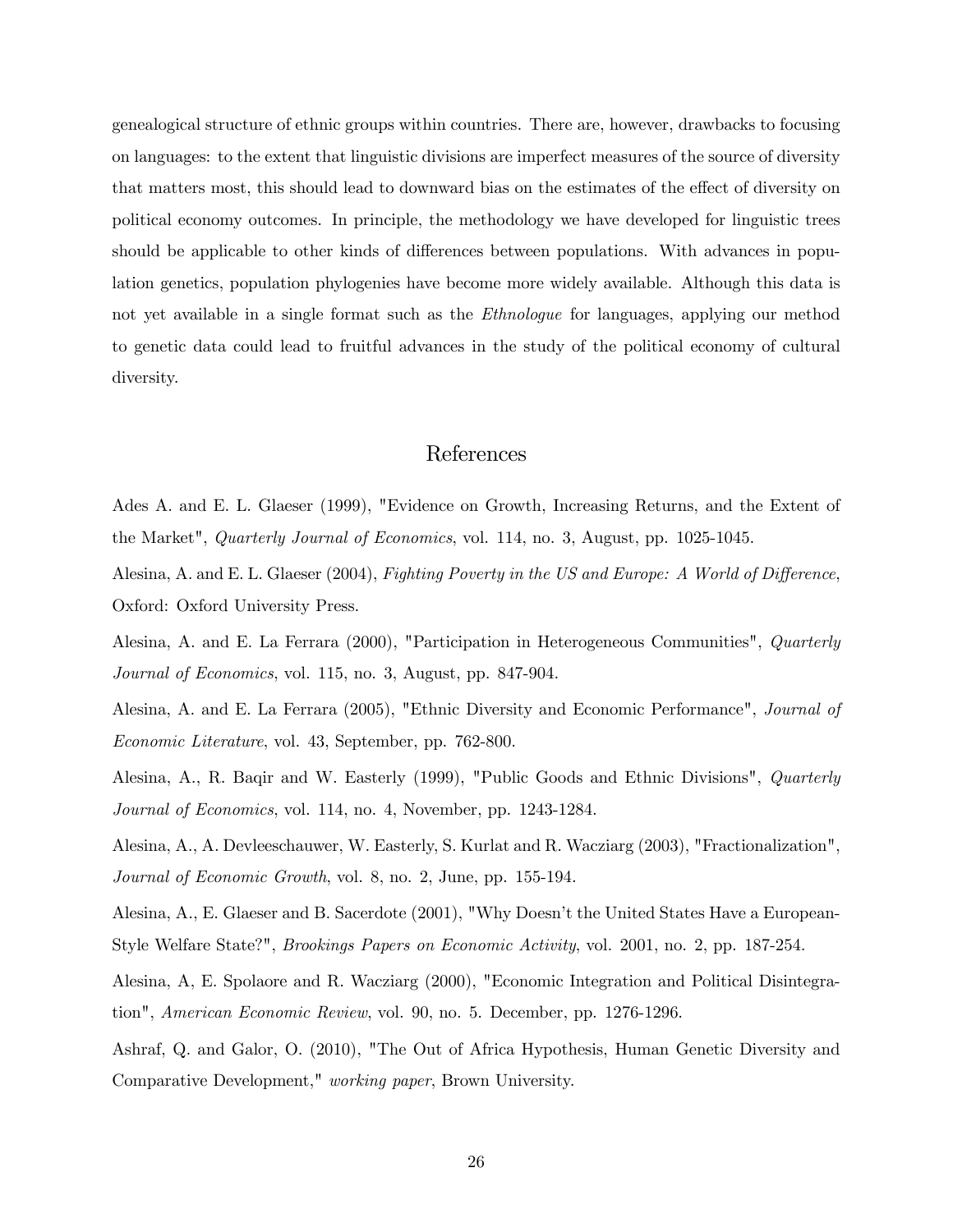Banerjee, A., Iyer, L. and Somanathan, R. (2005), "History, Social Divisions, and Public Goods in Rural India", Journal of the European Economic Association, vol. 3, no. 2-3, pp. 639-647.

Barro, R. J. and J. W. Lee (2000), "International Data on Educational Attainment: Updates and Implications", Harvard CID Working Paper No. 42, April.

Belle, E.M.S. and G. Barbujani (2007), "Worldwide Analysis of Multiple Microsatellites: Language Diversity Has a Detectable Influence on DNA Diversity", American Journal of Physical Anthropology, vol. 133, no. 4, pp. 1137-1146.

Bergslund, K. and H. Vogt (1962), "On the Validity of Glottochronology", Current Anthropology, vol. 3, pp. 115-153.

Bossert, W., C. D'Ambrosio and E. La Ferrara (2009), "A Generalized Index of Fractionalization", Economica, forthcoming.

Caselli, F. and W.J. Coleman II (2010), "On the Theory of Ethnic Conflict," working paper, Duke University.

Cavalli-Sforza, L.L., Piazza, A, Menozzi, P. and J. Mountain (1988), "Reconstruction of Human Evolution: Bringing Together Genetic, Archaeological and Linguistic Data", Proceedings of the National Academy of Sciences of the United States of America, vol. 85, pp. 6002- 6006.

Central Intelligence Agency (2009), The World Factbook 2009, Washington, DC: Central Intelligence Agency, 2009, https://www.cia.gov/library/publications/the-world-factbook/index.html

Cremer, J., L. Garicano and A. Prat (2007), "Language and the Theory of the Firm", Quarterly Journal of Economics, vol. 122, no. 1, February, pp. 373-407.

Darwin, C. (1902), On the Origin of Species by Means of Natural Selection, or, The Preservation of Favoured Races in the Struggle for Life,  $6^{th}$  edition, London: Grant Richards.

Desmet, K., I. Ortuño Ortín and S. Weber (2009), "Linguistic Diversity and Redistribution", Journal of the European Economic Association, vol. 7, no. 6, December (forthcoming).

Dixon, R. M. W. (1997), *The Rise and Fall of Languages*, Cambridge: Cambridge University Press.

Easterly, W. and R. Levine (1997), "Africa's Growth Tragedy: Policies and Ethnic Divisions", Quarterly Journal of Economics, vol. 112, no. 4, November, pp. 1203-1250.

Emeneau, M. and D. Anwar (1980), Language and Linguistic Area: Essays by Murray B. Emeneau, Palo Alto: Stanford University Press.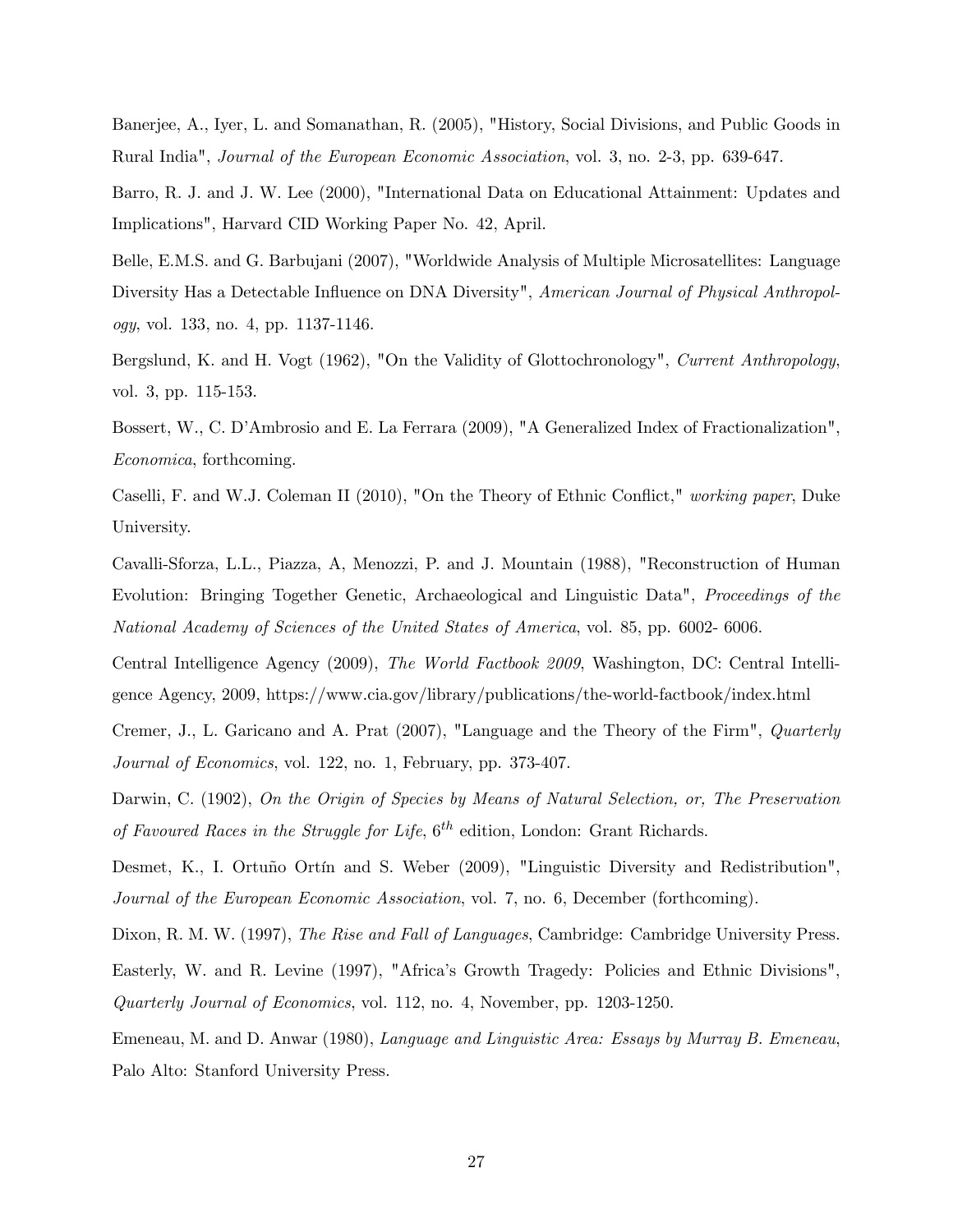Esteban, J. M., and D. Ray (1994), "On the Measurement of Polarization, Econometrica, vol. 62, no. 4, pp. 819-851.

Ethnologue (2005), *Ethnologue: Languages of the World*,  $15<sup>th</sup>$  Edition, SIL International, www.ethnologue.com.

Fearon, J. and D. Laitin (2003), "Ethnicity, Insurgency, and Civil War", American Political Science Review, vol. 97, no. 1, February, pp. 75-90.

Fearon, J. (2003), "Ethnic and Cultural Diversity by Country", Journal of Economic Growth, vol. 8, no. 2, June, pp. 195-222.

Gomes, Joseph F. (2010), "The Political Economy of Religious Diversity," working paper, Universidad Carlos III.

Gray, R. D. and Q. D. Atkinson (2003), "Language-tree Divergence Times Support the Anatolian Theory of Indo-European Origin", Nature, vol. 426, 27 November, pp. 435-439.

Greenberg, J. H. (1987), Language in the Americas, Palo Alto: Stanford University Press.

Greenberg, J. H. (1956), "The Measurement of Linguistic Diversity", Language, vol. 32, no. 1, Jamuary, pp. 109-115.

Habyarimana, J., M. Humphreys, D. Posner and J. Weinstein (2007), "Why Does Ethnic Diversity Undermine Public Goods Provision?", American Political Science Review, vol. 101, no. 4, November, pp. 709-725.

Habyarimana, J, M. Humphreys, D. Posner and J. Weinstein (2009), Coethnicity: Diversity and the Dilemmas of Collective Action, New York: Russell Sage Foundation Press.

Hauk, W. and R. Wacziarg (2009), "A Monte Carlo Study of Growth Regressions", Journal of Economic Growth, vol. 14, no. 2, June, pp. 103-147.

Heston, A., R. Summers and B. Aten (2006), "Penn World Table Version 6.2", Center for International Comparisons of Production, Income and Prices, University of Pennsylvania, September.

La Porta, R., F. Lopez-de-Silanes, A. Shleifer and R. Vishny (1999), "The Quality of Government", Journal of Law, Economics, and Organization, vol. 15, no. 1, pp. 222-279.

Lazear, E. (1999), "Culture and Language", *Journal of Political Economy*, vol. 107, no. 6, December, pp. S95-S126.

Lithgow, D. (1973), "Language Change on Woodlark Island", *Oceania*, vol. 44, no. 2, December, pp.101-108.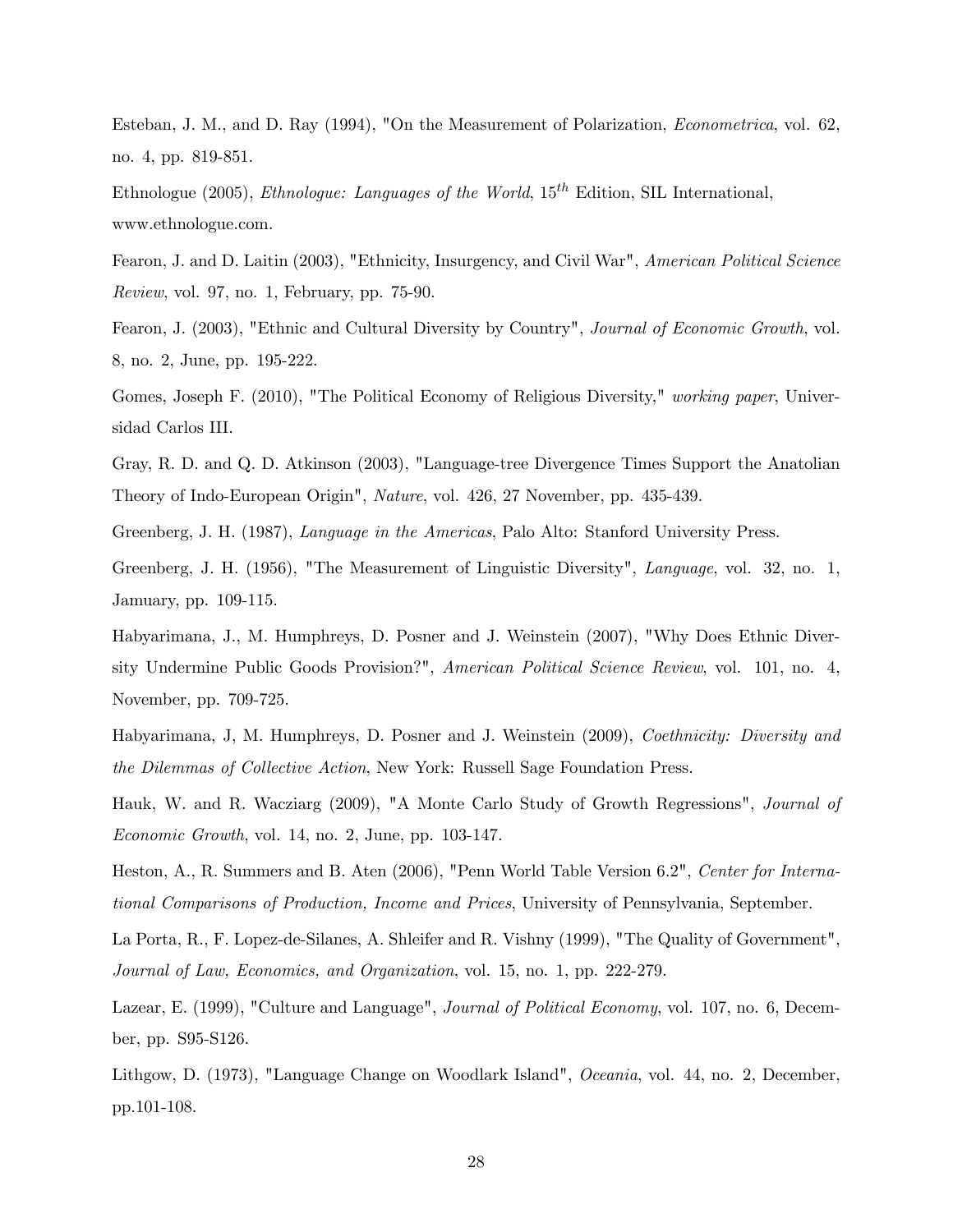Luttmer, E. F. P. (2001), "Group Loyalty and the Taste for Redistribution", Journal of Political Economy, vol. 109, no. 3, June, pp. 500-528.

Luttmer E. F. P. and C. Fong (2009), "What Determines Giving to Hurricane Katrina Victims? Experimental Evidence on Racial Group Loyalty", American Economic Journal: Applied Economics, vol. 1, no. 2, April, pp. 64-87.

Miguel, E., and M. K. Gugerty (2005), "Ethnic Diversity, Social Sanctions, and Public Goods in Kenya", Journal of Public Economics, vol. 89, no. 11, pp. 2325-2368.

Montalvo, J. G. and M. Reynal-Querol (2005), "Ethnic Polarization, Potential Conflict and Civil War", American Economic Review, vol. 95, no. 3, June, pp. 796-816.

Nettle, D. (1998), "Explaining Global Patterns of Language Diversity", Journal of Anthropological Archaeology, vol. 17, pp. 354-374.

Ottaviano, G. M. and G. Peri (2006), "The Economic Value of Cultural Diversity: Evidence from U.S. Cities", Journal of Economic Geography, vol. 6, no. 1, January, pp. 9-44.

Posner, D. (2003), "The Colonial Origins of Ethnic Cleavages: The Case of Linguistic Divisions in Zambia", Comparative Politics, vol. 35, no. 2, pp. 127-146.

Posner, D. (2005), Institutions and Ethnic Politics in Africa, Cambridge (UK): Cambridge University Press.

Prat, A. (2002), "Should a Team Be Homogeneous?", European Economic Review, vol. 46, no. 7, pp. 1187-1207.

Scarritt, J. R. and S. Mozaffar (1999), "The Specification of Ethnic Cleavages and Ethnopolitical Groups for the Analysis of Democratic Competition in Contemporary Africa", Nationalism and Ethnic Politics, vol. 5, no. 1, March, pp. 82-117.

Spolaore E. and R. Wacziarg (2009), "The Diffusion of Development", *Quarterly Journal of Eco*nomics, vol. 124, no. 2, May, pp. 469-529.

Vigdor, J. L. (2004), "Community Composition and Collective Action: Analyzing Initial Mail Response to the 2000 Census", Review of Economics and Statistics, vol. 86, no. 1, pp. 303-312.

World Bank (2008), World Development Indicators 2008, Washington, DC: World Bank.

Young, C. (1976), The Politics of Cultural Pluralism, Madison: University of Wisconsin Press.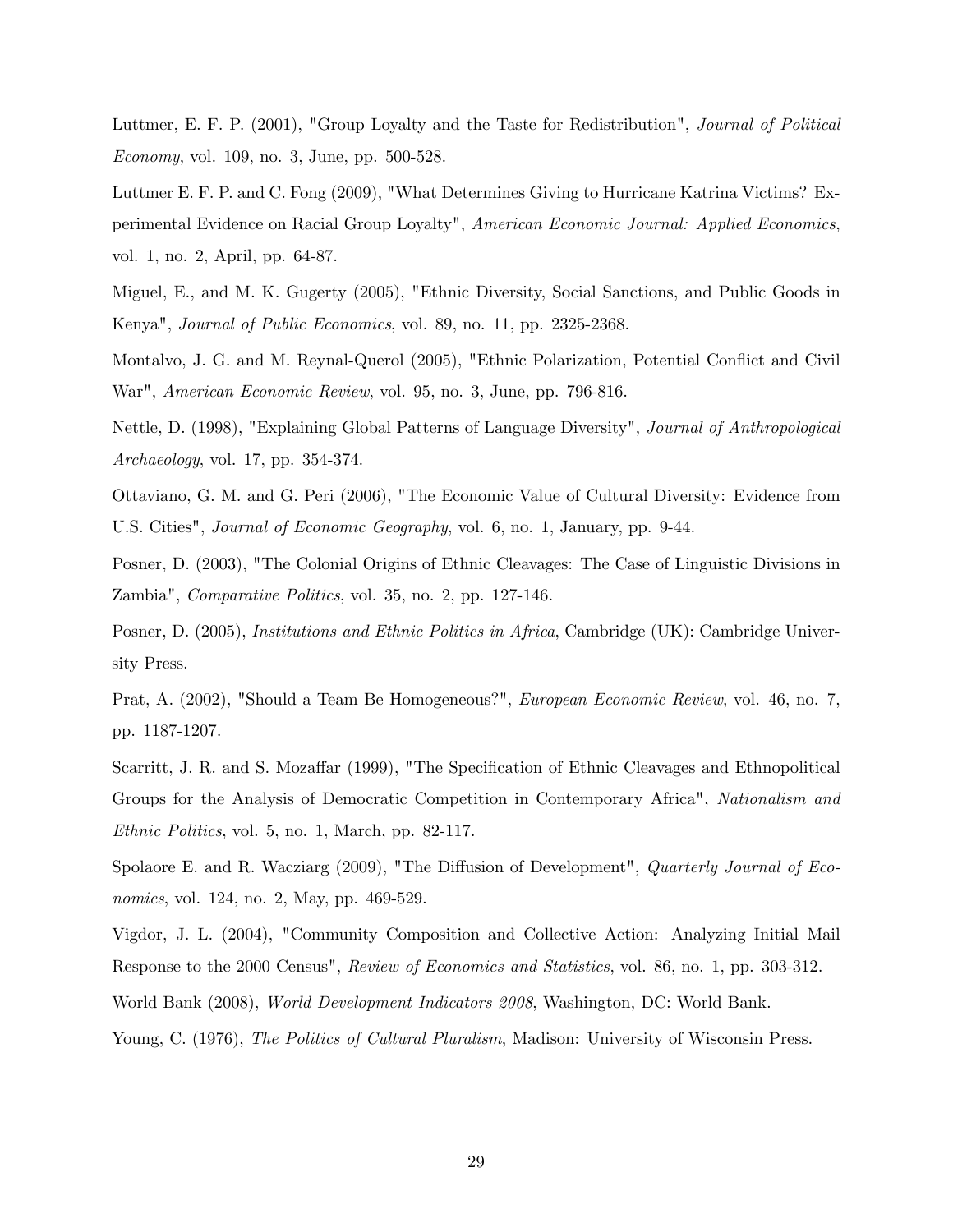|                                   | Chad   | Zambia   |
|-----------------------------------|--------|----------|
| Per capita growth 1960-1990       | $-1\%$ | $-1\%$   |
| (Easterly-Levine), %              |        |          |
| Per capita growth 1965-2000       | $-1\%$ | $-1\%$   |
| (PWT 6.2), %                      |        |          |
| Years of civil war 1965-1999      | 35     | $\Omega$ |
|                                   |        |          |
| Redistribution as % of GDP, 1985- | 0.9%   | 3.8%     |
| 1995                              |        |          |
| ELF (most disaggregated level)    | 0.95   | 0.85     |
|                                   |        |          |
| ELF (at the aggregated level of   | 0.55   | 0.01     |
| language families)                |        |          |
| Polarization (most disaggregated  | 0.18   | 0.43     |
| level)                            |        |          |
| Polarization (at the aggregated   | 0.89   | 0.02     |
| level of language families)       |        |          |

# **Table 1 – Growth, Conflict, Redistribution and Linguistic Diversity in Chad and Zambia**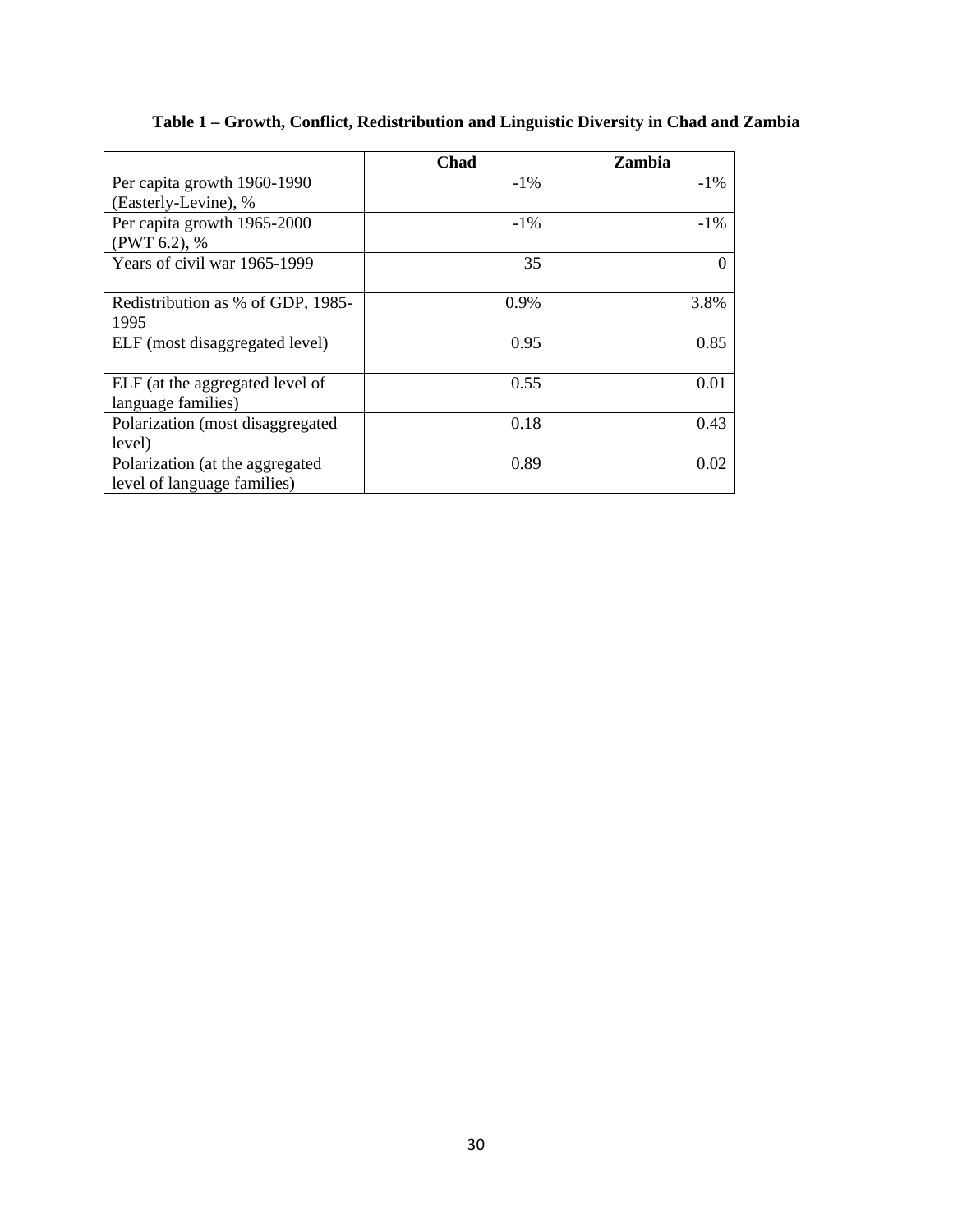# Table 2 - Summary Statistics for Ethnolinguistic Diversity Measures **Table 2 – Summary Statistics for Ethnolinguistic Diversity Measures**

| ì      |
|--------|
|        |
|        |
|        |
| I      |
|        |
| :      |
|        |
| ו<br>ו |
|        |
| ļ      |
| í      |
|        |
|        |
|        |
|        |
|        |
|        |
|        |
|        |
|        |
| s<br>S |
|        |
|        |
| ļ      |

| Variable                                                                                                                                            | Mean                  | Std. Dev.                                                                                                                                                                                                                                                                                                                                                                                                                        | Min | Max   |
|-----------------------------------------------------------------------------------------------------------------------------------------------------|-----------------------|----------------------------------------------------------------------------------------------------------------------------------------------------------------------------------------------------------------------------------------------------------------------------------------------------------------------------------------------------------------------------------------------------------------------------------|-----|-------|
| ELF(1)                                                                                                                                              |                       |                                                                                                                                                                                                                                                                                                                                                                                                                                  |     |       |
|                                                                                                                                                     | $\frac{0.156}{0.241}$ | $\frac{0.180}{0.271} \times \frac{1}{100} \times \frac{1}{100} \times \frac{1}{100} \times \frac{1}{100} \times \frac{1}{100} \times \frac{1}{100} \times \frac{1}{100} \times \frac{1}{100} \times \frac{1}{100} \times \frac{1}{100} \times \frac{1}{100} \times \frac{1}{100} \times \frac{1}{100} \times \frac{1}{100} \times \frac{1}{100} \times \frac{1}{100} \times \frac{1}{100} \times \frac{1}{100} \times \frac{1}{$ |     |       |
|                                                                                                                                                     | 0.328                 |                                                                                                                                                                                                                                                                                                                                                                                                                                  |     |       |
|                                                                                                                                                     | 0.394                 |                                                                                                                                                                                                                                                                                                                                                                                                                                  |     |       |
|                                                                                                                                                     |                       |                                                                                                                                                                                                                                                                                                                                                                                                                                  |     |       |
|                                                                                                                                                     | $\frac{0.412}{0.283}$ |                                                                                                                                                                                                                                                                                                                                                                                                                                  |     |       |
| $\frac{\frac{\text{ELF}(3)}{\text{ELF}(10)}}{\frac{\text{ELF}(10)}{\text{ELF}(15)}}{\frac{\text{ELF}(15)}{\text{ELF}(15)}}\frac{1}{\text{DLO}(3)}}$ | 0.384                 |                                                                                                                                                                                                                                                                                                                                                                                                                                  |     |       |
|                                                                                                                                                     | 0.423                 | 0.297                                                                                                                                                                                                                                                                                                                                                                                                                            |     | 0.96  |
|                                                                                                                                                     | 0.435                 | 0.279                                                                                                                                                                                                                                                                                                                                                                                                                            |     | 0.996 |
| POL(15)                                                                                                                                             | 0.432                 | 0.278                                                                                                                                                                                                                                                                                                                                                                                                                            |     |       |
| $\sim$                                                                                                                                              |                       |                                                                                                                                                                                                                                                                                                                                                                                                                                  |     |       |

(226 observations) (226 observations)

# Panel B. Correlations **Panel B. Correlations**

|                                                  | ELF(1)                | ELF(3)                                      | ELF(6)                  |                       |                                         | $ELF(10)$ $ELF(15)$ $POL(1)$ | POL(3)                | POL(6) | POL(10) |
|--------------------------------------------------|-----------------------|---------------------------------------------|-------------------------|-----------------------|-----------------------------------------|------------------------------|-----------------------|--------|---------|
| ELF(3)                                           | 0.77                  |                                             |                         |                       |                                         |                              |                       |        |         |
| ELF <sub>(6)</sub>                               |                       | 0.826                                       |                         |                       |                                         |                              |                       |        |         |
|                                                  |                       |                                             | 0.848                   |                       |                                         |                              |                       |        |         |
| ELF(19)<br>ELF(15)<br>POL(3)<br>POL(6)<br>POL(6) | $\frac{0.579}{0.541}$ | $\frac{0.708}{0.672}$ $\frac{0.754}{0.939}$ | 0.798<br>0.565<br>0.788 |                       |                                         |                              |                       |        |         |
|                                                  |                       |                                             |                         | $\frac{0.977}{0.530}$ |                                         |                              |                       |        |         |
|                                                  | 0.720                 |                                             |                         |                       | $\frac{0.514}{0.651}$<br>0.654<br>0.638 | 0.737                        |                       |        |         |
|                                                  | 0.545                 | 0.691                                       | $\frac{0.821}{0.643}$   | $\frac{0.697}{0.664}$ |                                         |                              |                       |        |         |
| POL(10)                                          | $\frac{0.444}{5}$     | 0.568                                       |                         |                       |                                         | 0.563<br>0.466               | $\frac{0.763}{0.637}$ | 0.838  |         |
| POL(15)                                          | 0.391                 | 0.513                                       | 0.595                   | 0.542                 | 0.555                                   | 0.408                        | 0.572                 | 0.777  | 0.925   |
| anotione of OC                                   |                       |                                             |                         |                       |                                         |                              |                       |        |         |

(226 observations) (226 observations)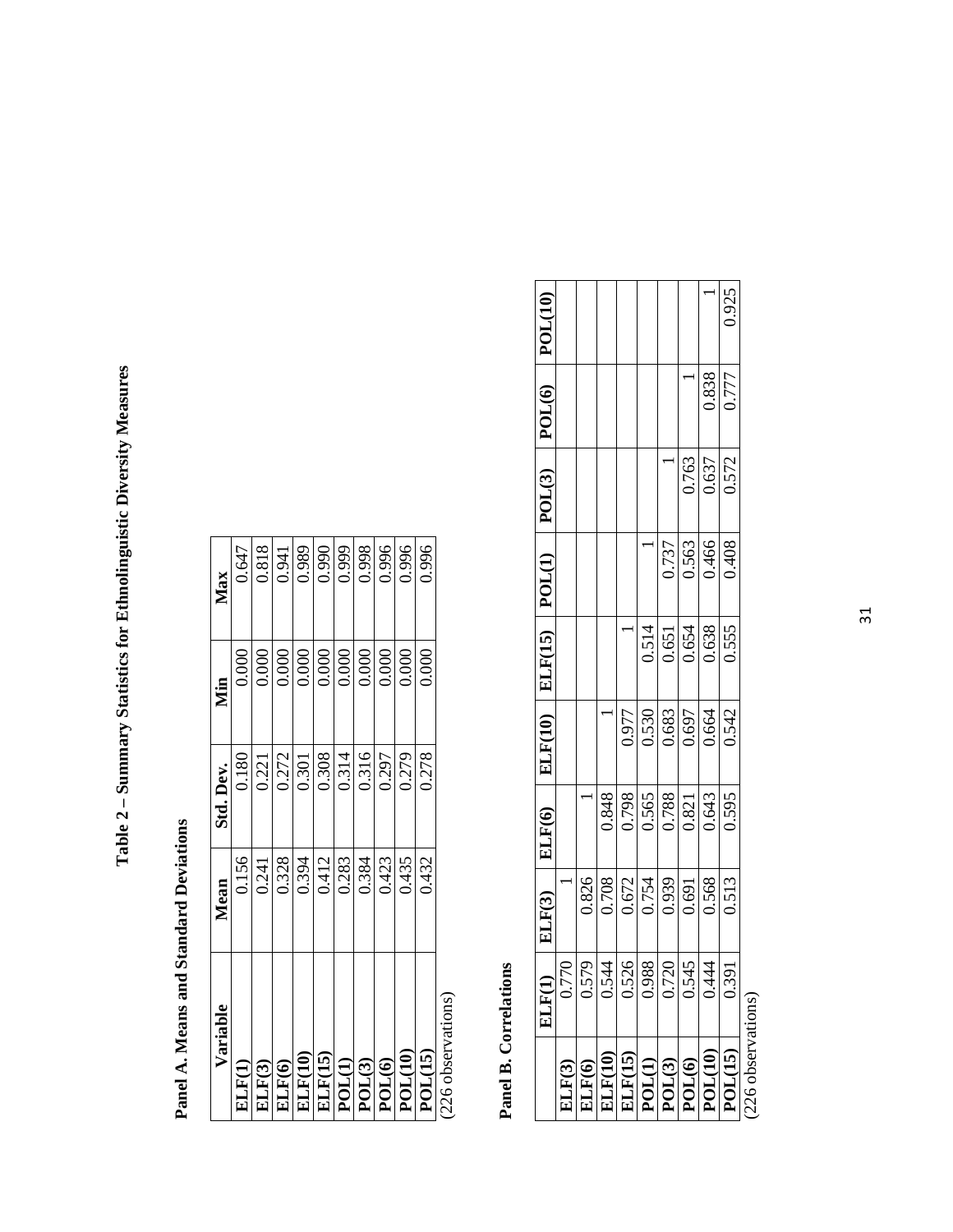|                                 | (1)           | (2)           | (3)           | (4)           | (5)           | (6)           |
|---------------------------------|---------------|---------------|---------------|---------------|---------------|---------------|
|                                 | ELF(1)        | ELF(6)        | ELF(15)       | POL(1)        | POL(6)        | POL(15)       |
| <b>ELF</b> (at different levels | 1.157         | 0.040         | $-0.165$      |               |               |               |
| of aggregation)                 | $[0.545]**$   | [0.417]       | [0.466]       |               |               |               |
| POL (at different levels        |               |               |               | 0.720         | $-0.324$      | $-0.669$      |
| of aggregation)                 |               |               |               | $[0.318]**$   | [0.427]       | [0.483]       |
| Lagged civil war                | $-0.901$      | $-0.852$      | $-0.845$      | $-0.913$      | $-0.870$      | $-0.874$      |
|                                 | $[0.255]$ *** | $[0.257]***$  | $[0.259]$ *** | $[0.257]$ *** | $[0.265]$ *** | $[0.259]$ *** |
| Log lagged GDP/cap              | $-0.616$      | $-0.613$      | $-0.627$      | $-0.615$      | $-0.619$      | $-0.610$      |
|                                 | $[0.140]$ *** | $[0.152]$ *** | $[0.153]$ *** | $[0.140]$ *** | $[0.146]$ *** | $[0.143]$ *** |
| Log lagged population           | 0.311         | 0.293         | 0.300         | 0.310         | 0.300         | 0.298         |
|                                 | $[0.068]$ *** | $[0.071]***$  | $[0.071]***$  | $[0.067]$ *** | $[0.071]$ *** | $[0.069]$ *** |
| % mountainous                   | 0.009         | 0.009         | 0.009         | 0.009         | 0.008         | 0.009         |
|                                 | $[0.005]*$    | $[0.005]*$    | $[0.005]*$    | $[0.005]*$    | $[0.005]*$    | $[0.004]$ **  |
| Noncontiguous state dummy       | 0.616         | 0.518         | 0.511         | 0.639         | 0.445         | 0.432         |
|                                 | $[0.357]$ *   | [0.355]       | [0.349]       | $[0.360]$ *   | [0.365]       | [0.361]       |
| Oil exporter dummy              | 0.621         | 0.724         | 0.746         | 0.601         | 0.742         | 0.783         |
|                                 | $[0.246]$ **  | $[0.243]***$  | $[0.245]$ *** | $[0.248]$ **  | $[0.241]$ *** | $[0.244]$ *** |
| New state dummy (1st or 2nd     | 1.766         | 1.775         | 1.780         | 1.763         | 1.783         | 1.793         |
| year from independence)         | $[0.367]$ *** | $[0.369]$ *** | $[0.368]$ *** | $[0.367]$ *** | $[0.370]$ *** | $[0.373]$ *** |
| Instability dummy               | 0.643         | 0.646         | 0.645         | 0.645         | 0.649         | 0.661         |
| (3 years prior)                 | $[0.214]$ *** | $[0.218]***$  | $[0.217]***$  | $[0.213]$ *** | $[0.217]***$  | $[0.217]***$  |
| Democracy lagged (Polity 2)     | 0.016         | 0.019         | 0.020         | 0.016         | 0.020         | 0.020         |
|                                 | [0.020]       | [0.021]       | [0.021]       | [0.020]       | [0.021]       | [0.021]       |
| French legal origin dummy       | 1.383         | 1.453         | 1.553         | 1.396         | 1.571         | 1.686         |
|                                 | $[0.648]$ **  | $[0.673]$ **  | $[0.665]$ **  | $[0.646]$ **  | $[0.651]$ **  | $[0.640]$ *** |
| UK legal origin dummy           | 0.947         | 1.152         | 1.267         | 0.938         | 1.252         | 1.399         |
|                                 | [0.672]       | [0.705]       | $[0.725]$ *   | [0.670]       | $[0.668]*$    | $[0.648]$ **  |
| Socialist legal origin          | 1.126         | 1.237         | 1.282         | 1.133         | 1.299         | 1.408         |
| dummy                           | [0.694]       | $[0.707]*$    | $[0.697]*$    | [0.693]       | $[0.701]*$    | $[0.692]$ **  |
| Latin America & Caribbean       | 0.094         | 0.112         | 0.054         | 0.113         | $-0.015$      | $-0.107$      |
| dummy                           | [0.385]       | [0.404]       | [0.407]       | [0.383]       | [0.412]       | [0.411]       |
| Sub-Saharan Africa              | 0.165         | 0.156         | 0.176         | 0.182         | 0.101         | 0.041         |
| dummy                           | [0.342]       | [0.330]       | [0.320]       | [0.344]       | [0.329]       | [0.335]       |
| East and Southeast Asia         | 0.246         | 0.266         | 0.294         | 0.275         | 0.263         | 0.270         |
| dummy                           | [0.298]       | [0.316]       | [0.324]       | [0.298]       | [0.309]       | [0.298]       |
| Constant                        | $-4.425$      | $-4.205$      | $-4.160$      | $-4.459$      | $-4.108$      | $-4.125$      |
|                                 | $[1.604]$ *** | $[1.627]***$  | $[1.623]**$   | $[1.599]$ *** | $[1.611]$ **  | $[1.604]$ **  |

## **Table 3: Civil Conflict and Linguistic Diversity (1945-1999) Dependent variable: Onset of Civil War, logit estimator**

Robust standard errors, clustered at the level of countries, in parentheses; \* significant at 10%; \*\* significant at 5%; \*\*\* significant at 1%

All columns involve 5,733 observations from 142 countries from 1945 to 1999.

The table reports logit coefficients, not marginal effects.

Results are robust to controlling for the growth of GDP per capita, the growth of GDP per capita lagged, a lagged dichotomous indicator of democracy (instead of the Polity2 index), a squared term for ELF (or POL), a dummy for the new world (and interaction between the new world dummy and diversity), and an anocracy dummy. Results are also robust to introducing ELF(1), ELF(6) and ELF(15) simultaneously (or, similarly, POL(1), POL(6) and POL(15)).

The data is from Fearon and Laitin (2003), except for ELF (authors' calculations from Ethnologue database) and legal origin (from LLSV, 1999).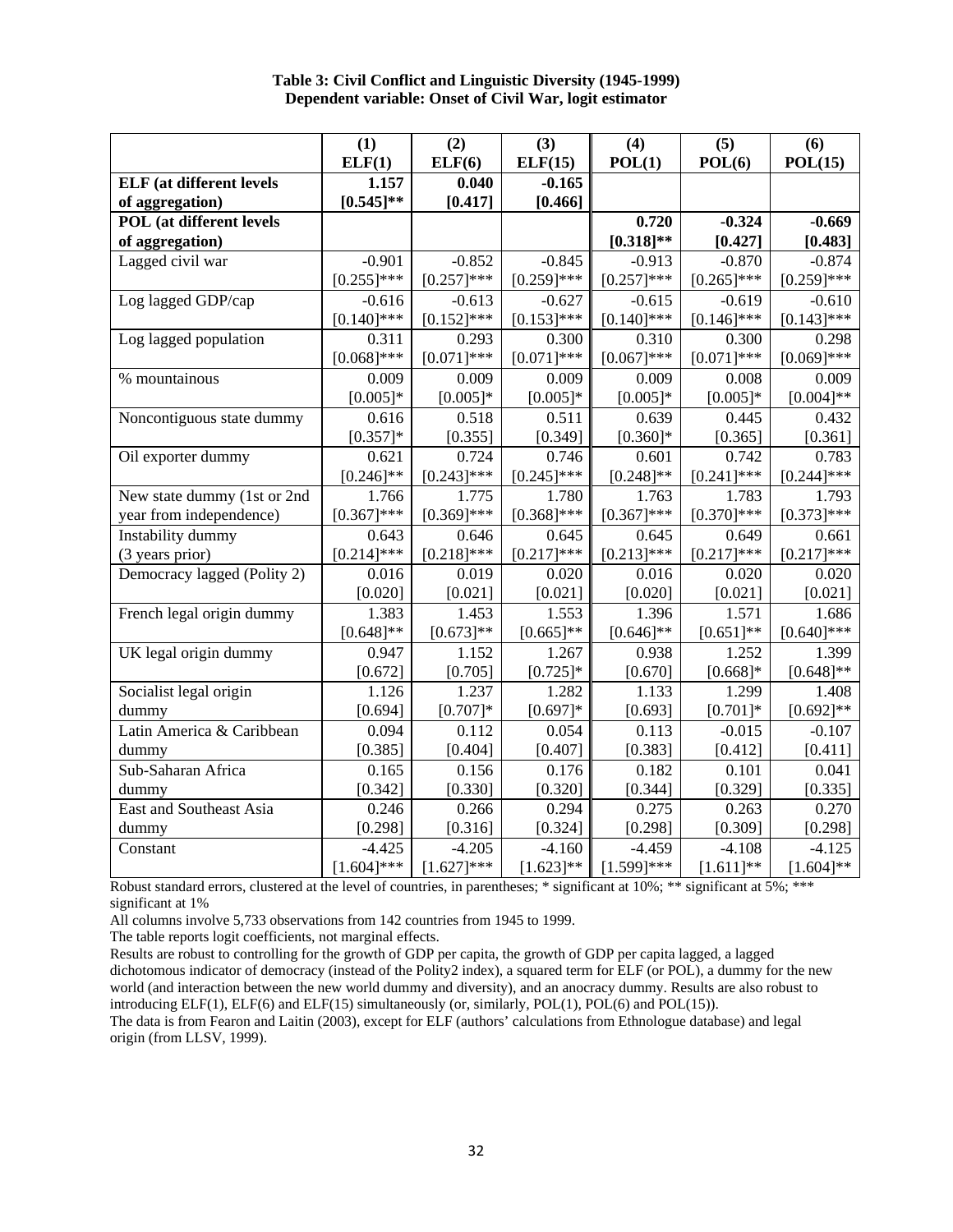| Table 4: Redistribution and Linguistic Diversity (1985-1995)                         |
|--------------------------------------------------------------------------------------|
| Dependent variable: Transfers and Subsidies as Share of GDP, least squares estimator |

|                                 | (1)            | (2)           | (3)           | (4)            | (5)            | (6)            |
|---------------------------------|----------------|---------------|---------------|----------------|----------------|----------------|
|                                 | ELF(1)         | ELF(6)        | ELF(15)       | POL(1)         | POL(6)         | POL(15)        |
| <b>ELF</b> (at different levels | $-4.472$       | $-1.812$      | $-1.547$      |                |                |                |
| of aggregation)                 | $[2.036]$ **   | [1.364]       | [1.493]       |                |                |                |
| POL (at different levels        |                |               |               | $-2.749$       | $-2.134$       | $-2.056$       |
| of aggregation)                 |                |               |               | $[1.211]$ **   | [1.561]        | [1.828]        |
| Log GDP per capita 1985-95      | 1.274          | 1.173         | 1.198         | 1.270          | 1.256          | 1.232          |
|                                 | $[0.557]$ **   | $[0.558]$ **  | $[0.562]$ **  | $[0.558]**$    | $[0.575]**$    | $[0.576]$ **   |
| Log population 1985-95          | 0.265          | 0.335         | 0.352         | 0.288          | 0.284          | 0.284          |
|                                 | [0.300]        | [0.302]       | [0.306]       | [0.296]        | [0.296]        | [0.300]        |
| Population above 65             | 0.877          | 0.893         | 0.902         | 0.879          | 0.884          | 0.892          |
|                                 | $[0.137]$ ***  | $[0.147]$ *** | $[0.149]$ *** | $[0.138]$ ***  | $[0.156]$ ***  | $[0.154]$ ***  |
| Small island dummy              | $-6.237$       | $-5.766$      | $-5.749$      | $-6.125$       | $-6.038$       | $-6.075$       |
|                                 | $[2.336]$ ***  | $[2.123]$ *** | $[2.148]$ *** | $[2.319]$ ***  | $[2.130]$ ***  | $[2.169]$ ***  |
| Latitude                        | 4.137          | 5.080         | 4.899         | 3.997          | 5.344          | 5.809          |
|                                 | [4.735]        | [4.668]       | [4.618]       | [4.735]        | [4.607]        | [4.616]        |
| UK legal origin dummy           | 3.879          | 3.297         | 3.417         | 3.864          | 2.938          | 3.186          |
|                                 | [2.633]        | [2.775]       | [2.821]       | [2.616]        | [2.795]        | [2.851]        |
| French legal origin dummy       | 4.526          | 4.472         | 4.480         | 4.494          | 4.106          | 4.234          |
|                                 | $[2.692]*$     | [2.857]       | [2.857]       | $[2.677]*$     | [2.887]        | [2.895]        |
| Socialist legal origin          | 8.894          | 8.275         | 8.359         | 8.905          | 8.000          | 8.053          |
| dummy                           | $[3.557]^{**}$ | $[3.617]**$   | $[3.628]$ **  | $[3.539]^{**}$ | $[3.595]^{**}$ | $[3.609]^{**}$ |
| Scandinavian legal origin       | 5.548          | 4.751         | 4.838         | 5.570          | 4.102          | 4.166          |
| dummy                           | $[2.915]*$     | [2.990]       | [2.983]       | $[2.897]$ *    | [2.991]        | [2.980]        |
| Latin America & Caribbean       | $-1.845$       | $-2.309$      | $-2.242$      | $-1.866$       | $-2.347$       | $-2.206$       |
| dummy                           | $[1.102]*$     | $[1.168]$ *   | $[1.136]$ *   | $[1.102]*$     | $[1.205]*$     | $[1.176]$ *    |
| Sub-Saharan Africa              | $-0.289$       | $-0.343$      | 0.178         | $-0.305$       | $-0.379$       | $-0.328$       |
| dummy                           | [1.132]        | [1.156]       | [1.223]       | [1.131]        | [1.171]        | [1.241]        |
| East and Southeast Asia         | $-4.193$       | $-4.193$      | $-4.182$      | $-4.383$       | $-4.788$       | $-4.628$       |
| dummy                           | $[1.834]$ **   | $[1.845]$ **  | $[1.839]$ **  | $[1.823]**$    | $[1.799]$ ***  | $[1.742]$ ***  |
| Constant                        | $-15.691$      | $-16.099$     | $-16.730$     | $-15.910$      | $-15.263$      | $-15.518$      |
|                                 | $[7.933]$ *    | $[7.813]**$   | $[7.876]$ **  | $[7.867]$ **   | $[7.667]$ **   | $[7.816]$ *    |

Robust standard errors, in parentheses. \* significant at 10%; \*\* significant at 5%; \*\*\* significant at 1% All columns involve 103 country observations.

Results are robust to controlling for religious affiliation (as in Desmet, Ortuño-Ortin and Weber, 2009), a squared term for ELF (or POL), a dummy for the new world (and interaction between the new world dummy and diversity). Results are also robust to introducing ELF(1), ELF(6) and ELF(15) simultaneously (or, similarly, POL(1), POL(6) and POL(15)). The data is from Desmet, Ortuño-Ortin and Weber (2009), except for diversity measures (authors' calculations from Ethnologue database).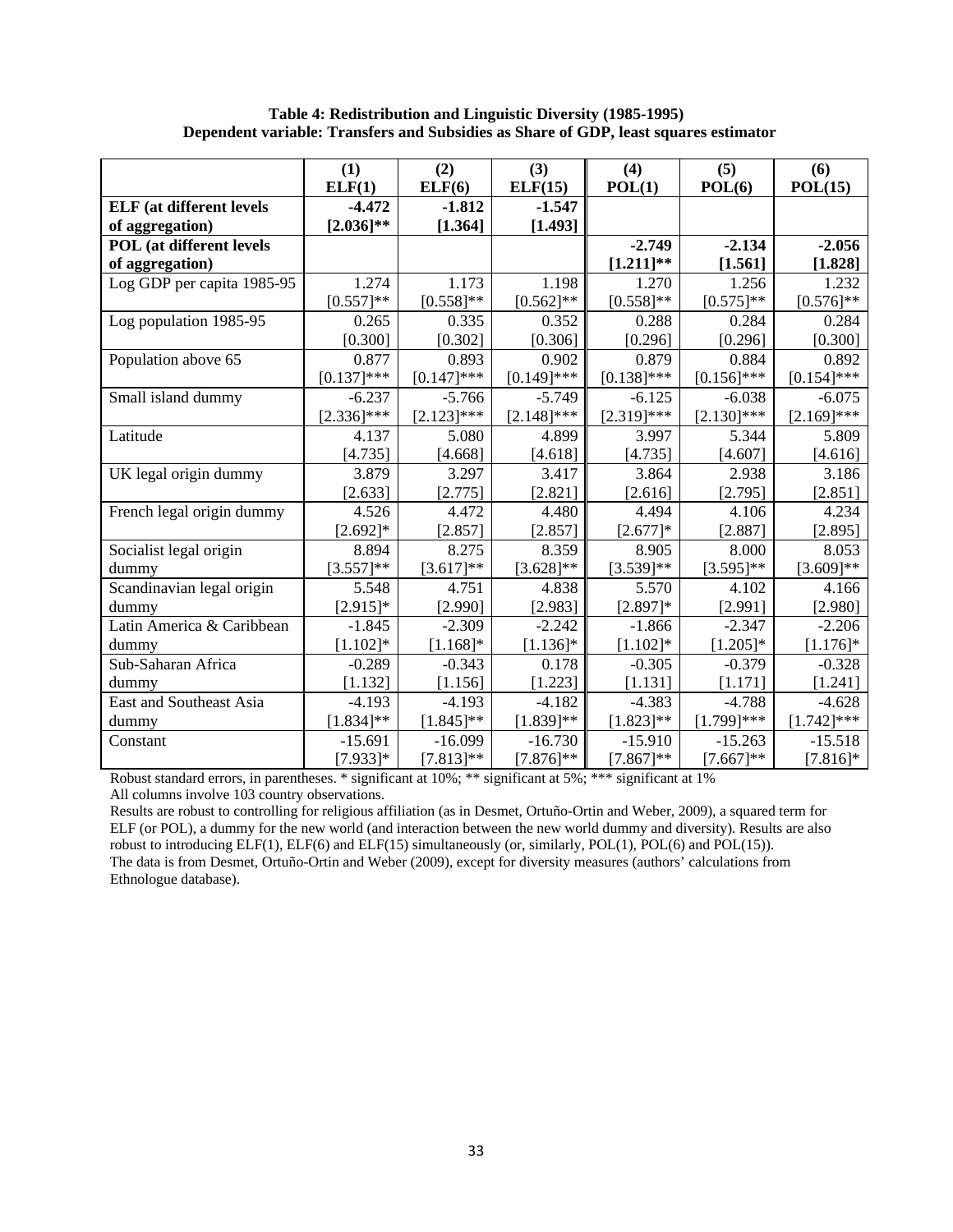Table 5 - Public Goods and Linguistic Diversity, OLS estimates **Table 5 – Public Goods and Linguistic Diversity, OLS estimates**  (dependent variable listed in the leftmost column) **(dependent variable listed in the leftmost column)**

|                                                          | ELF(1)        | ELF(6)            | ELF(15)                                  | POL(1)                 | POL(6)               | POL(15)      | $#$ of obs. | Adj-R2 | Adj-R2           |
|----------------------------------------------------------|---------------|-------------------|------------------------------------------|------------------------|----------------------|--------------|-------------|--------|------------------|
|                                                          |               |                   |                                          |                        |                      |              |             | min    | max              |
| Output of Public Goods (from LLSV, 1999)                 |               |                   |                                          |                        |                      |              |             |        |                  |
| Log infant mortality                                     | 0.466         | 0.413             | 0.512                                    | 0.248                  | 0.379                | 0.501        | 173         | 0.78   | $0.\overline{8}$ |
|                                                          | $[0.199]$ **  | $[0.122]$ ***     | $[0.113]$ ***                            | $0.107$ <sup>**</sup>  | $0.113]***$          | $0.118$ ]*** |             |        |                  |
| Log of school attainment                                 | $-0.143$      | $-0.261$          | $-0.203$                                 | $-0.050$               | -0.097               | $-0.003$     | 101         | 0.74   | 0.76             |
|                                                          | [0.215]       | $[0.137]$ *       | [0.142]                                  | [0.108]                | [0.109]              | [0.145]      |             |        |                  |
| Iliteracy rate                                           | 6.891         | 20.662            | 17.784                                   | 3.506                  | 18.174               | 12.674       | 119         | 0.48   | 0.54             |
|                                                          | [8.314]       | $[5.166]***$      | $5.086$ ]***                             | [4.746]                | $[5.316]***$         | $[6.344]$ ** |             |        |                  |
| Infrastructure quality index                             | $-0.167$      | $-0.095$          | 0.229                                    | $-0.133$               | $-0.077$             | $-0.224$     | 59          | 0.77   | 0.78             |
|                                                          | [0.819]       | [0.452]           | [0.474]                                  | [0.496]                | [0.427]              | [0.463]      |             |        |                  |
| <b>Additional Measures of Public Goods</b>               |               |                   |                                          |                        |                      |              |             |        |                  |
| Hospital beds                                            | $-1.061$      | $-0.595$          | 0.058                                    | $-0.452$               | $-0.227$             | $-0.759$     | 170         | 0.46   | 0.46             |
| (per 1,000 people)                                       | [1.000]       | [0.608]           | [0.637]                                  | [0.577]                | [0.760]              | [0.924]      |             |        |                  |
| Measles immunization rates                               | $-23.203$     | $-17.138$         | $-13.152$                                | $-12.194$              | $-12.545$            | $-7.613$     | 169         | 0.5    | 0.56             |
| $(% of children 12-23 months)$                           | $[5.831]$ *** | $3.805$ ]***      | 3.896]***                                | $3.439$ <sup>***</sup> | $3.587$ ]***         | $4.172*$     |             |        |                  |
| Improved sanitation facilities                           | $-12.536$     | $-16.374$         | $-23.398$                                | $-5.481$               | $-15.890$            | $-10.908$    | 147         | 0.72   | 0.76             |
| (% of population with access)                            | [8.487]       | 5.1201***         | $[5.217]$ ***                            | [4.852]                | 5.056]***            | $5.700]$ *   |             |        |                  |
| Improved water source                                    | $-13.896$     | $-6.985$          | $-13.995$                                | $-7.790$               | $-7.135$             | $-3.920$     | 157         | 0.59   | 0.62             |
| (% of population with access)                            | $[7.195]$ *   | [4.651]           | $[4.074]***$                             | $4.124$ <sup>*</sup>   | $4.162$ <sup>*</sup> | [4.726]      |             |        |                  |
| Road network density                                     | $-4.426$      | $-3.159$          | $-1.870$                                 | $-2.842$               | $-1.505$             | $-3.386$     | 151         | 0.27   | 0.28             |
| (km per 1,000 inhabitants)                               | [4.338]       | $1.812*$          | [2.101]                                  | [2.259]                | [2.353]              | [2.509]      |             |        |                  |
| Rail network density                                     | 0.299         | $-0.055$          | 0.151                                    | 0.140                  | 0.085                | $-0.107$     | 89          | 0.33   | 0.35             |
| (km per 1,000 inhabitants)                               | [0.311]       | [0.140]           | [0.164]                                  | [0.144]                | [0.183]              | $[0.161]$    |             |        |                  |
| Robust standard errors in brackets; * significant at 10% |               | $\stackrel{*}{*}$ | significant at 5%; *** significant at 1% |                        |                      |              |             |        |                  |

For all regressions, the specification includes the following controls: Socialist legal origin dummy, French legal origin dummy, German legal origin dummy, Scandinavian<br>legal origin dummy, East and Southeast Asia dummy, Su coefficient estimates on diversity indices at various levels of aggregation, in regressions where the dependent variable is the one listed in the leftmost column. The data is from legal origin dummy, East and Southeast Asia dummy, Sub-Saharan Africa dummy, Latin America and Caribbean dummy, latitude and log GNP per capita. The table reports For all regressions, the specification includes the following controls: Socialist legal origin dummy, French legal origin dummy, German legal origin dummy, Scandinavian LLSV (1999) and the World Bank (2008), except for diversity measures (authors' calculations from Ethnologue database).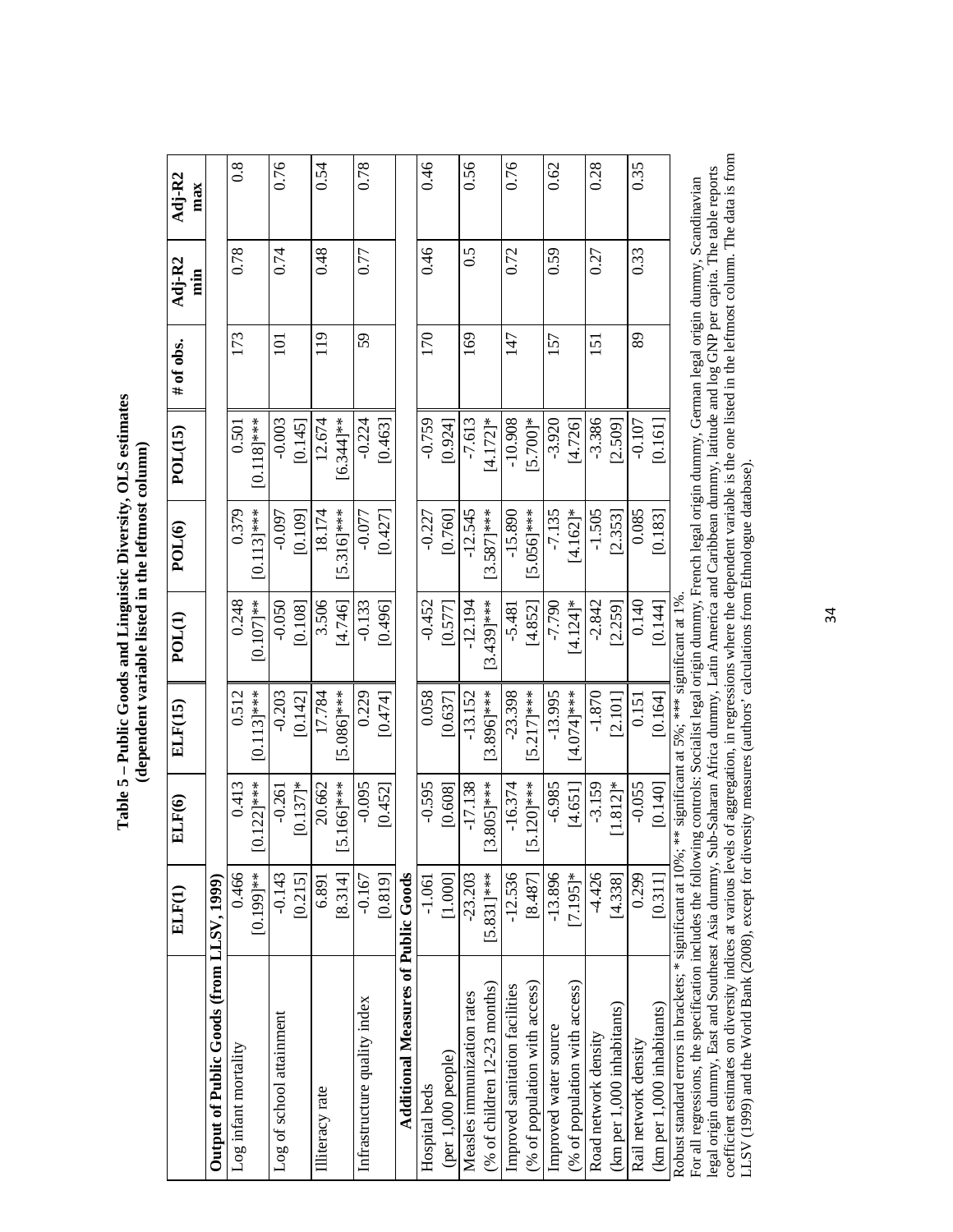| Table 6 – Growth and Linguistic Diversity                       |  |  |
|-----------------------------------------------------------------|--|--|
| (Augmented Solow specification, OLS estimator, 1970-2004 panel) |  |  |

|                                 | (1)           | (2)           | (3)            | (4)           | (5)           | (6)           |
|---------------------------------|---------------|---------------|----------------|---------------|---------------|---------------|
|                                 | ELF(1)        | ELF(6)        | ELF(15)        | POL(1)        | POL(6)        | POL(15)       |
| <b>ELF</b> (at various levels   | $-0.279$      | $-1.056$      | $-1.412$       |               |               |               |
| of aggregation)                 | [0.933]       | $[0.576]$ *   | $[0.473]$ ***  |               |               |               |
| POL (at various levels          |               |               |                | $-0.205$      | $-0.667$      | 0.250         |
| of aggregation)                 |               |               |                | [0.537]       | [0.531]       | [0.573]       |
| Log initial real per capita GDP | $-1.209$      | $-1.153$      | $-1.143$       | $-1.214$      | $-1.208$      | $-1.203$      |
|                                 | $[0.234]$ *** | $[0.219]$ *** | $[0.230]$ ***  | $[0.234]$ *** | $[0.234]$ *** | $[0.231]$ *** |
| Investment share of GDP         | 0.043         | 0.032         | 0.032          | 0.044         | 0.038         | 0.043         |
|                                 | [0.034]       | [0.031]       | [0.031]        | [0.034]       | [0.032]       | [0.034]       |
| Avg. schooling years in         | 0.211         | 0.193         | 0.186          | 0.212         | 0.233         | 0.208         |
| total population aged $25+$     | $[0.098]$ **  | $[0.092]$ **  | $[0.095]*$     | $[0.097]**$   | $[0.095]$ **  | $[0.096]$ **  |
| Growth of population            | $-0.599$      | $-0.524$      | $-0.508$       | $-0.595$      | $-0.526$      | $-0.634$      |
|                                 | $[0.196]$ *** | $[0.204]$ **  | $[0.184]$ ***  | $[0.198]$ *** | $[0.214]$ **  | $[0.194]$ *** |
| Log population                  | 0.197         | 0.220         | 0.225          | 0.197         | 0.194         | 0.198         |
|                                 | [0.151]       | [0.147]       | [0.145]        | [0.150]       | [0.150]       | [0.151]       |
| Interaction between openness    | $-0.005$      | $-0.005$      | $-0.004$       | $-0.005$      | $-0.005$      | $-0.005$      |
| and log population              | $[0.002]$ **  | $[0.002]$ **  | $[0.002]$ **   | $[0.002]$ **  | $[0.002]$ **  | $[0.002]$ **  |
| Openness (imports $+$ exports   | 0.046         | 0.045         | 0.041          | 0.046         | 0.044         | 0.046         |
| over GDP)                       | $[0.017]***$  | $[0.017]**$   | $[0.017]**$    | $[0.017]***$  | $[0.018]**$   | $[0.017]***$  |
| Latin America and               | $-0.725$      | $-0.990$      | $-1.090$       | $-0.726$      | $-0.909$      | $-0.673$      |
| Caribbean dummy                 | $[0.309]$ **  | $[0.289]$ *** | $[0.278]$ ***  | $[0.306]$ **  | $[0.286]$ *** | $[0.311]$ **  |
| Sub-Saharan Africa              | $-1.531$      | $-1.656$      | $-1.291$       | $-1.536$      | $-1.585$      | $-1.491$      |
| dummy                           | $[0.528]$ *** | $[0.542]$ *** | $[0.516]^{**}$ | $[0.529]$ *** | $[0.523]$ *** | $[0.526]$ *** |
| <b>East and Southeast Asia</b>  | 1.329         | 1.461         | 1.524          | 1.316         | 1.195         | 1.373         |
| dummy                           | $[0.639]$ **  | $[0.623]$ **  | $[0.645]$ **   | $[0.643]$ **  | $[0.660]*$    | $[0.651]$ **  |
| British legal origin dummy      | 0.286         | 0.377         | 0.491          | 0.291         | 0.367         | 0.214         |
|                                 | [0.402]       | [0.415]       | [0.417]        | [0.401]       | [0.418]       | [0.384]       |
| French legal origin dummy       | 0.448         | 0.504         | 0.557          | 0.447         | 0.583         | 0.407         |
|                                 | [0.441]       | [0.434]       | [0.439]        | [0.440]       | [0.433]       | [0.388]       |
| Socialist legal origin dummy    | 0.290         | 0.312         | 0.241          | 0.286         | 0.401         | 0.269         |
|                                 | [0.439]       | [0.469]       | [0.481]        | [0.440]       | [0.529]       | [0.416]       |
| German legal origin dummy       | $-0.066$      | 0.016         | $-0.021$       | $-0.070$      | 0.181         | $-0.116$      |
|                                 | [0.570]       | [0.565]       | [0.566]        | [0.570]       | [0.609]       | [0.574]       |
| Constant                        | 8.911         | 8.623         | 8.595          | 8.951         | 8.889         | 8.844         |
|                                 | $[2.410]$ *** | $[2.336]$ *** | $[2.347]$ ***  | $[2.421]$ *** | $[2.391]$ *** | $[2.389]$ *** |
| R-squared                       | 0.54          | 0.56          | 0.57           | 0.54          | 0.55          | 0.54          |

Robust standard errors in parentheses. \* significant at 10%; \*\* significant at 5%; \*\*\* significant at 1%. All columns involve 100 countries.

Investment, schooling, population growth, log population and openness are entered as period averages; log initial per capita income is for 1970. The data on income per capita, income growth, population, population growth, openness and investment are from the Penn World Tables, version 6.2 (Heston, Summers and Aten, 2006). The data on human capital is from Barro-Lee (2000). The diversity measures are based on the authors' calculations using the Ethnologue database.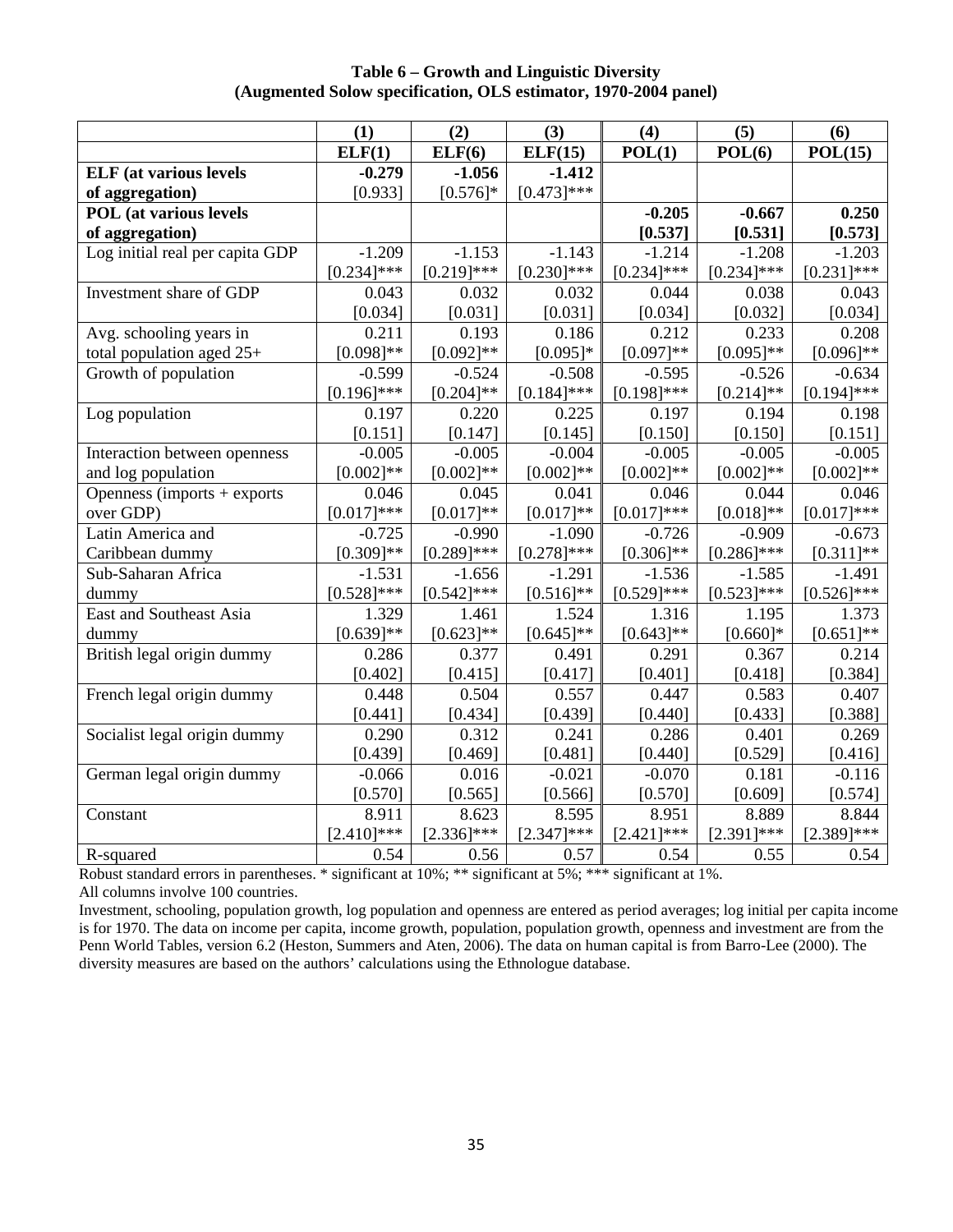

**Figure 1- Phylogenetic Tree of Major Languages in Pakistan.**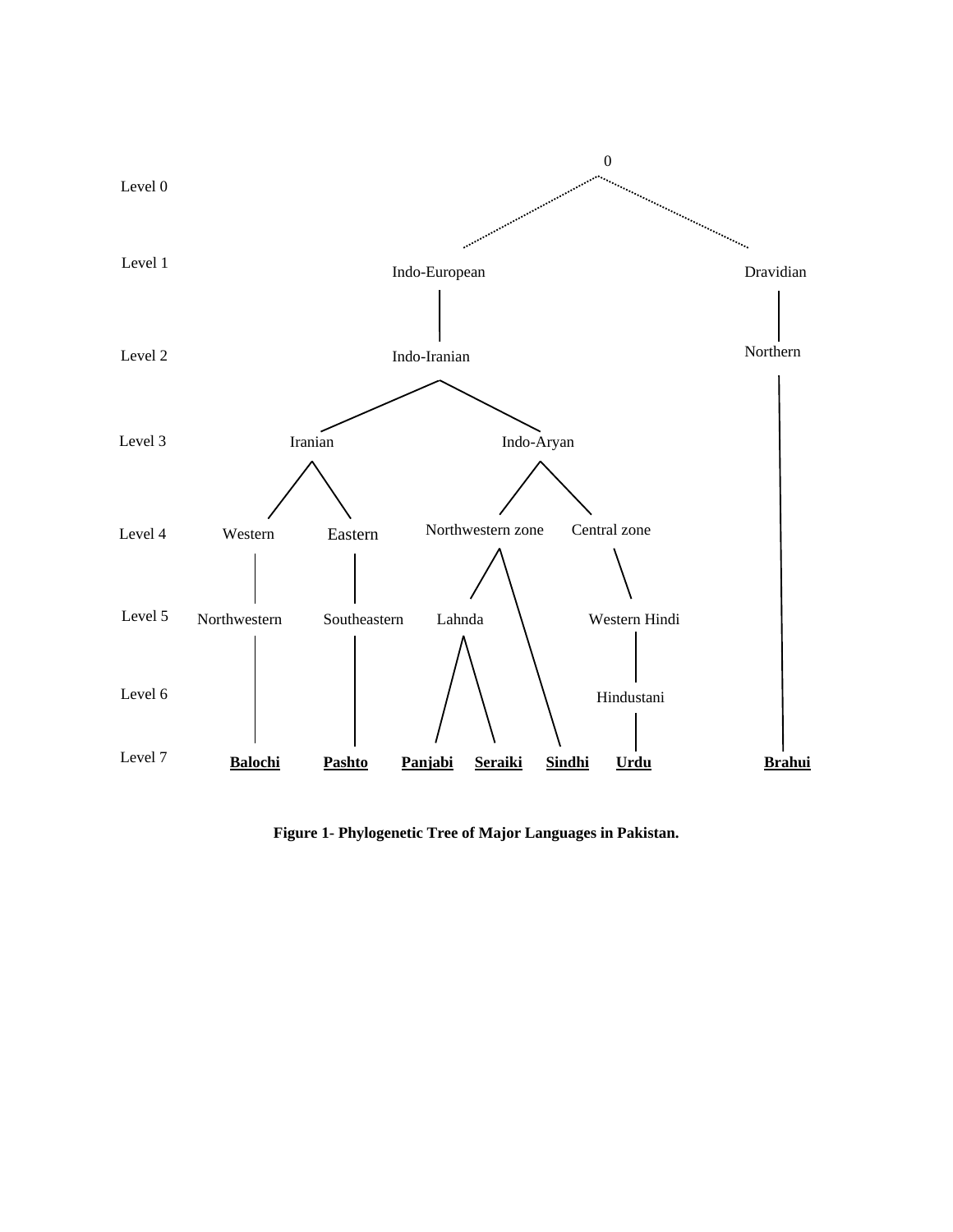

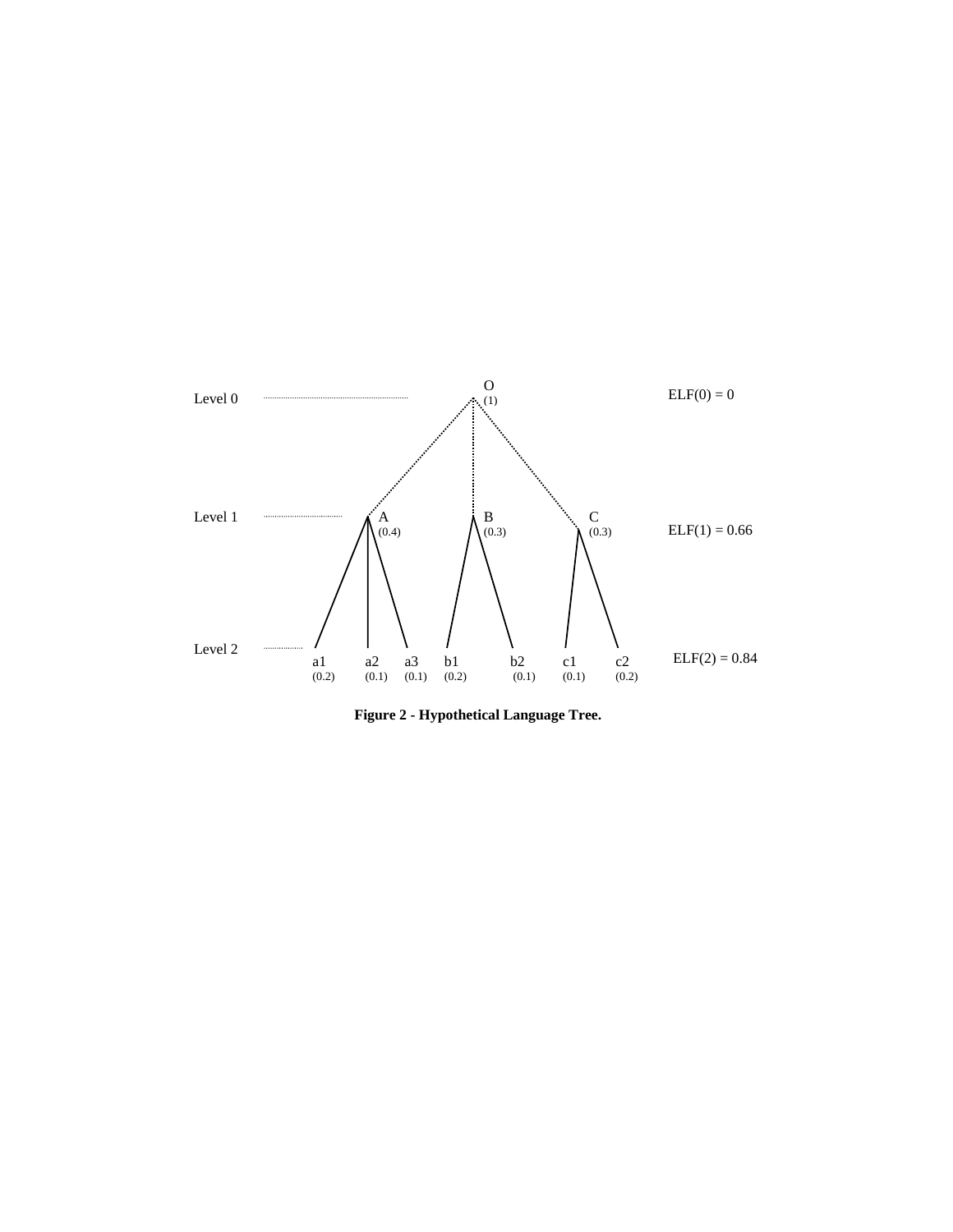

**Figure 3 - Typical Language Tree from Ethnologue.**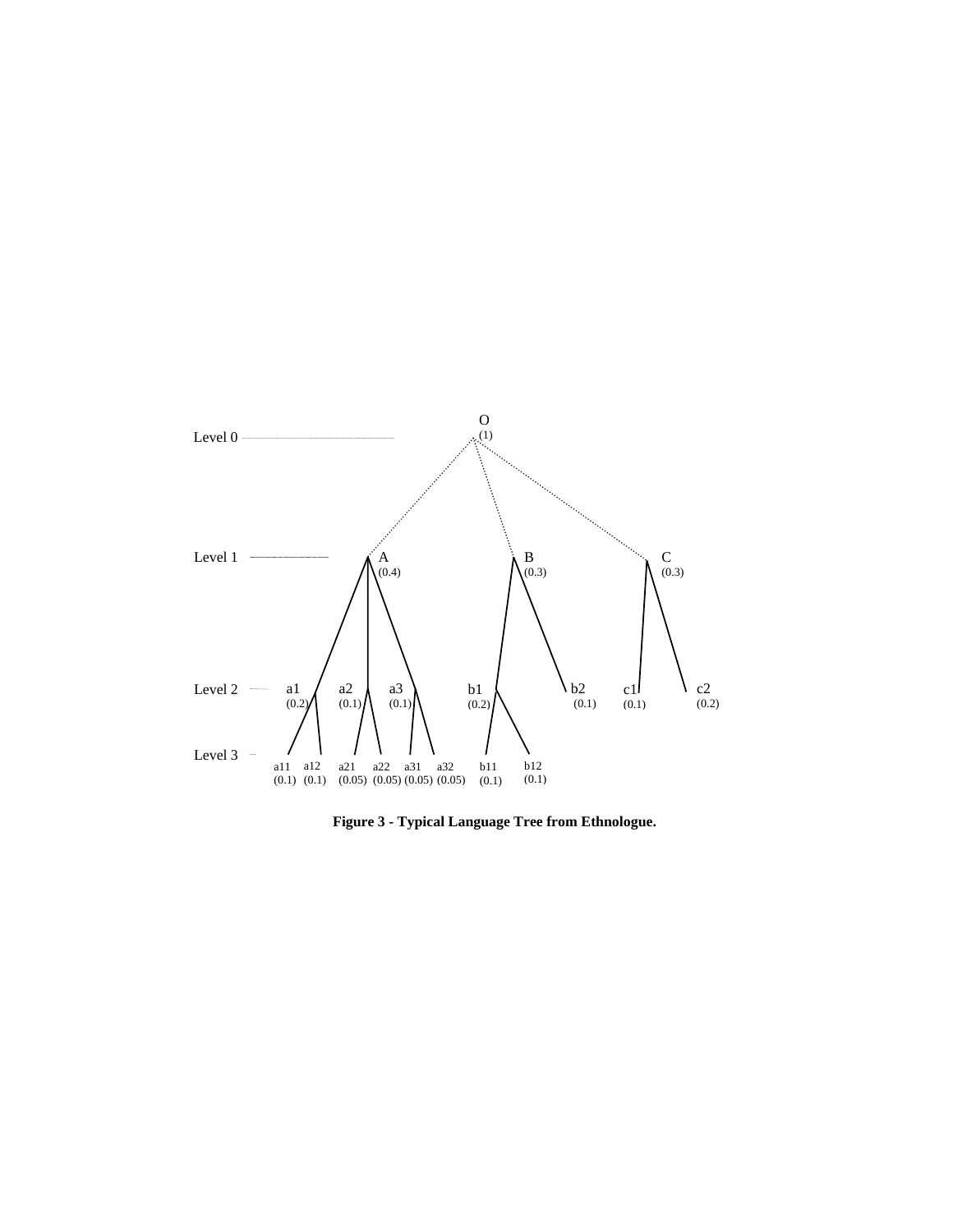

**Panel II - Approach 2.** 

**Figure 4 - Two Different Approaches.**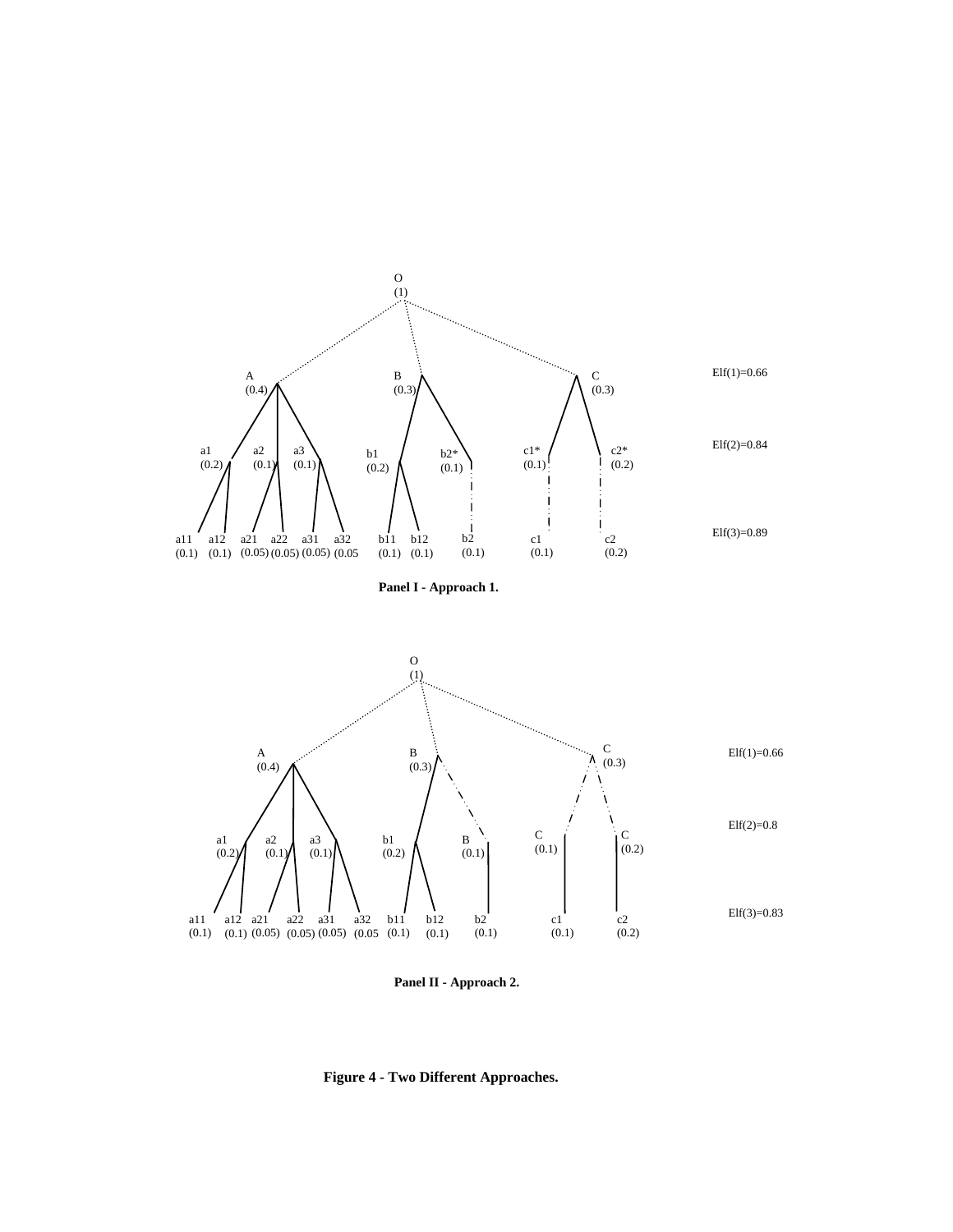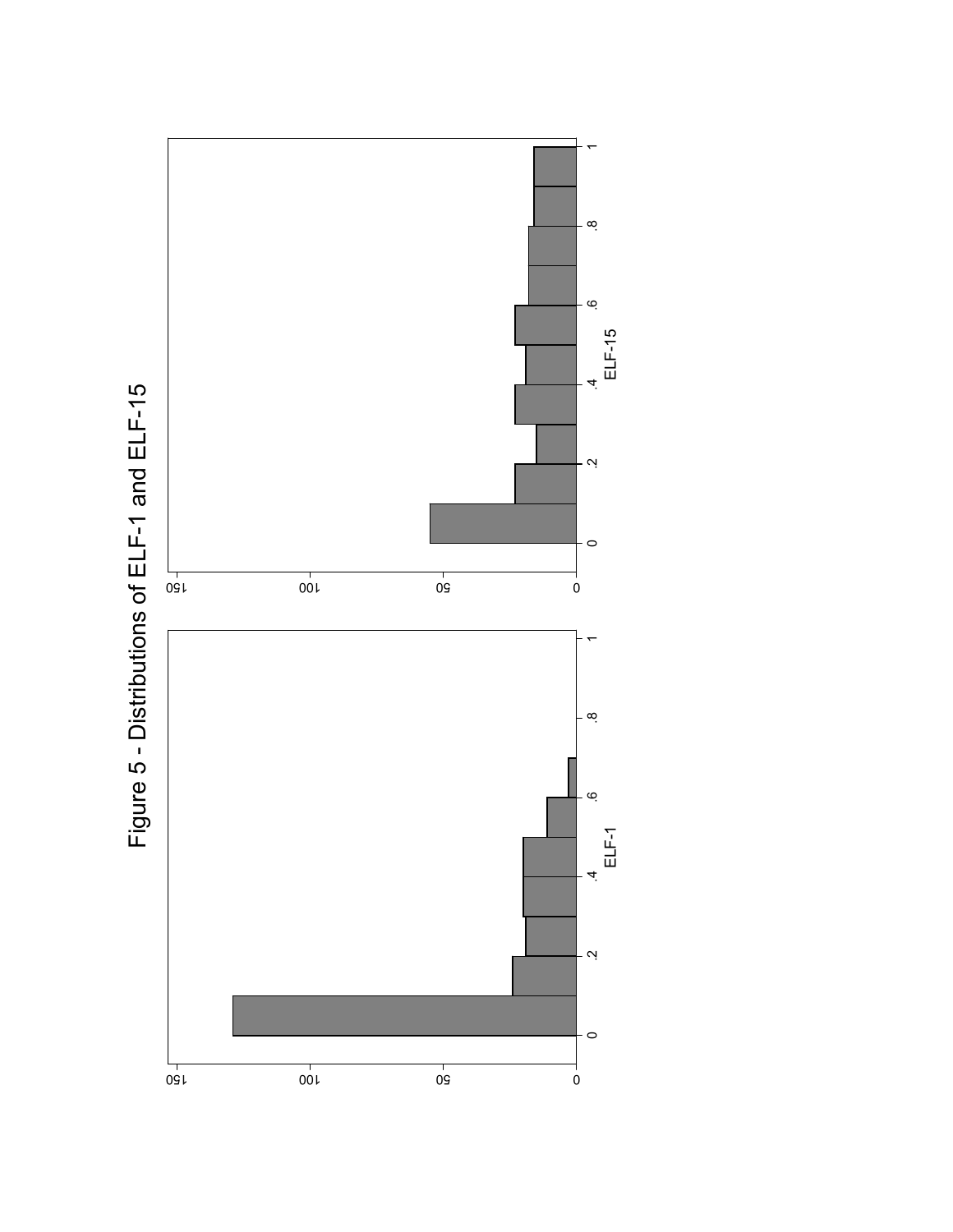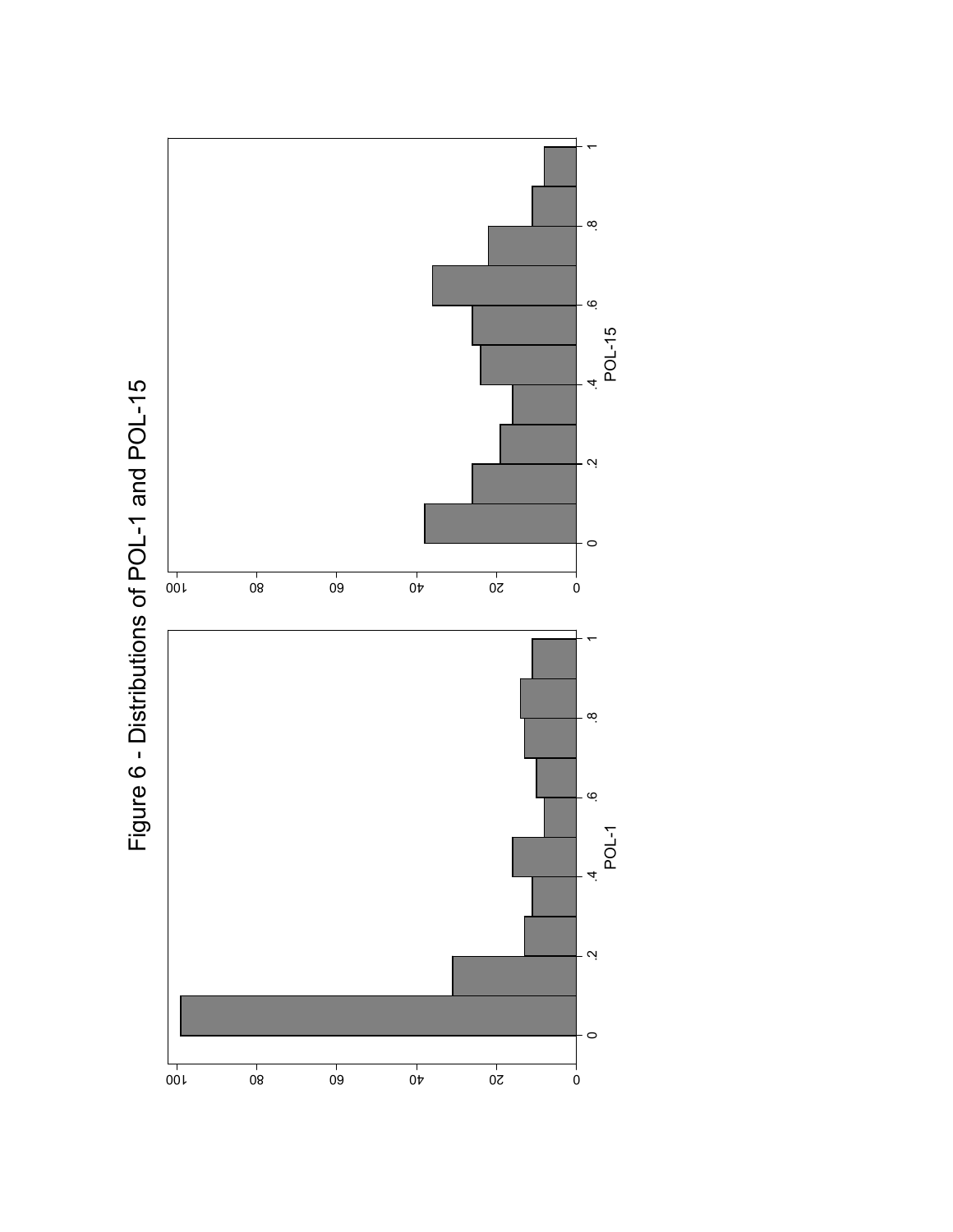Figure 7- Marginal effect of a one standard deviation increase in ELF **Figure 7- Marginal effect of a one standard deviation increase in ELF** of the mean probability of civil conflict onset %ვ<br>თ



Level of aggregation **Level of aggregation**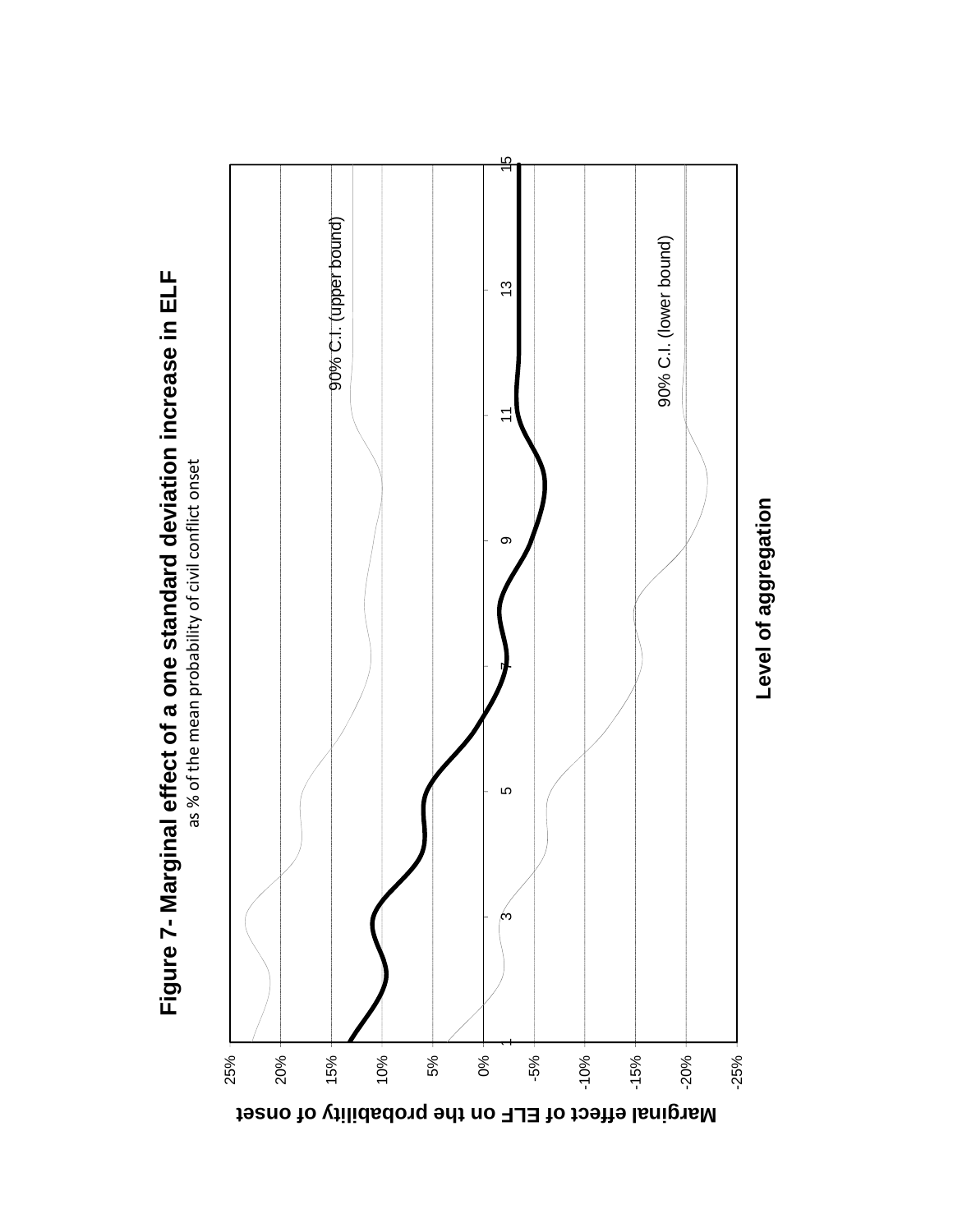Figure 8- Effect of a one standard deviation increase in ELF on **Figure 8- Effect of a one standard deviation increase in ELF on** redistribution (as % of standard deviation of redistribution) **redistribution (as % of standard deviation of redistribution)**

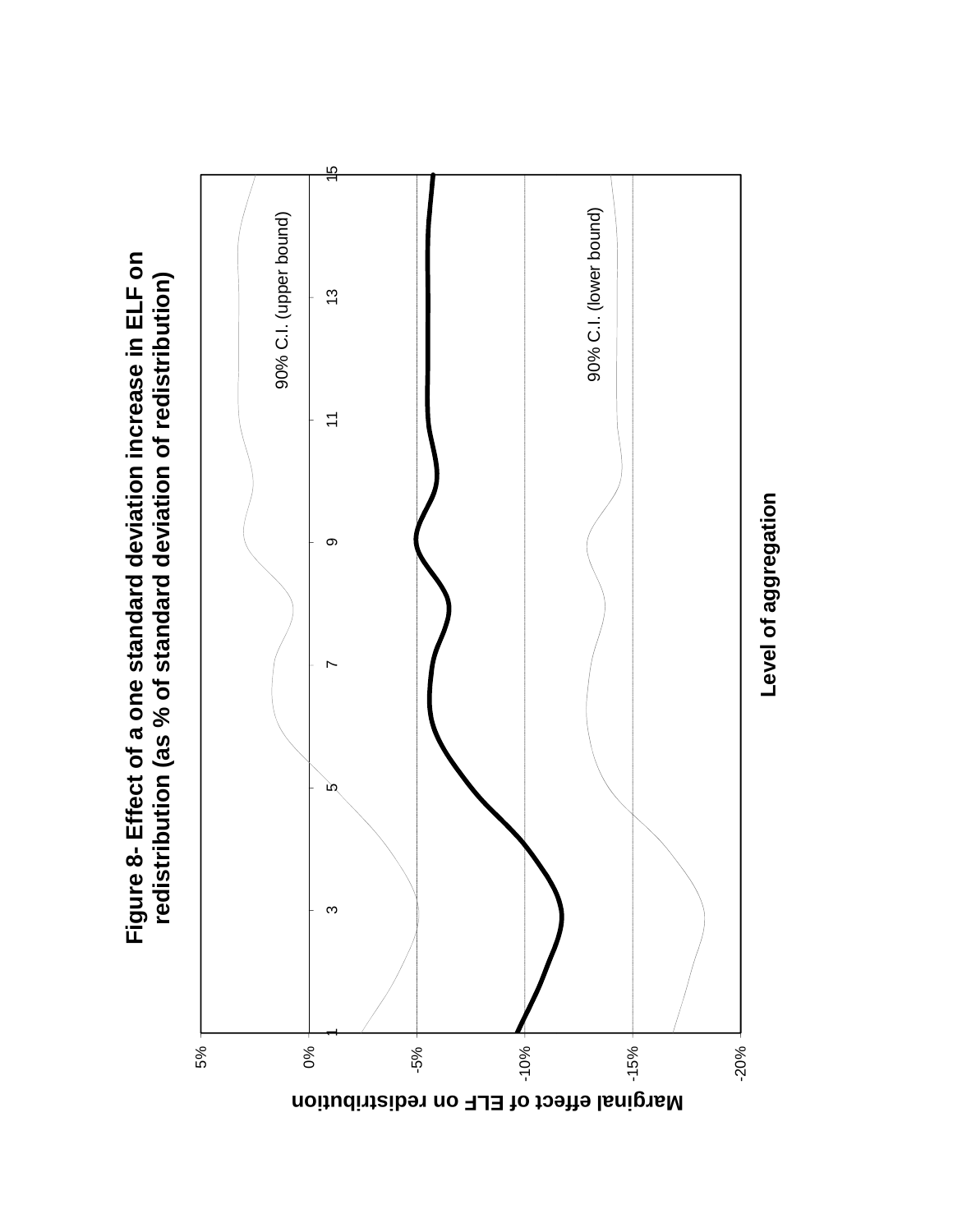Figure 9- Effect of a one standard deviation increase in ELF on **Figure 9- Effect of a one standard deviation increase in ELF on** illiteracy rate (as % of standard deviation of illiteracy rate) **illiteracy rate (as % of standard deviation of illiteracy rate)**



Level of aggregation **Level of aggregation**